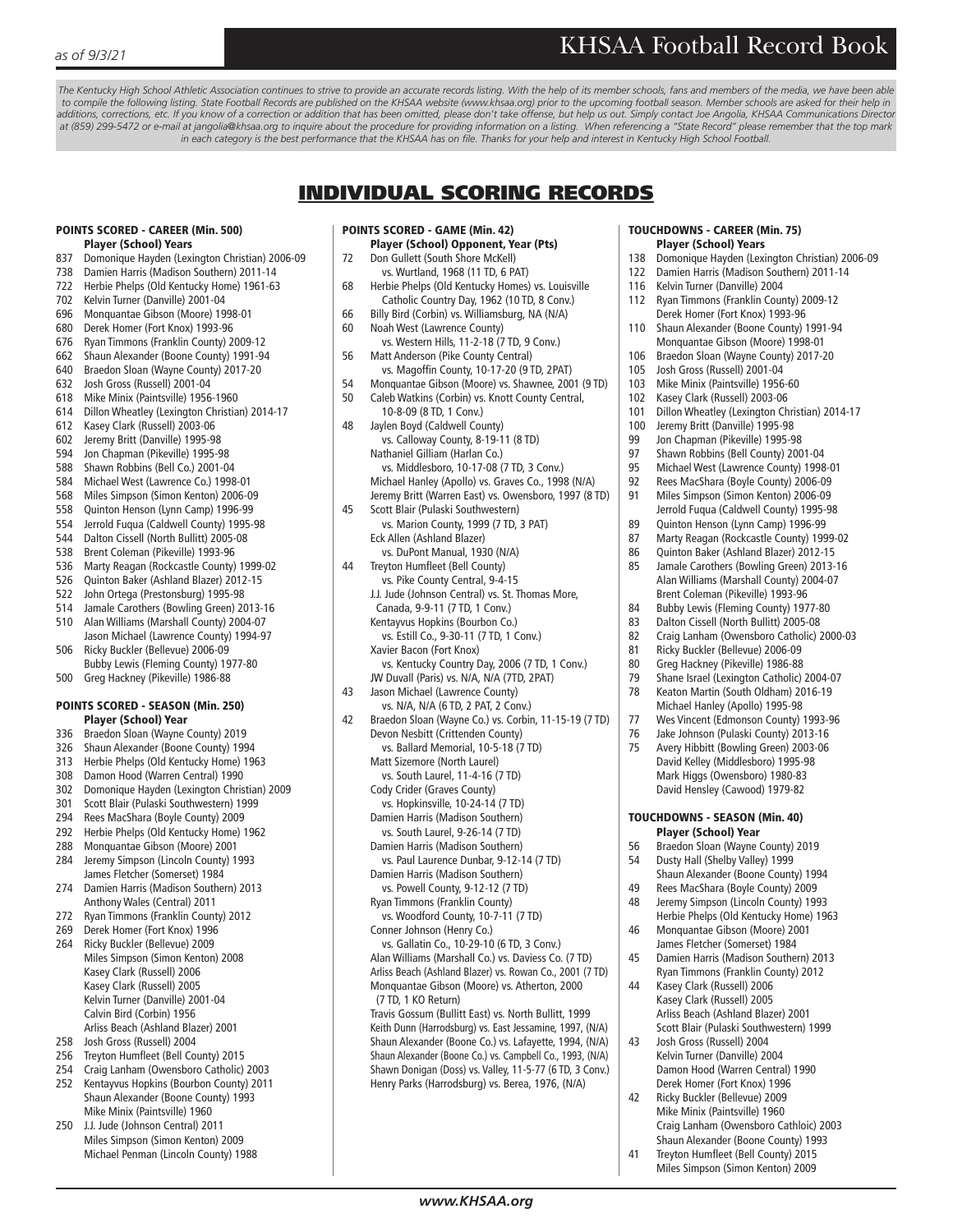Miles Simpson (Simon Kenton) 2008 Lee Renfro (Pulaski Southwestern) 2004 Travis Atwell (Hancock County) 1999

40 Damien Harris (Madison Southern) 2012 Jamale Clark (Paris) 1998 Michael Penman (Lincoln County) 1988

#### TOUCHDOWNS - GAME (Min. 7)

- Player (School) Opponent, Year
- 11 Don Gullett (McKell) vs. Wurtland, 1968<br>10 Herbie Phelps (Old Kentucky Home) Herbie Phelps (Old Kentucky Home)
- vs. Lou. Catholic Country Day, 1962
- 9 Matt Anderson (Pike County Central) vs. Magoffin County, 10-17-20
- Monquante Gibson (Moore) vs. Shawnee, 2001<br>B. Baylen Boyd (Caldwell Co.) vs. Calloway Co. 8-2 Jaylen Boyd (Caldwell Co.) vs. Calloway Co., 8-19-11 Caleb Watkins (Corbin) vs. Knott Co. Central, 10-8-09 Michael Hanley (Apollo) vs. Graves County, 1998 Jeremy Britt (Warren East) vs. Owensboro, 1997 Don Field (Owensboro) vs. Henderson, 1917
- 7 Braedon Sloan (Wayne Co.) vs. Corbin, 11-15-19 Noah West (Lawrence Co.) vs. Western Hills, 11-2-18 Devon Nesbitt (Crittenden County) vs. Ballard Memorial, 10-5-18
	- Matt Sizemore (North Laurel)
	- vs. South Laurel, 11-4-16
	- Treyton Humfleet (Bell County)
	- vs. Pike County Central, 9-4-15 Cody Crider (Graves County) vs. Hopkinsville, 10-24-14 Damien Harris (Madison Southern)
	- vs. South Laurel, 9-26-14 (7 TD)
	- Damien Harris (Madison Southern)
	- vs. Paul Laurence Dunbar, 9-12-14 (7 TD) Damien Harris (Madison Southern)
	- vs. Powell County, 9-12-12 (7 TD)
	- Ryan Timmons (Franklin County)
	- vs. Woodford County, 10-7-11 (7 TD)
	- Kentayvus Hopkins (Bourbon County)
	- vs. Estill County, 9-30-11 Nathaniel Gilliam (Harlan County)
	- vs. Middlesboro, 10-17-08
	- Alan Williams (Marshall Co.) vs. Daviess County, 2006 Xavier Bacon (Fort Knox) vs. Kentucky Country Day, 2006 Arliss Beach (Ashland Blazer) vs. Rowan County, 2001 Monquantae Gibson (Moore) vs. Atherton, 2000 Scott Blair (Pulaski Southwestern) vs. Marion Co., 1999 Jamale Clark (Paris) vs. Owen County, 1998 Keith Dunn (Harrodsburg) vs. East Jessamine, 1997 Billy Peck (Phelps) vs. Jenkins, 1997 Shaun Alexander (Boone County) vs. Lafayette, 1994 Shaun Alexander (Boone Co.) vs. Campbell Co., 1993 Henry Parks (Harrodsburg) vs. Berea, 1976 Ed Terrel (Middlesboro) vs. Wallins Creek, 1935
	- Terry Snoddy (Owensboro) vs. Henderson, 1917

#### RUSHING TOUCHDOWNS -CAREER (Min. 75) Player (School) Years

- 120 Domonique Hayden (Lexington Christian) 2006-09
- 113 Damien Harris (Madison Southern) 2011-14
- 110 Derek Homer (Fort Knox) 1993-96
- 109 Kelvin Turner (Danville) 2001-04
- 104 Shaun Alexander (Boone County) 1991-94 98 Corey Goodson (Western) 2001-2004
- Jon Chapman (Pikeville) 1995-98<br>97 Shawn Robbins (Bell County) 200 Shawn Robbins (Bell County) 2001-05 Monquantae Gibson (Moore) 1998-01
- Jeremy Britt (Danville) 1995-98<br>95 Dillon Wheatley (Lexington Chri
- 95 Dillon Wheatley (Lexington Christian) 2014-17<br>93 Michael West (Lawrence County) 1998-01
- 93 Michael West (Lawrence County) 1998-01<br>92 Braedon Sloan (Wayne County) 2017-20 Braedon Sloan (Wayne County) 2017-20
- 
- 88 Josh Gross (Russell) 2001-04<br>84 Kasey Clark (Russell) 2003-06 84 Kasey Clark (Russell) 2003-06
- Bubby Lewis (Fleming County) 1977-80<br>83 Miles Simpson (Simon Kenton) 2006-09 83 Miles Simpson (Simon Kenton) 2006-09
- Jerrold Fuqua (Caldwell County) 1995-98
- 81 DeShae Henson (Clay County) 1990-93<br>79 Ouinton Baker (Ashland Blazer) 2012-1
- 79 Quinton Baker (Ashland Blazer) 2012-15 Rees MacShara (Boyle County) 2006-09

Quinton Henson (Lynn Camp) 1996-99 Ricky Buckler (Bellevue) 2006-09

- 77 Keaton Martin (South Oldham) 2016-19 Brandon Jones (Hazard) 2011-14
- Wes Vincent (Edmonson County) 1993-96<br>75 Travis Atwell (Hancock County) 1996-99 75 Travis Atwell (Hancock County) 1996-99 Michael Bright (Mayfield) 1992-95 Mark Higgs (Owensboro) 1980-83

#### RUSHING TOUCHDOWNS - SEASON (Min. 35) Player (School) Year

- 50 Shaun Alexander (Boone County) 1994
- 48 Braedon Sloan (Wayne County) 2019<br>45 Domonique Hayden (Lexington Christ
- 45 Domonique Hayden (Lexington Christian) 2009 43 Rees MacShara (Boyle County) 2009
- Monquantae Gibson (Moore) 2001<br>A2 Damien Harris (Madison Southern) 42 Damien Harris (Madison Southern) 2013
- Ricky Buckler (Bellevue) 2009<br>41 Ll Jude (Johnson Central) 201 41 J.J. Jude (Johnson Central) 2011
- Derek Homer (Fort Knox) 1996<br>40 Anthony Wales (Central) 2011 Anthony Wales (Central) 2011
- 39 Cory Smith (Hazard) 2016
- Treyton Humfleet (Bell County) 2015 Arliss Beach (Ashland Blazer) 2001 Keith Dunn (Harrodsburg) 1997<br>38 Kentawus Honkins (Bourbon Co
- 38 Kentayvus Hopkins (Bourbon County) 2011 Miles Simpson (Simon Kenton) 2009 Kasey Clark (Russell) 2006 Shawn Robbins (Bell County) 2004 Craig Lanham (Owensboro Catholic) 2003 Travis Atwell (Hancock County) 1999
- 37 Damien Harris (Madison Southern) 2012 Miles Simpson (Simon Kenton) 2008
- 36 Steven Nelson (North Laurel), 2015 Lee Renfro (Pulaski Southwestern) 2004 Kelvin Turner (Danville) 2004 Matt Quinn (Boyle County) 2000 Scott Blair (Pulaski Southwestern) 1999 Jeremy Britt (Danville) 1998
- 35 Scott Blair (Pulaski Southwestern) 1999 Jamie Clark (Paris) 1998 Jamale Clark (Paris) 1998 Michael Skees (Edmonson County) 1997 Justin Frisk (Highlands) 1996

# RUSHING TOUCHDOWNS - GAME (Min. 7)

- **Player (School) Opponent, Year**<br>9 Matt Anderson (Pike County Central) 9 Matt Anderson (Pike County Central)
- vs. Magoffin County, 10-17-20<br>8 Monguantae Gibson (Moore) vs 8 Monquantae Gibson (Moore) vs. Seneca, 2001 Michael Hanley (Apollo) vs. Graves County, 1998 Jeremy Britt (Warren East) vs. Owensboro, 1997
- Braedon Sloan (Wayne Co.) vs. Corbin, 11-15-19 Noah West (Lawrence Co.) vs. Western Hills, 11-2-18 Matt Sizemore (North Laurel) vs. South Laurel, 11-4-16 Cody Crider (Graves County) vs. Hopkinsville, 10-24-14 Damien Harris (Madison Southern) vs. South Laurel, 9-26-14

Kentayvus Hopkins (Bourbon Co.) vs. Estill Co., 9-30-11 Nathaniel Gilliam (Harlan Co.) vs. Middlesboro, 10-17-08 Andy Clark (Seneca) vs. Shelby County, 2003 Travis Gossum (Bullitt East) vs. North Bullitt, 1999 Anton Payne (Valley) vs. North Bullitt, 1999 Jamale Clark (Paris) vs. Owen County, 1998 Billy Peck (Phelps) vs. Jenkins, 1997 Keith Dunn (Harrodsburg) vs. East Jessamine, 1997 Derek Homer (Fort Knox) vs. Taylor County, 1996 Shaun Alexander (Boone Co.) vs. Campbell Co., 1993 Henry Parks (Harrodsburg) vs. Berea, 1976 Ed Terrel (Middlesboro) vs. Wallins Creek, 1935

### TOUCHDOWN PASSES - CAREER (Min. 75) **Player (School) Years**<br>144 Flijah Sindelar (Caldwell

- 144 Elijah Sindelar (Caldwell County) 2011-14<br>133 Ricky Bowling (South Laurel) 2005-08
- Ricky Bowling (South Laurel) 2005-08
- Tim Couch (Leslie County) 1992-95<br>132 Corey Robinson (Lone Oak) 2005-0
- Corey Robinson (Lone Oak) 2005-07
- 127 Beau Allen (Lexington Catholic) 2016-19

*www.KHSAA.org*

- 120 Justin Burke (Lexington Catholic) 2002-05
- Chris Todd (Elizabethtown) 2001-2004<br>119 Brian Brohm (Trinity (Louisville)) 2001-0 Brian Brohm (Trinity (Louisville)) 2001-03
- 116 Brandon Smith (Boyle County) 2001-04
- 115 Drew Hartz (Owensboro Catholic) 2017-19<br>112 Riley Hall (Pulaski County) 2012-15
- Riley Hall (Pulaski County) 2012-15 Lucas Witt (Lexington Christian) 2006-09 Jeff Duggins (Boyle County) 1998-01 Jacob Doss (Lexington Catholic) 1999-02
- 112 Travis Wright (Trinity (Lou.) 2010-12<br>111 Kyle Moore (Breathitt County) 1995-
- Kyle Moore (Breathitt County) 1995-98
- 109 Reed Lanter (Boyle County) 2016-19 Kaelin Ammons (Franklin County) 2003-06<br>105 - Zach Lewis (Clay Co.) 2005-08
- Zach Lewis (Clay Co.) 2005-08 104 Tanner Morgan (Hazard/Ryle) 2013-16 Alex Matthews (Shelby County) 2004-07
- Neil Warren (South Laurel) 1996-99 102 Ray Zuberer (Owensboro Catholic) 2014-15
- Chris Redman (Male) 1991-94<br>100 | R. Lucas (Collins) 2014-17
- 100 J.R. Lucas (Collins) 2014-17<br>99 Iohn Wesley Monin (Bardstr 99 John Wesley Monin (Bardstown) 1998-01<br>98 Zach Dampier (Danville) 2013-16
- Zach Dampier (Danville) 2013-16 Lawson Page (Collins) 2010-13<br>96 Cole Qusley (Lone Oak) 2010-1
- 96 Cole Ousley (Lone Oak) 2010-12<br>94 Andy Greer (Williamsburg) 2002-
- 94 Andy Greer (Williamsburg) 2002-04 93 Dalton Sizemore (Williamsburg) 2010-13
- 92 Will Fidler (Henderson County) 2002-05
- Allen Sperry (Breathitt County) 1999-00 Gino Guidugli (Highlands) 1998-00<br>90 Keith Tandy (Christian County) 2004
- 90 Keith Tandy (Christian County) 2004-06<br>89 Reese Ryan (Lexington Catholic) 2011-1 89 Reese Ryan (Lexington Catholic) 2011-14
- Jared Lorenzen (Highlands) 1995-98 Eddie Creech (Cumberland) 1999-02
- 88 Brandon Egan (Bullitt East) 1991-94
- 87 Devin Hayes (Bowling Green) 2010-13 Zach Barnard (Owensboro Catholic) 2002-04 85 Wiley Cain (Pulaski County) 2015-18
- Camron Sizemore (Corbin) 2014-17
- 84 Hunter Boone (Crittenden County) 2015-18 83 Scott Grizzle (Raceland) 2003-06
- Dustin Gruza (Mason County) 2000-03<br>82 Chris Todd (Flizabethtown) 2001-04 82 Chris Todd (Elizabethtown) 2001-04
- Chip Franklin (Paul Dunbar) 1997-00<br>Austin Chanman (Gallatin Co.) 2010 81 Austin Chapman (Gallatin Co.) 2010-13
- Ryan Jones (Madison Central) 1996-99<br>R0 Deontey Kenner (Honkinsville) 1993-96 80 Deontey Kenner (Hopkinsville) 1993-96<br>79 Ion Combs (Hazard) 2007-10 Jon Combs (Hazard) 2007-10
- Gerry Ahrens (Male) 1996-98<br>78 Houston Hartz (Owenshoro C 78 Houston Hartz (Owensboro Catholic) 2012-13<br>77 Tanner Morgan (Ryle) 2013-
- Tanner Morgan (Ryle) 2013- Alex Dingle (John Hardin) 2006-09 Tyler Olinger (Hazard) 2005-08
- Ryan Neff (Lexington Catholic) 1996-99

TOUCHDOWN PASSES - SEASON (Min. 40)

Corey Robinson (Lone Oak) 2007 62 Justin Burke (Lexington Catholic) 2005<br>58 Lustin Haddix (Breathitt County) 2002 58 Justin Haddix (Breathitt County) 2002 57 Drew Hartz (Owensboro Catholic) 2019

56 Ray Zuberer (Owensboro Catholic) 2014 Neil Warren (South Laurel) 1999 55 Allen Sperry (Breathitt County) 1999 54 Will Stein (Trinity (Louisville)) 2007 53 Cole Ousley (Lone Oak) 2011 Gino Guidugli (Highlands) 2000<br>52 Tach Barnard (Owenshoro Catho

52 Zach Barnard (Owensboro Catholic) 2004

50 Drew Houliston (Highlands) 2013 Chris Todd (Elizabethtown) 2003<br>A9 Elijah Sindelar (Caldwell County) 49 Elijah Sindelar (Caldwell County) 2014 Alex Matthews (Shelby County) 2007<br>48 Ion Combs (Hazard) 2010 Jon Combs (Hazard) 2010 Tim Couch (Leslie County) 1994

**Player (School) Year**<br>Q1 Corey Robinson (Lone O

Chris Redman (Male) 1994<br>56 Ray Zuberer (Owensboro C

- 76 Clark Payne (Bowling Green) 2013-16<br>75 Pat Smith (Carroll County) 1978-81
- Pat Smith (Carroll County) 1978-81 Brandon Blackerby (Male) 1998-01 72 Patrick Towles (Highlands) 2009-11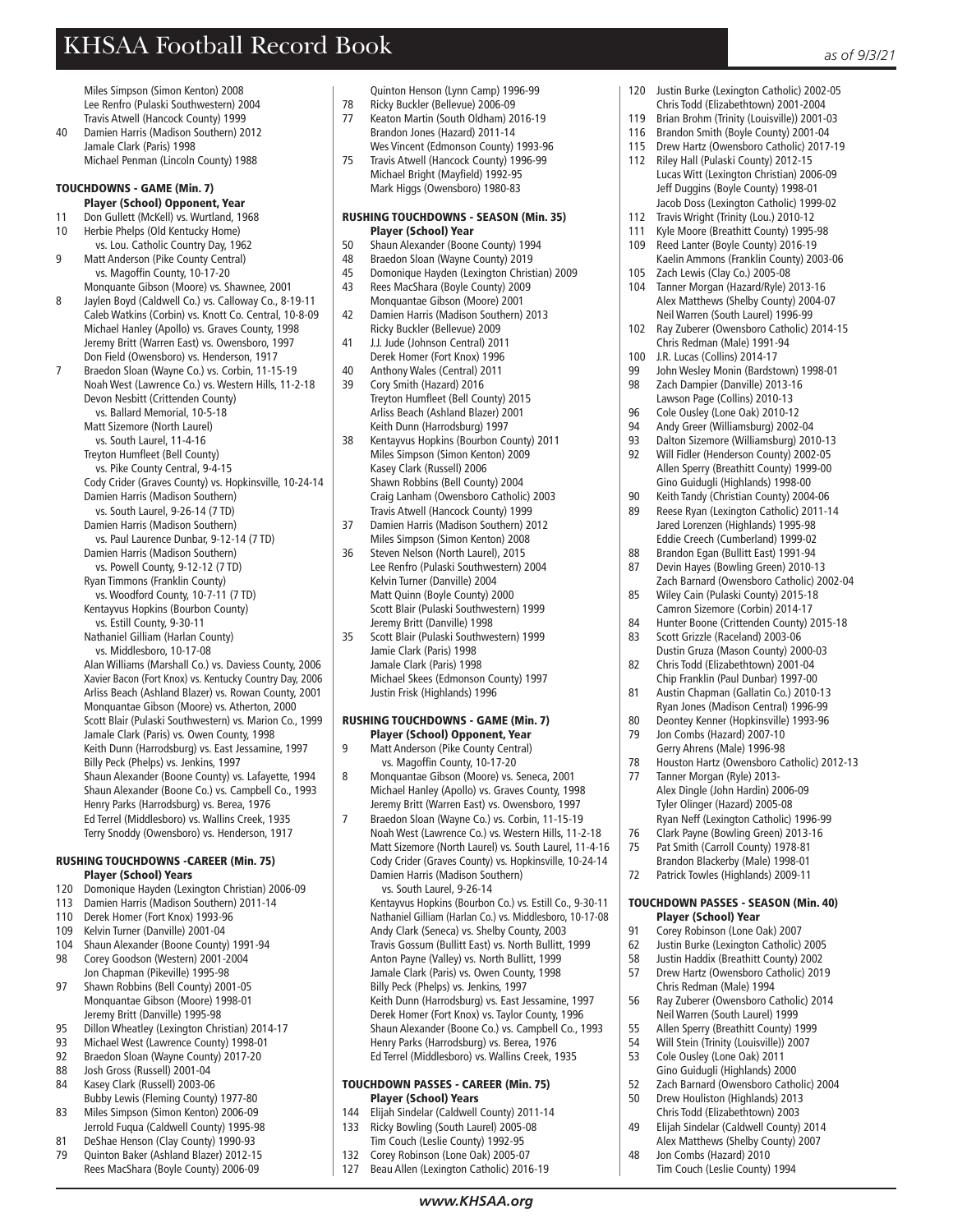- Brandon Egan (Bullitt East) 1994<br>47 Luke Duby (Tates Creek) 2019 Luke Duby (Tates Creek) 2019 Brian Brohm (Trinity (Louisville)) 2002
- Gerry Ahrens (Male) 1998 46 Ray Zuberer (Owensboro Catholic) 2015<br>45 Will Fidler (Henderson County) 2004
- 45 Will Fidler (Henderson County) 2004 Jared Lorenzen (Highlands) 1998
- 44 Nick Bohn (Trinity (Lou.)) 2017 Clark Payne (Bowling Green) 2016 Elijah Sindelar (Caldwell County) 2013 Brandon Smith (Boyle County) 2004 Andy Greer (Williamsburg) 2003
- 43 Zach Dampier (Danville) 2016 Houston Hartz (Owensboro Catholic) 2013 Devin Hayes (Bowling Green) 2013 Ross Deaton (Somerset) 2006
- 42 Beau Allen (Lexington Catholic) 2018 Patrick Towles (Highlands) 2011 Kyle Moore (Breathitt County) 1998 Tim Couch (Leslie County) 1995
- 41 Reed Lanter (Boyle County) 2019 Gavin Spurrier (South Warren) 2018 J.R. Lucas (Collins) 2017 Logan Woodside (Franklin County) 2012 Casey Brockman (Calloway County) 2008 Kaelin Ammons (Franklin County) 2005 David Woodward (Owensboro Catholic) 2005 Will Fidler (Henderson County) 2004 (As of 11/14/04) Aaron Anderkin (Rockcastle County) 2001<br>40 Devin Haves (Bowling Green) 2012
- Devin Hayes (Bowling Green) 2012 Ricky Bowling (South Laurel) 2007 Jacob Doss (Lexington Catholic) 2002 Jeff Duggins (Boyle County) 2001 Kyle Moore (Breathitt County) 1997

#### TOUCHDOWN PASSES - GAME (Min. 8) Player (School) Opponent, Year

- Drew Hartz (Owensboro Catholic) vs. Hopkins Co. Central, 9-20-19 Dylan Beasley (Nelson Co.) vs. North Bullitt, 9-21-12 Jarredd Jarrell (Prestonsburg) vs. Pike County Central, 9-14-12 Alex Matthews (Shelby Co.) vs. Scott County, 11-9-07 J.J. Hesch (Newport) vs. Spencer County, 2005 Andy Greer (Williamsburg) vs. Harlan, 2003
- Gerry Ahrens (Male) vs. Seneca, 1997 8 Ray Zuberer (Owensboro Cath.) vs. Union Co., 10-17-14 Ray Zuberer (Owensboro Catholic)

 vs. Mater Dei Breese (Ill.), 10-11-14 Ray Zuberer (Owensboro Cath.) vs. Hancock Co., 9-21-14 Devin Hayes (Bowling Green) vs. Logan Co., 10-3-13 Dylan Beasley (Nelson Co.) vs. Marion Co., 8-31-12 Corey Robinson (Lone Oak) vs. Caldwell County, 2007 Corey Robinson (Lone Oak) vs. Heath, 2007 Corey Robinson (Lone Oak) vs. Muhlenberg North, 2007 Corey Robinson (Lone Oak) vs. Reidland, 2007 Keith Tandy (Christian Co.) vs. Greenwood, 9-29-06 Gino Guidugli (Highlands) vs. Holmes, 2000 Ryan Jones (Madison Central) vs. Lafayette, 1999 Allen Sperry (Breathitt Co.) vs. Powell County, 1999 Chris Redman (Male) vs. Atherton, 1994 Chris Redman (Male) vs. Ballard, 1994

#### TOUCHDOWN PASSES - HALF (Min. 5) Player (School) Year

- 8 Drew Hartz (Owensboro Catholic) vs. Hopkins Co. Central, 9-20-19 Devin Hayes (Bowling Green) vs. Logan Co., 10-3-13 J.J. Hesch (Newport) vs. Spencer County, 2005 Chris Redman (Male) vs. Atherton, 1994 Chris Redman (Male) vs. Ballard, 1994
- 7 Houston Hartz (Owensboro Catholic) vs. Crittenden County, 11-8-13 Cole Ousley (Lone Oak)

 vs. Hopkins County Central, 10-14-11 Patrick Towles (Highlands) vs. Pendleton Co., 10-6-11 Corey Robinson (Lone Oak) vs. Reidland, 2007 Gino Guidugli (Highlands) vs. Holmes, 2000

- Allen Sperry (Breathitt Co.) vs. Powell County, 1999<br>6 Gavin Spurrier (South Warren) vs. Greenwood, 9-28-6 Gavin Spurrier (South Warren) vs. Greenwood, 9-28-18 Cole Ousley (Lone Oak) vs. Calloway County, 9-23-11 Cole Ousley (Lone Oak) vs. Owensboro, 9-30-11 Travis Wright (Trinity (Louisville) vs. Seneca, 10-8-10 Corey Robinson (Lone Oak) vs. Heath, 2007 Corey Robinson (Lone Oak) vs. Todd Co. Central, 2007 Corey Robinson (Lone Oak) vs. Union Co., 2007 Andy Greer (Williamsburg) vs. Harlan, 2003 Andy Greer (Williamsburg) vs. Jellico, TN, 2003 Chris Todd (Elizabethtown) vs. Shawnee, 2003 John Wesley Monin (Bardstown) vs. Carroll Co., 2000 Steven Sizemore (Hazard) vs. Jenkins, 2000 Dan Moser (Trigg County) vs. Caldwell County, 2000 Neil Warren (South Laurel) vs. Clay County, 1999 Michael Caba (Magoffin Co.) vs. Perry Co. Central, 1995 Chris Todd (Elizabethtown) vs. Washington Co., 10-22-04
- 5 Luke Duby (Tates Creek) vs. Lex. Catholic, 8-27-19 Zach Dampier (Danville) vs. LaRue County, 8-19-16 Jacob Berger (Eastern) vs. Seneca, 10-23-15 Nick Castiller (Crittenden Co.) vs. Fulton Co., 10-16-15 Reese Ryan (Lex. Catholic) vs. Rockcastle Co., 11-14-14 Tate Grainger (Bellevue) vs. Eminence, 11-7-14 Tate Grainger (Bellevue) vs. Dayton, 10-24-14 Drew Houliston (Highlands) vs. Ashland Blazer, 11-15-13 Drew Houliston (Highlands) vs. Holmes, 10-18-13 Beau Hoge (Highlands) vs. Harrison Co., 10-4-13 Drew Houliston (Highlands) vs. Bryan Station, 9-6-13 Devin Hayes (Bowling Green) vs. Logan Co., 9-28-12 Patrick Towles (Highlands) vs. Holmes, 10-14-11 Patrick Towles (Highlands) vs. Mason County, 9-16-11 Cole Ousley (Lone Oak) vs. Heath, 10-28-11 Evan Whitaker (Hazard) vs. Jenkins, 10-14-11 Jon Combs (Hazard) vs. Allen Central, 11-5-10 Cole Ousley (Lone Oak) vs. Heath, 10-29-10 Jon Combs (Hazard) vs. Jenkins, 10-15-10 Jon Combs (Hazard) vs. Williamsburg, 9-17-10 Jon Combs (Hazard) vs. Paris, 9-10-10 Alex Matthews (Shelby Co.) vs. Scott County, 11-9-07 Tyler Olinger (Hazard) vs. Pineville, 10-19-07 Tyler Olinger (Hazard) vs. Perry Co. Central, 9-21-07 Tyler Olinger (Hazard) vs. Jenkins, 9-7-01 Corey Robinson (Lone Oak) vs. Caldwell County, 2007 Corey Robinson (Lone Oak) vs. Fulton City, 2007 Corey Robinson (Lone Oak) vs. Muhlenberg North, 2007 Tyler Hancock (Lex. Catholic) vs. Western Hills, 10-20-06 Bartley Weaver (Caverna) vs. Evangel, 9-16-05 Kaelin Ammons (Franklin Co.) vs. Western Hills, 2005 Durell Olinger (Hazard) vs. Phelps, 2005 Brad Savko (Trinity (Louisville)) vs. Ryle, 2004 Justin Burke (Lex. Catholic) vs. West Jessamine, 2003 Justin Burke (Lex. Catholic vs. Bourbon County, 2003 Dustin Grutza (Mason Co.) vs. Montgomery Co., 2003 Aaron Anderkin (Rockcastle Co.) vs. Knott Co. Central, 2001 Jacob Doss (Lexington Catholic) vs. Owen Co., 2000 Jeff Duggins (Boyle County) vs. Mercer County, 1999 Neil Warren (South Laurel) vs. Perry Co. Central, 1999 John Dixon (Cumberland) vs. Pineville, 9-26-97 Ronnie Grigsby (Hazard) vs. Perry Co. Central, 1996

### CONSECUTIVE GAMES WITH A TOUCHDOWN PASS - CAREER (Min. 10)

- **Player (School) Year**<br>41 Flijah Sindelar (Caldwell 41 Elijah Sindelar (Caldwell County) 8/17/12-11/21/14
- 39 Jacob Doss (Lexington Catholic) 1999-02
- 37 Justin Burke (Lexington Catholic) 2003-05
- 35 Kaelin Ammons (Franklin County) 2003-06
- 34 Drew Hartz (Owensboro Catholic) 2017-19<br>30 Tim Couch (Leslie County) 1993-95
- 30 Tim Couch (Leslie County) 1993-95<br>29 Zach Barnard (Owensboro Catholic
- Zach Barnard (Owensboro Catholic) 2002-04 Brandon Smith (Boyle County) 2001-04<br>26 Ryan Phillinni (Henry Clay) 2006-07 26 Ryan Phillippi (Henry Clay) 2006-07
- 25 Ray Zuberer (Owensboro Catholic) 2014-15
- Chris Todd (Elizabethtown) 2003-2004<br>2010: Travis Wright (Trinity (Louisville)) 2010 Travis Wright (Trinity (Louisville)) 2010-Present Casey Brockman (Calloway County) 2007-08 Aaron Anderkin (Rockcastle County) 2001-02
- 21 Jon Combs (Hazard) 2009-10

# KHSAA Football Record Book

 Gary Gumm (Doss) 1995-96 Durell Olinger (Hazard) 2004-05<br>2015-11 Politics Wood (Lafavette) 2015-11 20 Walker Wood (Lafayette) 2015-16 Scott Grizzle (Raceland) 2004-05 Neal Tucker (Somerset) 2001-02 John Wesley Monin (Bardstown) 2000-01 19 Beau Allen (Lexington Catholic) 2018-19

- Ben Meighan (Paul Dunbar) 1996-97<br>18 Zach Dampier (Danville) 2015-16 Zach Dampier (Danville) 2015-16
- Tommy Owen (Marion County) 1992-93<br>17 B Lucas (Collins) 2016-17 17 J.R. Lucas (Collins) 2016-17
- Brandon Gupton (Taylor County) 1998-99 16 Kyle Bolin (Lexington Catholic) 2010-Present Alex Matthews (Shelby County) 2005-07 Chip Franklin (Paul Dunbar) 1999-00<br>15 Cameron Looper (Lone Oak) 2009 Cameron Looper (Lone Oak) 2009
- Corey Robinson (Lone Oak) 2007<br>14 Hunter Boone (Crittenden County
- 14 Hunter Boone (Crittenden County) 2016-17 Camron Sizemore (Corbin) 2017 Neil Warren (South Laurel) 1998-99 Ryan Jones (Madison Central) 1997-98
- 13 Isaac McNamee (Pikeville) 9/19/2019-9/25/2020 Hunter Boone (Crittenden County) 2018 Beau Allen (Lexington Catholic) 2017-18 Dalton Sizemore (Williamsburg) 2013 Evan Whitaker (Hazard) 2011 Daniel Ard (Marshall Co.) 2004-05 Cole Draugh (Pulaski County) 2003 Hunter Cantwell (Paducah Tilghman) 2001-02
- Chris Todd (Elizabethtown) 2003<br>12 Ray Zuberer (Owensboro Catholi 12 Ray Zuberer (Owensboro Catholic) 2014 Dalton Sizemore (Williamsburg) 2012 Brian Brohm (Trinity (Louisville)) 2002-03 David McDaniel (Harrison County) 1988
- Rick Chasteen (Harrison County) 1966-67<br>11 Dylan Wilson (Whitley County) 2016 Dylan Wilson (Whitley County) 2016 Zach Dampier (Danville) 2016 Tyler Hancock (Lexington Catholic) 2006 Austin Berry (Crittenden County) 2004-05 Brian Brohm (Trinity (Louisville)) 2002-03 Bill Faulkner (Harrison County) 1999-00 DeWayne Whitfield (Valley) 1998<br>10 Will Stein (Trinity (Louisville)) 10-
- 10 Will Stein (Trinity (Louisville)) 10-4-07 to 12-8-07 Travis Broughton (Bullitt East) 2005 Brian Brohm (Trinity (Louisville)) 2003

## TOUCHDOWN RECEPTIONS - CAREER (Min. 30) **Player (School) Years**<br>69 Iohn Cole (Somerset) 200

- 69 John Cole (Somerset) 2004-07<br>64 Jake Johnson (Pulaski County)
- Jake Johnson (Pulaski County) 2013-16
- 63 Reese Smith (Boyle County) 2016-19
- 59 Montrell Jones (Male) 1997-00<br>57 James Quick (Trinity (Louisville) 57 James Quick (Trinity (Louisville)) 2009-12
- 
- 53 Nacarius Fant (Bowling Green) 2010-13<br>52 Gerad Parker (Lawrence County) 1996-9 52 Gerad Parker (Lawrence County) 1996-99
- 47 Clay Wolford (Lexington Catholic) 1997-00
- Brett Hamblen (Highlands) 1998-00<br>46 Chris Gohman (Elizabethtown) 2005 46 Chris Gohman (Elizabethtown) 2005-08
- 40 Branden Burdette (Lexington Christian) 2006-09 Chris Lofton (Mason County) 2001-03 Jason Reynolds (Bullitt East) 1991-94
- 39 Edward Berry Jr. (Eminence) 2005-08 Chris Lamar (Henderson County) 2002-05<br>38 Deangelo Wilson (Bowling Green) 2013-16
- 38 Deangelo Wilson (Bowling Green) 2013-16 Wes Caldwell (Lexington Catholic) 2003-06 Joe McGeorge (Bell County) 1985-88
- 37 Dearious Smith (Lexington Christian) 2016-19 Scott Daniel (Scott County) 2011-13 Nathan Sames (Collins) 2010-13 Jordan Olinger (Hazard) 2009-12 Jamarielle Brown (Lone Oak) 2006-08 Michael Bush (Male) 1999-02
- 36 Felix Colon (Lone Oak) 2008-11
- Derek Smith (Highlands) 1996-98<br>35 Kevin McGraw (Owensboro Catho 35 Kevin McGraw (Owensboro Catholic) 2000-03
- 34 Chris Dobbins (Calloway County) 2005-08<br>33 Austin Moore (Corbin) 2013-16
	- 33 Austin Moore (Corbin) 2013-16
- Alex Veneman (Highlands) 2012-14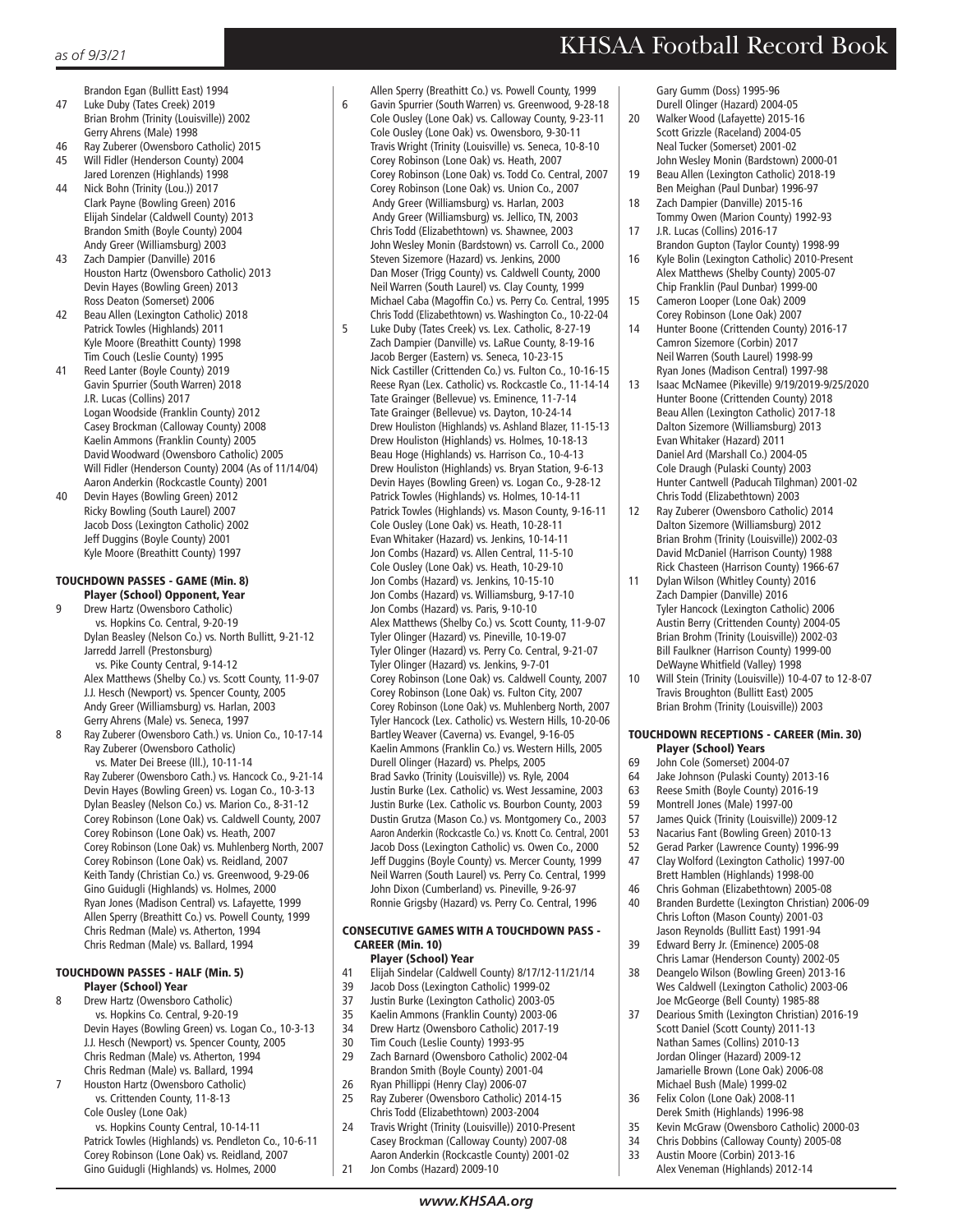Josh Hale (Rockcastle County) 1998-01 32 Bryce Donnelly (Bishop Brossart) 2015-17 Jacob Tamme (Boyle County) 1999-02 Matt Miller (Boyle County) 1997-00 Ben Smith (Taylor County) 1997-99 Jeremiah Akers (Pikeville) 1996-99 Dougie Allen (Paul Dunbar) 1994-97 Jon Olinger (Hazard) 1994-97<br>31 Nathan Dutton (Trinity (Louisy

- 31 Nathan Dutton (Trinity (Louisville)) 2005-07 Dan Baker (Leslie County) 1991-94<br>30 DeAndre Farris (Collins) 2010-13
- DeAndre Farris (Collins) 2010-13 Nate McCoy (Gallatin Co.) 2010-13

#### TOUCHDOWN RECEPTIONS - SEASON (Min. 20) Player (School) Year

- 28 Jamarielle Brown (Lone Oak) 2007 John Cole (Somerset) 2006
- 27 Brett Hamblen (Highlands) 2000
- 26 Chris Gohman (Elizabethtown) 2008
- 25 Clay Wolford (Lexington Catholic) 1999
- Josh Hale (Rockcastle County) 2001 24 Nacarius Fant (Bowling Green) 2013 Devron Wadlington (Trigg County) 2000 Jason Reynolds (Bullitt East) 1994
- 23 Jake Johnson (Pulaski County) 2015 John Cole (Somerset) 2007
- 22 Alex Veneman (Highlands) 2014 Montrell Jones (Male) 1999 Lane Young (South Laurel) 1999 Jon Olinger (Hazard) 1997<br>21 James Quick (Trinity (Louis
- James Quick (Trinity (Louisville)) 2011 Nathan Dutton (Trinity (Louisville)) 2007 Wes Caldwell (Lexington Catholic) 2005 Lane Young (South Laurel) 1999 Leon Mack (Paul Dunbar) 1999 Murray Garvin (Pikeville) 1991
- 20 Dearious Smith (Lexington Christian) 2019 Reese Smith (Boyle County) 2019 Reese Smith (Boyle County) 2018 Corey Shelton (Williamsburg) 2012 Eric Walker (Holy Cross (Covington)) 2011 Chris Lofton (Mason County) 2003 Ryan Postel (Lexington Catholic) 2001 Gerad Parker (Lawrence County) 1999 Jeremiah Akers (Pikeville) 1999 Dan Baker (Leslie County) 1994

#### TOUCHDOWN RECEPTIONS - GAME (Min. 4) Player (School) Opponent, Year

- 7 Zac Lockhart (Pikeville) vs. Henry Clay, 9-25-20
- 6 Ethan Dossett (Crittenden Co.) vs. Ballard Memorial, 10-6-17 Brad Elkins (Pike Co. Central) vs. Morgan Co., 11-8-13 Jordan Burk (Shelby County) vs. Scott County, 11-9-07 Brett Hamblen (Highlands) vs. Scott, 2000 5 Blasin Moore (Hopkins County Central)

 vs. Todd County Central, 9-13-19 Bryson Williams (Prestonsburg) vs. Pike County Central, 9-14-12 Jacob Tamme (Boyle County) vs. East Jessamine, 2001 Lane Young (South Laurel) vs. Madison Central, 1999

 Derek Smith (Highlands) vs. Scott, 1998 Randy Stegman (Highlands) vs. Simon Kenton, 1997 4 Clayton Bush (South Warren) vs. Greenwood, 9-28-18 CJ Hayes (South Warren) vs. Madisonville-NH, 11-4-16 Jake Johnson (Pulaski Co.) vs. Lincoln Co., 11-13-15 Jake Johnson (Pulaski County)

 vs. Letcher County Central, 11-6-15 Nacarius Fant (Bowling Green)

 vs. Lexington Catholic, 8-24-13 Grant Anderson (Prestonsburg)

 vs. Pike County Central, 9-14-12 Khalil Bourn (Nelson Co.) vs. Marion County, 8-31-12 Tez Sivils (Caldwell Co.) vs. Calloway County, 8-19-11 George Garner (Calloway Co.) vs. Bullitt East, 12-5-08 Nathan Dutton (Trinity (Lou.)) vs. Lafayette, 11-2-07 E.J. Dettmer (Dixie Heights) vs. Campbell Co., 11-2-07 Ben Revere (Lex. Catholic) vs. Franklin Co., 11-10-06

 Orrie Carter (Shelby County) vs. Ballard, 2006 John Cole (Somerset) vs. Southwestern, 8-25-06 Wes Caldwell (Lexington Catholic) vs. Scott Co., 2005 Patrick West (Franklin-Simpson) vs. Allen Co.-Scottsville, 2002 Kevin McGraw (Owensboro Catholic) vs. Ft. Campbell, 2002 Chad Stewart (Waggener) vs. Doss, 2002 Josh Hale (Rockcastle Co.) vs. Breathitt Co., 8-31-01 Ryan Postel (Lex. Catholic) vs. Western Hills, 2001 Ahmona Maxwell (Paducah Tilghman) vs. Bowling Green, 2001 Devron Wadlington (Trigg Co.) vs. Fulton City, 2000 Andrew Rhody (Western Hills) vs. Shelby Co., 9-3-99 Donnie Paul Fugate (Perry Co. Central) vs. Johnson Central, 9-24-99 Montrell Jones (Male) vs. Central, 10-8-99 Lane Young (South Laurel) vs. Johnson Central, 10-8-99 Seth Flener (Hancock Co.) vs. Ballard Memorial, 11-5-99 Brett Hamblen (Harrison Co.) vs. Highlands, 11-12-99 Seth Crisp (Prestonsburg) vs. Morgan County, 1998 Rayvon Patterson (Waggener) vs. Bullitt Central, 10-3-97 Cody Brown (Nelson Co.) vs. Grayson County, 1997 Dougie Allen (Paul Dunbar) vs. Nelson County, 1996 Brannon Caldwell (Leslie County) vs. George Rogers Clark, 1994 Jason Reynolds (Bullitt East) vs. Campbellsville, 1994

 Dan Baker (Leslie County) vs. Clay County, 1994 Mack Owens (Doss) vs. Moore, 1992 Darrell Bowman (Whitley Co.) vs. Madison Southern, 1988 William Stivers (Clay County) vs. Whitley County, 1984 Darrell Taylor (North Bullitt) vs. Breckinridge Co., 1983 Billy Lindsey (Glasgow) vs. Hart County, 1972 Shane McDonald (Franklin Co.) vs. Western Hills, 10-7-03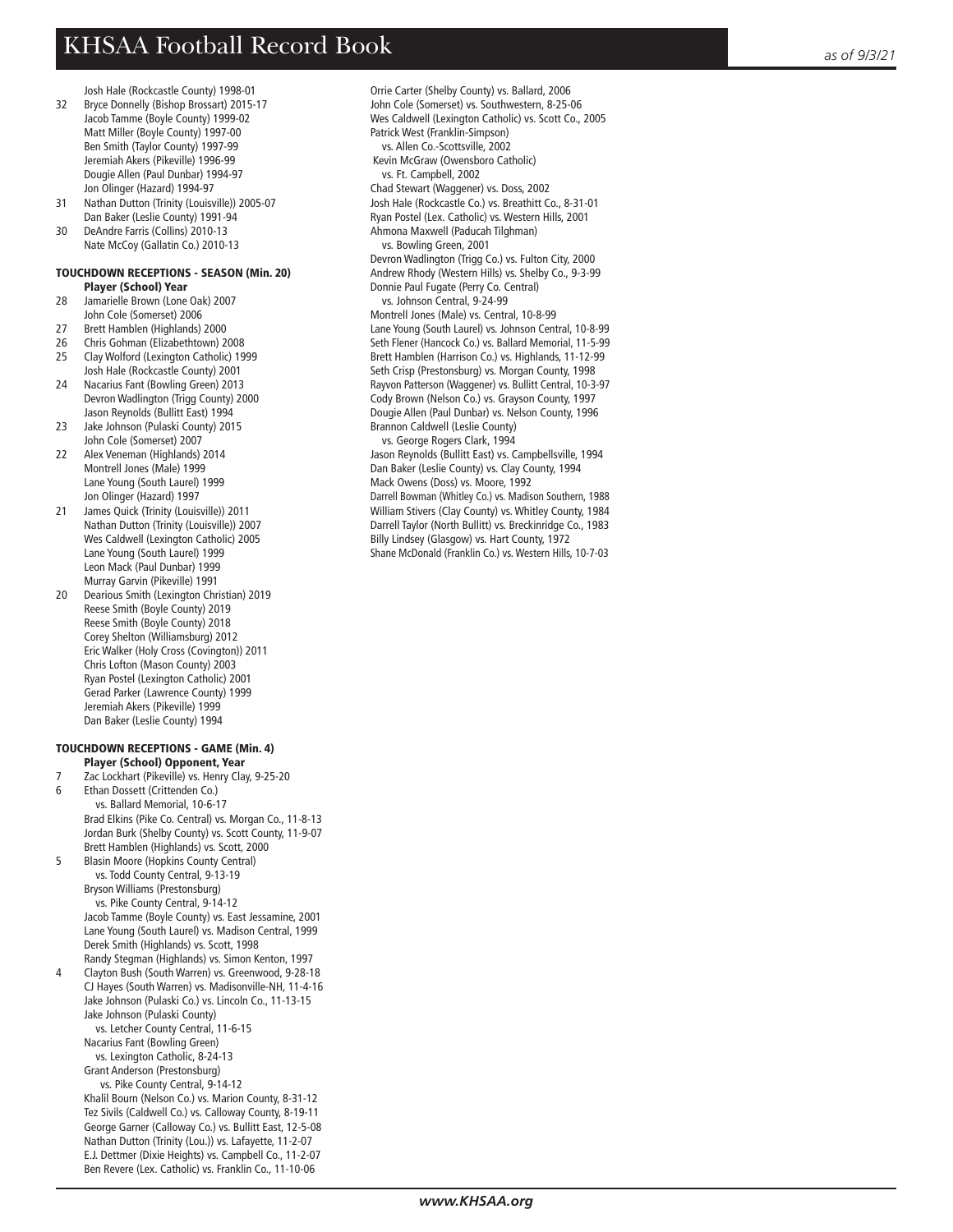3,061 J.J. Jude (Johnson Central) 2011 3,044 Jeremy Simpson (Lincoln County) 1993 3,003 Derek Homer (Fort Knox) 1996 2,994 Anthony Wales (Central) 2010

2,905 Cory Smith (Hazard) 2016 2,858 Mark Higgs (Owensboro) 1983 2,851 Ricky Buckler (Bellevue) 2009 2,833 Herbie Phelps (Old Kentucky Home) 1963 2,824 Cory Farris (Boone County) 2007 2,812 Pat Sapp (Carroll County) 1992 2,804 Braedon Sloan (Wayne County) 2019 2,784 Anthony Wales (Central) 2011 2,771 Tyran Robertson (Elizabethtown) 1997 2,766 Domonique Hayden (Lexington Christian) 2009 2,756 Monquantae Gibson (Moore) 2001 2,727 Michael West (Lawrence County) 1999 2,699 Cody Crider (Graves County) 2014 2,685 Shawn Robbins (Bell County) 2004 2,684 Shawn Grimm (Johnson Central) 2006 2,671 Jeremy Britt (Danville) 1998 2,655 Kelvin Turner (Danville) 2004

2,927 Kentayvus Hopkins (Bourbon County) 2011

2,661 Craig Lanham (Owensboro Catholic) 2003

2,621 Damien Harris (Madison Southern) 2013

J.J. Jude (Johnson Central) vs. Woodford Co., 10-15-10

Michael West (Lawrence Co.) vs. East Carter, 10-29-99 430 Ron Blume (Johnson Central) vs. Boyd County, 2005

424 Cody Crider (Graves County) vs. Hopkinsville, 10-24-14 Mark Dunn (Harrodsburg) vs. Paris, 2001

414 Michael West (Lawrence County) vs. Belfry, 2000<br>412 John Frazier (Muhlenberg North) John Frazier (Muhlenberg North) vs. Allen County-Scottsville, 1998 410 Andy Clark (Seneca) vs. Shelby County, 2003 410 D'vontae Bradley (Cooper) vs. Conner, 10-22-10 409 Michael Hanley (Apollo) vs. Graves County, 1998 408 Braedon Sloan (Wayne Co.) vs. Corbin, 11-15-19 Kentayvus Hopkins (Bourbon County)

406 Noah West (Lawrence Co.) vs. Prestonsburg, 9-1-17 Henry Parks (Harrodsburg) vs. Berea, 1976 403 Ketrin Mays (South Floyd) vs. Elkhorn City, 1997 401 Cory Smith (Hazard) vs. Williamsburg, 11-11-06 RUSHING YARDS PER GAME AVG. - SEASON

 Player (School) Year (Yards/Games) 305.5 Frank Jones (Bath County) 1969 (3,361/11) 255.1 J.J. Jude (Johnson Central) 2011 (3,061/12) 246.4 J.J. Jude (Johnson Central) 2010 (3,203/13) 243.9 Kentayvus Hopkins (Bourbon Co.) 2011 (2,927/12) 233.7 Braedon Sloan (Wayne County) 2019 (2,804/12) 232.8 Jeremy Britt (Warren East) 1997 (2,561/11) 229.7 Monquante Gibson (Moore) 2001(2,756/12)

574 Monquantae Gibson (Moore) vs. Shawnee, 2001<br>486 Heremy Britt (Warren East) vs. Owensboro, 1997 Jeremy Britt (Warren East) vs. Owensboro, 1997 483 Patrick Brand (Danville) vs. Washington Co., 10-22-10 472 Thomas Walker (Fulton Co.) vs. Dresden, TN, 1973 451 Corey Lile (Greenup Co.) vs. East Carter, 10-22-10<br>449 Jacob Chisholm (Ryle) vs. Simon Kenton, 10-20-17 Jacob Chisholm (Ryle) vs. Simon Kenton, 10-20-17 448 Seth Graves (Monroe Co.) vs. Edmonson Co., 9-22-06 444 Craig Lanham (Owensboro Cath.) vs. Glasgow, 2003 J.J. Jude (Johnson Central) vs. Holmes, 11-4-11 439 J.J. Jude (Johnson Central) vs. Cov. Catholic, 11-12-10 437 Jeremy Britt (Danville) vs. Shelby County, 1998<br>434 Derrick Brandon Ballinger (Owen County) Derrick Brandon Ballinger (Owen County)

RUSHING YARDS - GAME (Min. 400) **Player (School) Opponent, Year**<br>**11 Jude (Johnson Central) vs** Woodfo

2,641 Scott Russell (Evarts) 1990

vs. Frankfort, 1998<br>Michael West (Lawrend

426 Nathaniel Gilliam (Harlan County) vs. Middlesboro, 10-17-08

417 Joe Casey (Paducah Tilghman) vs. Franklin-Simpson, 2002<br>414 Michael West (Lawrence Cour

vs. Western Hills, 9-23-11<br>A06 Noah West (Lawrence Co)

(Min. 8 Games, 195.0 ypg)

## INDIVIDUAL RUSHING RECORDS

#### RUSHING ATTEMPTS - CAREER (Min. 700) Player (School) Year

- 1,091 Wes Vincent (Edmonson County) 1993-96
- 1,015 Steve Everson (Newport C. Catholic) 1998-01
- 1,003 Shaun Alexander (Boone County) 1992-94 **Jeremy Britt (Danville) 1995-98**<br>1 988 Ouinton Henson (Jynn Camp)
- 
- 988 Quinton Henson (Lynn Camp) 1996-99<br>977 Mike Sutkamp (Bellevue) 1979-81
- 977 Mike Sutkamp (Bellevue) 1979-81<br>932 Dillon Wheatley (Lexington Christi Dillon Wheatley (Lexington Christian) 2014-17
- 929 Domonique Hayden (Lexington Christian) 2006-09
- 924 Cory Farris (Boone County) 2004-07
- 904 Weston Smoot (Nicholas County) 1996-99<br>901 Derek Homer (Fort Knox) 1993-96
- 901 Derek Homer (Fort Knox) 1993-96<br>897 Weston Smoot (Nicholas County)
- 897 Weston Smoot (Nicholas County) 1996-99
- 851 Monquantae Gibson (Moore) 1998-01<br>839 Scott Russell (Evarts) 1988-91
- Scott Russell (Evarts) 1988-91
- 824 Ricky Buckler (Bellevue) 2006-09
- 782 George Bridges (Trigg County) 1986-89<br>772 Kelvin Turner (Danville) 2001-04
- Kelvin Turner (Danville) 2001-04
- 758 Michael West (Larence County) 1998-01
- Preston Herron (Boone County) 1995-98
- 749 John Ransdell (Boone County) 1986-88
- 743 Chandler Rowe (Shelby Valley) 2012-15<br>731 Al Baker (Trigg County) 1981-85
- 
- 731 Al Baker (Trigg County) 1981-85<br>723 Jon Sutkamp (Bellevue) 1977-79 Jon Sutkamp (Bellevue) 1977-79
- 712 Robert McCloud (Mercer County) 2001-04

## RUSHING ATTEMPTS - SEASON (Min. 350)

- **Player (School) Year**<br>A87 Mike Sutkamp (Bellevue
- 487 Mike Sutkamp (Bellevue) 1981 Shaun Alexander (Boone County) 1994
- 424 Wes Vincent (Edmonson County) 1996
- 409 Cory Farris (Boone County) 2004-07
- 
- 397 Jeremy Simpson (Lincoln County) 1993<br>387 Ricky Buckler (Bellevue) 2009 387 Ricky Buckler (Bellevue) 2009
- 379 Jon Sutkamp (Bellevue) 1979
- 
- 378 Tyran Robertson (Elizabethtown) 1997<br>377 Ieremy Britt (Warren East) 1997 Jeremy Britt (Warren East) 1997
- 367 Steve Everson (Newport C. Catholic) 2000
- 362 Steve Little (Seneca) 1996
- Michael Penman (Lincoln County) 1988 359 Dustin Powell (Southwestern) 2011
- Steve Everson (Newport C. Catholic) 1999
- 353 Shaun Alexander (Boone County) 1989

## RUSHING ATTEMPTS - GAME (Min. 40)

- Player (School) Year
- 57 Jeremy Britt (Warren East) vs. Owensboro, 1997
- 55 Josh Warren (Garrard Co.) vs. Lex. Catholic, 10-20-17
- 54 Cory Farris (Boone County) vs. Shelby County, 2007<br>51 Weston Smith (Nicholas County) vs. Berea, 1999
- 51 Weston Smith (Nicholas County) vs. Berea, 1999
- 50 Ricky Buckler (Bellevue) vs. Frankfort, 11-13-09
- 49 Ricky Buckler (Bellevue) vs. Lloyd Memorial, 10-30-09 Jason Calvert (Bullitt East) vs. Elizabethtown, 1995 Donald Wayne Smith (Harrodsburg) vs. Anderson County, 1984
- 47 Gabe Blair (North Laurel) vs. Madison Southern, 10-14-11 Michael Brown (Butler) vs. Doss, 1996 Jason Calvert (Bullitt East) vs. Fort Knox, 1995
- 46 Zeke Pike (Dixie Heights) vs. Ryle, 10-28-11
- 44 Noah West (Lawrence Co.) vs. Western Hills, 11-2-18 Russell Polland (Scott) vs. Dixie Heights, 2002 Chad Jaggers (Edmonson Co.) vs. Green Co., 1999 Michael Penman (Lincoln Co.) vs. Woodford Co., 1988 Donald Wayne Smith (Harrodsburg) vs. Paris, 1984
- 43 Josh Warren (Garrard Co.) vs. Western Hills, 10-13-17 Jacob Chisholm (Ryle) vs. Simon Kenton, 10-20-17
- Taven Graves (North Hardin) vs. John Hardin, 10-17-14 Dustin Powell (Southwestern)
	- vs. Christian County, 10-28-11
	- Craig Lanham (Owensboro Cath.) vs. Glasgow, 2003 Steve Everson (Newport C. Catholic) vs. Ludlow, 1999 Jim Ivey (Owensboro Catholic) vs. Iroquois, 10-9-70
- 41 Jayden Neace (Perry County Central)
	- vs. Harlan County, 10-21-16 Shawn Donigan (Doss) vs. Western, 1977
		- Miles Simpson (Simon Kenton) vs. Conner, 11-21-08
		- Jeramie Sorina (Crittenden County)
		- vs. Russellville, 10-26-06 Steve Everson (Newport C. Catholic)
			- vs. Bellevue, 2000

 Zack Thomas (Evarts) vs. Union County, TN, 1999 Greg Bridges (Trigg Co.) vs. Caldwell County, 1989

Kevin Crisp (North Bullitt) vs. Marion County, 1996<br>40 Devon Nesbitt (Crittenden Co.) vs. Bethlehem 11-10-40 Devon Nesbitt (Crittenden Co.) vs. Bethlehem, 11-10-17 Evan Perry (Holy Cross (Lou.)) vs. Glasgow, 8-28-15 Eric Moore (Holy Cross (Louisville)) vs. DeSales, 2001 David Beverly (Crittenden Co.) vs. Russellville, 1996

#### RUSHING YARDS - CAREER (Min. 5,000) Player (School) Years

- 8,633 J.J. Jude (Johnson Central) 2008-11
- 8,224 Derek Homer (Fort Knox) 1993-96
- 8,213 Anthony Wales (Central) 2008-11
- 7,839 Jeremy Britt (Danville) 1995-98
- 7,725 Michael West (Lawrence County) 1998-01
- 7,170 Kelvin Turner (Danville) 2001-04
- 7,148 Quinton Henson (Lynn Camp) 1996-99
- 7,090 Scott Russell (Evarts) 1988-91
- 7,039 Domonique Hayden (Lexington Christian) 2006-09
- 6,994 Shawn Robbins (Bell County) 2001-04
- 6,748 Damien Harris (Madison Southern) 2011-14
- 6,741 Monquantae Gibson (Moore) 1998-01
- 6,737 Dalton Cissell (North Bullitt) 2005-08
- 6,721 Mark Higgs (Owensboro) 1980-83
- 6,696 Brent Coleman (Pikeville) 1993-96
- 6,662 Shaun Alexander (Boone County) 1991-94 6,472 Bubby Lewis (Fleming County) 1977-80
- 6,234 Quinton Baker (Ashland Blazer) 2012-15
- 6,227 Cory Farris (Boone County) 2004-07
- 6,204 Dillon Wheatley (Lexington Christian) 2014-17
- 6,200 Sonny Collins (Madisonville) 1968-71
- 6,062 Corey Goodson (Western) 2001-2004
- 5,975 Seth Johnson (Shelby Valley) 2015-18
- 5,930 Jerrold Fuqua (Caldwell County) 1995-98
- 5,909 Wes Vincent (Edmonson County) 1993-96
- 5,799 Josh Gross (Russell) 2001-04
- 5,768 Braedon Sloan (Wayne County) 2017-20
- 5,633 Craig Lanham (Owensboro Catholic) 2000-03
- 5,633 Steve Everson (Newport C. Catholic) 1998-01
- 5,592 Travis Gossum (Bullitt East) 1996-99
- 5,564 Rees MacShara (Boyle County) 2006-09 5,495 DeShae Henson (Clay County) 1990-93
- 5,454 Chandler Rowe (Shelby Valley) 2012-15
- 5,451 Keaton Martin (South Oldham) 2016-19
- 5,450 Landan Swartz (Bath County) 2015-18
- 5,405 Jackson Adams (Greenwood) 2014-17

5,396 Al Baker (Trigg County) 1981-85 5,359 Brandon Jones (Hazard) 2011-14 5,341 Andrew McCloud (Mercer County) 2001-04 5,279 James Sloan (Wayne County) 1987-90 5,277 Ricky Buckler (Bellevue) 2006-09 5,117 Wayne Stevens (Rowan County) 2003-06 5,098 Donald Smith (Harrodsburg) 1982-85 5,061 Quincy Perrin (Scott) 2016-19

*www.KHSAA.org*

5,058 Patrick Harris (Kentucky School f/t Deaf) 1992-95 5,024 Dalton Cissell (North Bullitt) 2005-present (SR; 08) 5,021 Alan Williams (Marshall County) 2004-07 5,014 Preston Herron (Boone County) 1995-98 5,012 Michael Hanley (Apollo) 1995-98 RUSHING YARDS - SEASON (Min. 2,600) Player (School) Year 3,361 Frank Jones (Bath County) 1969 3,203 J.J. Jude (Johnson Central) 2010 3,166 Shaun Alexander (Boone County) 1994 3,076 Rees MacShara (Boyle County) 2009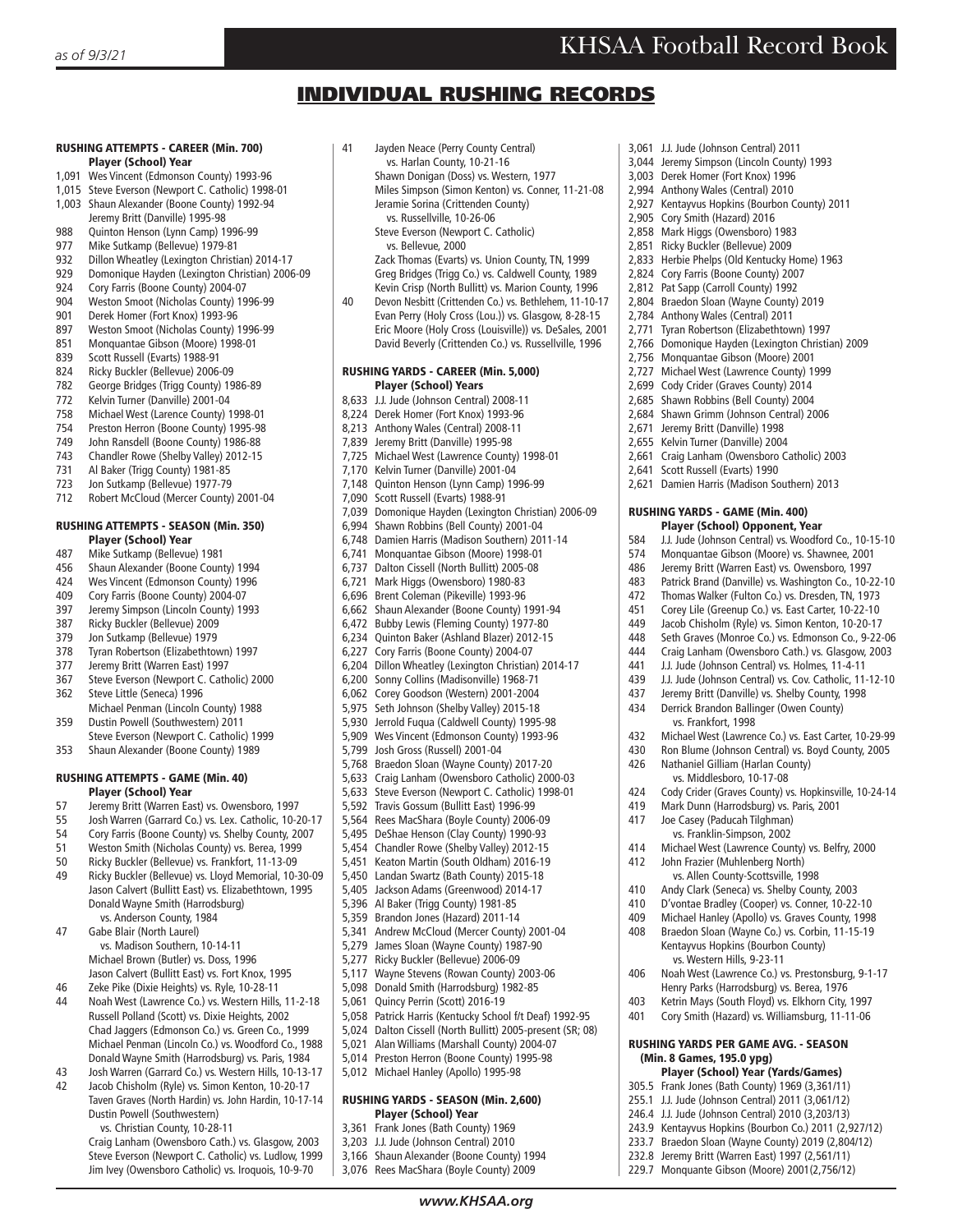- 225.0 Wayne Stevens (Rowan County) 2004 (2,025/9) 222.8 Lee Renfro (Pulaski Southwestern) 2004 (2,228/10) 222.0 Robert Christopher (Bourbon Co.) 2003 (2220/10) 221.2 Seth Johnson (Shelby Valley) 2018 (2,212/10) 220.0 Herana Daze (Iroquois) 1999 (2,200/10) 219.3 Ricky Buckler (Bellevue) 2009 (2,851/13) 218.8 Shawn Robbins (Bell County) 2004 (2,685/12)
- 218.4 Damien Harris (Madison Southern) 2013 (2,621/12)
- 213.2 Tyron Robertson (Elizabethtown) 1997 (2,771/13)
- 212.5 Caleb Pope (Nicholas County) 2011 (2,338/11) Michael West (Lawrence County) 2000 (2,338/11)
- 211.9 Shawn Robbins (Bell County) 2003 (2,119/10)
- 211.3 Shaun Alexander (Boone County) 1994 (3,166/15)
- 211.1 Arliss Beach (Ashland Blazer) 2001 (2,533/12)
- 210.6 Robert Christopher (Bourbon County) 2002 (1,895/9)
- 210.5 Jacob Chisholm (Ryle) 2017 (2,315/11)
- 208.3 Matt Richardson (Estill County) 2003 (2,291/11)
- 205.1 Rees MacShara (Boyle County) 2009 (3,076/15) 204.3 Malachi Maxwell (Mad. Southern) 2002 (2,451/12)
- 204.3 Jon Frazier (Muhlenberg North) 1998 (10)
- 204.3 Jamale Clark (Paris) 1998 (11)
- 203.3 Weston Little (South Floyd) 2011 (1,830/9)
- 202.9 Jeremy Simpson (Lincoln County) 1993 (3,044/15)
- 202.7 Josh Burton (East Jessamine) 2002 (2,230/11)
- 201.7 Cory Farris (Boone County) 2007 (2,824/14)
- 201.3 Seth Johnson (Shelby Valley) 2017 (2,013/10)
- 200.1 Taylor Barnes (Bourbon County) 2009 (2,201/11)
- 199.6 Landan Swartz (Bath County) 2017 (2,196/11)
- 199.3 Jared Cox (East Jessamine) 2000 (2,392/12)
- 199.2 Quintin Henson (Lynn Camp) 1998 (12)
- 198.9 Letiz Arnold (Ballard Memorial) 2002 (2,188/11)
- 198.4 Jason Calvert (Bullitt East) 1995 (N/A/11)
- 196.1 Donald Wayne Smith (Harrodsburg) 1984 (1,961/10)
- 195.5 Andrew McCloud (Mercer County) 2004 (2,150/11)

### YARDS PER RUSH AVG. - SEASON

#### (Min. 8 Games, 11.0 ypc.; 75 attempts) Player (School) Year (Yards/Attempts)

- 
- 15.73 Ryan Timmons (Franklin County) 2012 (1,306/83)
- 15.00 Dontay Spillman (Valley) 1997 (1,557/104)
- 14.89 Damien Harris (Madison Southern) 2014 (1,474/99) 14.09 Kadin Smith (Spencer County) 2015 (1,254/89)
- 13.90 Patrick Harris (KY School f/t Deaf) 1991 (1,084/78)
- 13.64 Keith Guy (Scott County) 2014 (1,296/95)
- 13.49 Seth Johnson (Shelby Valley) 2018 (2,212/164)
- 13.42 Keith Guy (Scott County) 2013 (1,382/103)
- 13.30 Todd Harris (Danville) 1993 (N/A)
- 12.99 Michael West (Lawrence County) 1999 (2,727/210)
- 12.90 Todd Asher (Middlesboro) 1997 (1,508/117)
- 12.69 Brandon Ford (Mercer County) 2006 (2,197/173)
- 12.60 Ben Kinley (Danville) 1993 (N/A)
- 12.49 Branden Leff (Spencer County) 2015 (1,611/129)
- 12.43 Brandon Jones (Hazard) 2013 (2,200/177)
- 12.32 Shawn Robbins (Bell County) 2003 (2,119/172)
- 12.29 Landon Savoy (John Hardin) 2008 (1,057/86)
- 12.13 Ronnie Darden (Western) 2006 (1,856/153)
- 12.02 Damien Harris (Madison Southern) 2012 (1,911/159)
- 12.01 Cory Jackson (Mercer County) 2006 (1,935/161)
- 11.93 Alan Dean (John Hardin) 2005 (1,467/123)
- 11.92 Brice Fryman (Scott County) 2017 (1,692/142)
- 11.91 Damien Harris (Madison Southern) 2013 (2,621/220)
- 11.90 Derrick White (Lexington Catholic) 1995 (1,390/116)
- 11.90 Ben Kinley (Danville) 1994 (N/A)
- 11.90 Devon Davis (Lexington Catholic) 1992 (1,408/118)
- 11.70 Chris Jennings (Fairview) 2003 (2,003/171)
- 11.66 TeWayne Willis (Perry Co. Central) 2002 (1,458/125)
- 11.65 Kasey Clark (Russell) 2004 (1,107/95)
- 11.56 Kentayvus Hopkins (Bourbon Co.) 2011 (2,924/253)
- 11.43 Rees MacShara (Boyle County) 2009 (3,076/269)
- 11.41 Lee Renfro (Pulaski Southwestern) 2004 (2,419/212)
- 11.40 Cole Draughn (Pulaski County) 2003 (2,028/178) 11.36 Marques Cunningham (Holy Cross (Louisville)) 1997
- (1,387/122)
- 11.11 Seth Johnson (Shelby Valley) 2016 (1,467/132)
- 11.01 David Bird (Trimble County) 2006 (1,542/140)
- 11.00 Greg Burden (Harrison County) 1985 (1,314/119)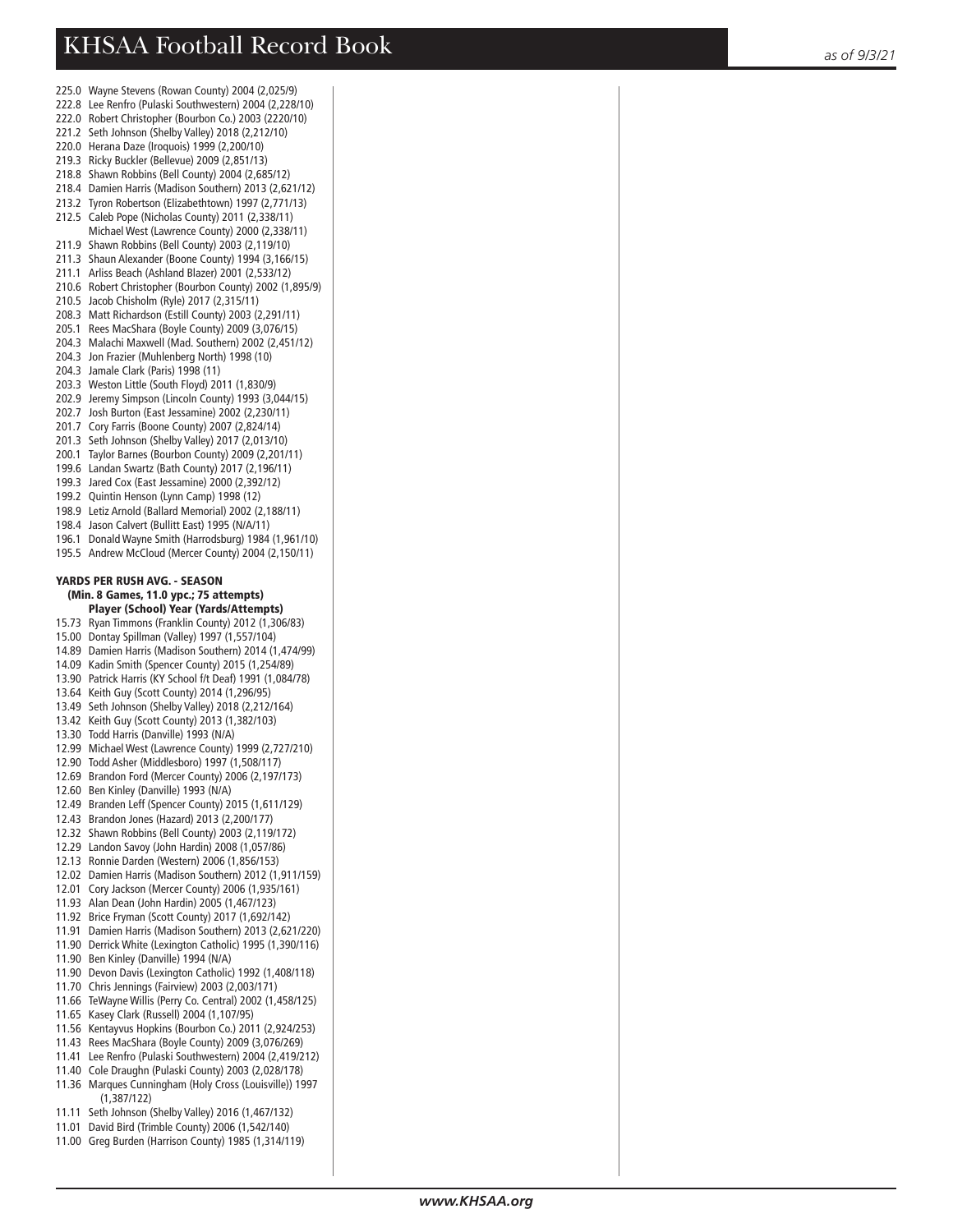vs. Montgomery Bell Academy, TN, 2003<br>52 Wiley Cain (Pulaski Co.) vs. Southwestern

 Gary Gumm (Doss) vs. Eastern, 1996 Tim Couch (Leslie Co.), vs. Woodford County, 1995<br>51 Tyler Ackerson (Bellevue) vs. Gallatin Co. 9-6-13 Tyler Ackerson (Bellevue) vs. Gallatin Co., 9-6-13 Corey Robinson (Lone Oak) vs. North Bullitt, 2007

 Travis Perkins (Franklin-Simpson) vs. Allen Co.-Scottsville, 2002 50 Tate Grainger (Bellevue) vs. Fairview, 9-12-14<br>49 Ray Zuberer (Owensboro Catholic) vs. Murray 1

> Ricky Bowling (South Laurel) vs. Knox Central, 10-17-08

 Neil Warren (South Laurel) vs. McCreary Central, 1997 Hunter Cantwell (Paducah Tilghman)

 Isaiah Bankhead (North Hardin) vs. Southwestern, 9-5-14

 Alex Matthews (Shelby County) vs. Madison Central, 11-16-07 Durell Olinger (Hazard) vs. Lynn Camp, 11/4/05 Chris Todd (Elizabethtown) vs. John Hardin, 2003 Will Stein (Trinity (Lou.)) vs. St. Xavier (OH), 9-14-07 Bryan Hynes (Fern Creek) vs. Male, 2007 Travis Perkins (Franklin-Simpson) vs. Warren Central, 2002

PASS COMPLETIONS - CAREER (Min. 400)

947 Ricky Bowling (South Laurel) 2005-2008

618 Will Fidler (Henderson County) 2002-05

576 Houston Hartz (Owensboro Catholic) 2011-13

613 Corey Robinson (Lone Oak) 2005-07<br>601 Alex Matthews (Shelby County) 200 601 Alex Matthews (Shelby County) 2004-07<br>592 Zach Damnier (Danville) 2013-16 Zach Dampier (Danville) 2013-16 585 Reed Lanter (Boyle County) 2016-19<br>578 Kyle Moore (Breathitt County) 1995-578 Kyle Moore (Breathitt County) 1995-98

**Player (School) Years**<br>947 Ricky Bowling (South Lau

916 Zach Lewis (Clay Co.) 2005-08 875 Tim Couch (Leslie County) 1991-95 \* 803 Riley Hall (Pulaski County) 2012-15 791 Elijah Sindelar (Caldwell County) 2011-14 761 Wiley Cain (Pulaski County) 2015-18 757 Beau Allen (Lexington Catholic) 2016-19 722 Chris Todd (Elizabethtown) 2001-2004 698 Brian Brohm (Trinity (Louisville) 2001-03<br>681 Tanner Morgan (Hazard/Ryle) 2013-16 681 Tanner Morgan (Hazard/Ryle) 2013-16<br>676 Kaelin Ammons (Franklin County) 676 Kaelin Ammons (Franklin County) 675 Travis Wright (Trinity (Louisville)) 2009-12<br>656 Neil Warren (South Laurel) 1996-99 656 Neil Warren (South Laurel) 1996-99 639 Lucas Witt (Lexington Christian) 2006-09 625 Andy Ahrens (Ballard) 1998-01<br>618 Will Fidler (Henderson County)

vs. Bowling Green, 2001<br>48 Reed Lanter (Boyle Co.) vs

52 Wiley Cain (Pulaski Co.) vs. Southwestern, 10-20-17 Andy Downing (Lewis Co.) vs. Powell Co., 9-21-07 Brett Faulkner (Pulaski Co.) vs. Southwestern, 2004

Ray Zuberer (Owensboro Catholic) vs. Murray, 11-14-14 Tyler Ackerson (Bellevue) vs. Fairview, 9-13-13

Andy Downing (Lewis Co.) vs. Bracken Co., 11-2-07

Reed Lanter (Boyle Co.) vs. Johnson Central, 12-7-19 Beau Allen (Lex. Catholic) vs. Highlands, 9-14-18 Ray Zuberer (Owensboro Cath.) vs. Owensboro, 9-4-15 Zach Barnard (Owensboro Cath.) vs. Daviess Co., 2004 Greg Kannapel (Waggener) vs. Valley, 1998 Scott Collett (Bell County) vs. Corbin, 1986<br>
17 Tanner Morgan (Ryle) vs. Conner 2015 Tanner Morgan (Ryle) vs. Conner, 2015 Kyle Todd (Elizabethtown) vs. North Oldham, 9-9-11 Ryan Wilson (Dixie Heights) vs. Simon Kenton, 9-4-09 Michael Bush (Male) vs. Trinity (Louisville), 2002 Sean Pennington (Clay Co.) vs. Knox Central, 1985<br>46 Beau Allen (Lex Catholic) vs. DeSales 9-21-18 Beau Allen (Lex. Catholic) vs. DeSales, 9-21-18

Ricky Bowling (South Laurel) vs. Middlesboro, 10-31-08

 Bill Faulkner (Harrison County) vs. Highlands, 2000 Dan Moser (Trigg County) vs. Murray, 2000 John Monin (Bardstown) vs. Glasgow, 1999 DeWayne Whitfield (Valley) vs. Waggener, 1998 Ben Meighan (Paul Dunbar) vs. Fairdale, 1996 Todd Hawkins (Paris) vs. Henry Clay, 1988

## INDIVIDUAL PASSING RECORDS

#### PASS ATTEMPTS - CAREER (Min. 800) Player (School) Years

- 1,508 Zach Lewis (Clay Co.) 2005-08
- 1,451 Ricky Bowling (South Laurel) 2005-08
- 1,375 Tim Couch (Leslie County) 1991-95 \*
- 1,262 Chris Todd (Elizabethtown) 2001-2004
- 1,241 Elijah Sindelar (Caldwell County) 2011-14
- 1,237 Wiley Cain (Pulaski County) 2015-18
- 1,234 Riley Hall (Pulaski County) 2012-15
- 1,193 Kaelin Ammons (Franklin County) 1,173 Andy Ahrens (Ballard) 1998-01
- 1,169 Beau Allen (Lexington Catholic) 2016-19
- 1,137 Alex Matthews (Shelby County) 2004-2007
- 1,123 Neil Warren (South Laurel) 1996-99
- 1,100 Tanner Morgan (Hazard/Ryle) 2013-16
- 1,097 Lucas Witt (Lexington Christian) 2006-09
- 1,071 Brian Brohm (Trinity (Louisville)) 2001-03
- 1,018 Will Fidler (Henderson County) 2002-05
- 1,013 Cole Draughn (Pulaski County) 2000-03
- 1,009 Brian Browning (Edmonson County) 1983-86
- Allan Holland Jr. (Perry Co. Central) 2000-03
- 987 Travis Wright (Trinity (Louisville)) 2009-12
- 968 Dalton Sizemore (Williamsburg) 2010-13<br>964 Eddie Creech (Cumberland) 1999-02
- Eddie Creech (Cumberland) 1999-02
- 962 Corey Robinson (Lone Oak) 2005-07<br>959 Zach Dampier (Danville) 2013-16
- Zach Dampier (Danville) 2013-16
- 954 Walker Wood (Lafayette) 2013-16<br>948 J.R. Lucas (Collins) 2014-17
- 948 J.R. Lucas (Collins) 2014-17<br>938 Chin Franklin (Paul Dunbar)
- 938 Chip Franklin (Paul Dunbar) 1997-00<br>936 Houston Hartz (Owenshoro Catholic)
- 936 Houston Hartz (Owensboro Catholic) 2011-13<br>923 Lawson Page (Collins) 2010-13
- Lawson Page (Collins) 2010-13
- 922 Brandon Smith (Boyle County) 2001-04
- 919 Austin Chapman (Gallatin Co.) 2010-13 Michael Caba (Magoffin County) 1993-95<br>918 Gary Gumm (Doss) 1993-96
- 918 Gary Gumm (Doss) 1993-96<br>906 Ryan Jones (Madison Centra 906 Ryan Jones (Madison Central) 1996-99
- 
- 898 John Wesley Monin (Bardstown) 1998-01<br>896 Beese Ryan (Lexington Catholic) 2011-14 Reese Ryan (Lexington Catholic) 2011-14
- 892 Hunter Boone (Crittenden County) 2015-18
- 
- 886 Luke Magness (Henry County) 2007-10<br>885 Corky Prater (Lewis County) 1971-74 885 Corky Prater (Lewis County) 1971-74
- 879 Justin Burke (Lexington Catholic) 2002-05<br>870 Gerry Ahrens (Male) 1996-98
- Gerry Ahrens (Male) 1996-98
- 864 Reed Lanter (Boyle County) 2016-19
- 836 Floyd Whitaker (Leslie County) 1996-99<br>835 Deontey Kenner (Honkinsville) 1993-96
- 835 Deontey Kenner (Hopkinsville) 1993-96
- 812 Cole Ousley (Lone Oak), 2010-12<br>807 Dustin Gruza (Mason County) 200
- 807 Dustin Gruza (Mason County) 2000-03
- 805 Chris Redman (Male) 1991-94
- 804 Stanley Niece (Estill County) 1994-97<br>803 Tanner Morgan (Ryle) 2013-
- 803 Tanner Morgan (Ryle) 2013-<br>800 Bill Allen (Morgan County) 1
- Bill Allen (Morgan County) 1980-83

\* Includes three attempts as an 8th-grader, not recognized among national records

#### PASS ATTEMPTS - SEASON (Min. 350) Player (School) Year

- 528 Houston Hartz (Owensboro Catholic), 2013<br>520 Corey Bobinson (Lone Oak) 2007
- 520 Corey Robinson (Lone Oak) 2007
- 501 Wiley Cain (Pulaski County) 2018<br>480 Alex Matthews (Shelby County) 20
- 480 Alex Matthews (Shelby County) 2007<br>476 Chris Todd (Elizabethtown) 2003
- 476 Chris Todd (Elizabethtown) 2003
- 468 Luke Duby (Tates Creek) 2019<br>464 Tim Couch (Leslie County) 199
- Tim Couch (Leslie County) 1995
- 463 Brian Brohm (Trinity (Louisville)) 2003
- 453 Gerry Ahrens (Male) 1998<br>430 Zach Lewis (Clay County) Zach Lewis (Clay County) 2005
- 
- 430 Zach Barnard (Owensboro Catholic) 2004<br>425 Kyle Moore (Breathitt County) 1998 Kyle Moore (Breathitt County) 1998
- 411 Lucas Witt (Lexington Christian) 2007
- Tim Neace (Perry Co. Central) 1999<br>410 Iustin Haddix (Breathitt County) 20 410 Justin Haddix (Breathitt County) 2002
- 407 Allen Sperry (Breathitt County) 1999
- 403 Travis Wright (Trinity (Louisville)) 2012<br>402 Kyle Todd (Elizabethtown) 2011
- Kyle Todd (Elizabethtown) 2011
- 404 Branden Cresap (Collins) 2010
- Gino Guidugli (Highlands) 2000<br>395 Wiley Cain (Pulaski County) 201 Wiley Cain (Pulaski County) 2017
- Rick Bowling (South Laurel) 2008<br>392 Michael Caba (Magoffin County)
- 392 Michael Caba (Magoffin County) 1995<br>391 Josh Moll (South Oldham) 2003
- 391 Josh Moll (South Oldham) 2003<br>390 Fddie Creech (Cumberland) 200
- 390 Eddie Creech (Cumberland) 2000<br>386 David Woodward (Owenshoro Cat 386 David Woodward (Owensboro Catholic) 2005<br>382 Tyler Ackerson (Bellevue) 2013
- 382 Tyler Ackerson (Bellevue) 2013<br>380 Ricky Bowling (South Laurel) 20
- 380 Ricky Bowling (South Laurel) 2005<br>377 Bart Johnson (Boyle County) 1998
- 377 Bart Johnson (Boyle County) 1998<br>374 Tanner Morgan (Ryle) 2015
- Tanner Morgan (Ryle) 2015 Ryan Jones (Madison Central) 1999 Gerry Ahrens (Male) 1997<br>371 Lawson Page (Collins) 201
- 371 Lawson Page (Collins) 2012
- Tanner Evans (Eastern) 2011 Ricky Bowling (South Laurel) 2007
- 369 Tyler Farley (Raceland) 2010 Kaelin Ammons (Franklin County) 2006
- 368 Nick Bohn (Trinity (Lou.)) 2017
- 366 Beau Allen (Lexington Catholic) 2019 Kyle Bolin (Lexington Catholic) 2011
- 365 Ray Zuberer (Owensboro Catholic) 2015 Justin Burke (Lexington Catholic) 2005 Andy Ahrens (Ballard) 2001<br>360 Ray Zuberer (Owensboro Ca
- 360 Ray Zuberer (Owensboro Catholic) 2014 Will Stein (Trinity (Louisville)) 2007<br>359 Cameron Looper (Lone Oak) 2009
- Cameron Looper (Lone Oak) 2009 Casey Brockman (Calloway County) 2008 Andy Greer (Williamsburg) 2003
- 357 Beau Allen (Lexington Catholic) 2018 Cole Ousley (Lone Oak) 2011<br>2016 Zach Dampier (Danville) 2016
- 355 Zach Dampier (Danville) 2016<br>354 Isaiah Bankhead (North Hardii
- 354 Isaiah Bankhead (North Hardin) 2014
- 353 Riley Hall (Pulaski County) 2012 Neil Warren (South Laurel) 1998

#### PASS ATTEMPTS - GAME (Min. 45) Player (School) Opponent, Year

- 76 Houston Hartz (Owensboro Catholic) vs. Murray, 11-15-13
- 
- 71 J.D. Tanner (Elizabethtown) vs. Central Hardin, 8-31-07
- 68 Andy Greer (Williamsburg) vs. Casey County, 2002 Branden Cresap (Collins) vs. Western, 11-19-10
- 
- 64 Davis Mattingly (Male) vs. St. Xavier, 11-15-13 Alex Matthews (Shelby County)
- 

vs. Johnson Central, 1999<br>60 Adrian Stringer (Hopkins Cou

vs. Calloway County, 10-11-19<br>Zach Lewis (Clav Co.) vs. Madisor

vs. DuPont Manual, 9-28-07<br>62 Ioshua Dver (Greenwood) vs. Ce Joshua Dyer (Greenwood) vs. Central Hardin, 11-26-12 61 Dylan Grandon (North Oldham) vs. Spencer County, 2005

Alan Holland (Perry County Central) vs. Hazard, 2000<br>61 Timmy Neace (Perry County Central) Timmy Neace (Perry County Central)

Zach Lewis (Clay Co.) vs. Madison Southern, 2005

Adrian Stringer (Hopkins County Central)

Steven Sizemore (Hazard) vs. Jenkins, 2000<br>58 Tanner Morgan (Ryle) vs. Simon Kenton, 201 58 Tanner Morgan (Ryle) vs. Simon Kenton, 2015 Tyler Ackerson (Bellevue) vs. Holmes, 10-4-13<br>56 Alex Matthews (Shelby Co.) vs. Scott Co., 11-9 Alex Matthews (Shelby Co.) vs. Scott Co., 11-9-07 David Lyons (Breckinridge Co.) vs. Larue Co., 1972

55 Beau Allen (Lex. Catholic) vs. Belfry, 11-9-18 Corey Robinson (Lone Oak) vs. Warren East, 2007

 Corky Prater (Lewis County) vs. Fairview, 1972 Nic Ward (Lexington Catholic) vs. St. Xavier, 2007

 Tyler Hancock (Lexington Catholic) vs. Covington Catholic, 11-17-06 Sam McKee (Raceland) vs. Lexington Christian, 2001<br>53 Kyle Todd (Flizabethtown) vs. LaRue Co. 10-14-11 Kyle Todd (Elizabethtown) vs. LaRue Co., 10-14-11 Ricky Bowling (South Laurel) vs. Whitley Co., 2008 Bryan Hynes (Fern Creek) vs. Trinity (Louisville), 2006

Brian Brohm (Trinity (Louisville))

*www.KHSAA.org*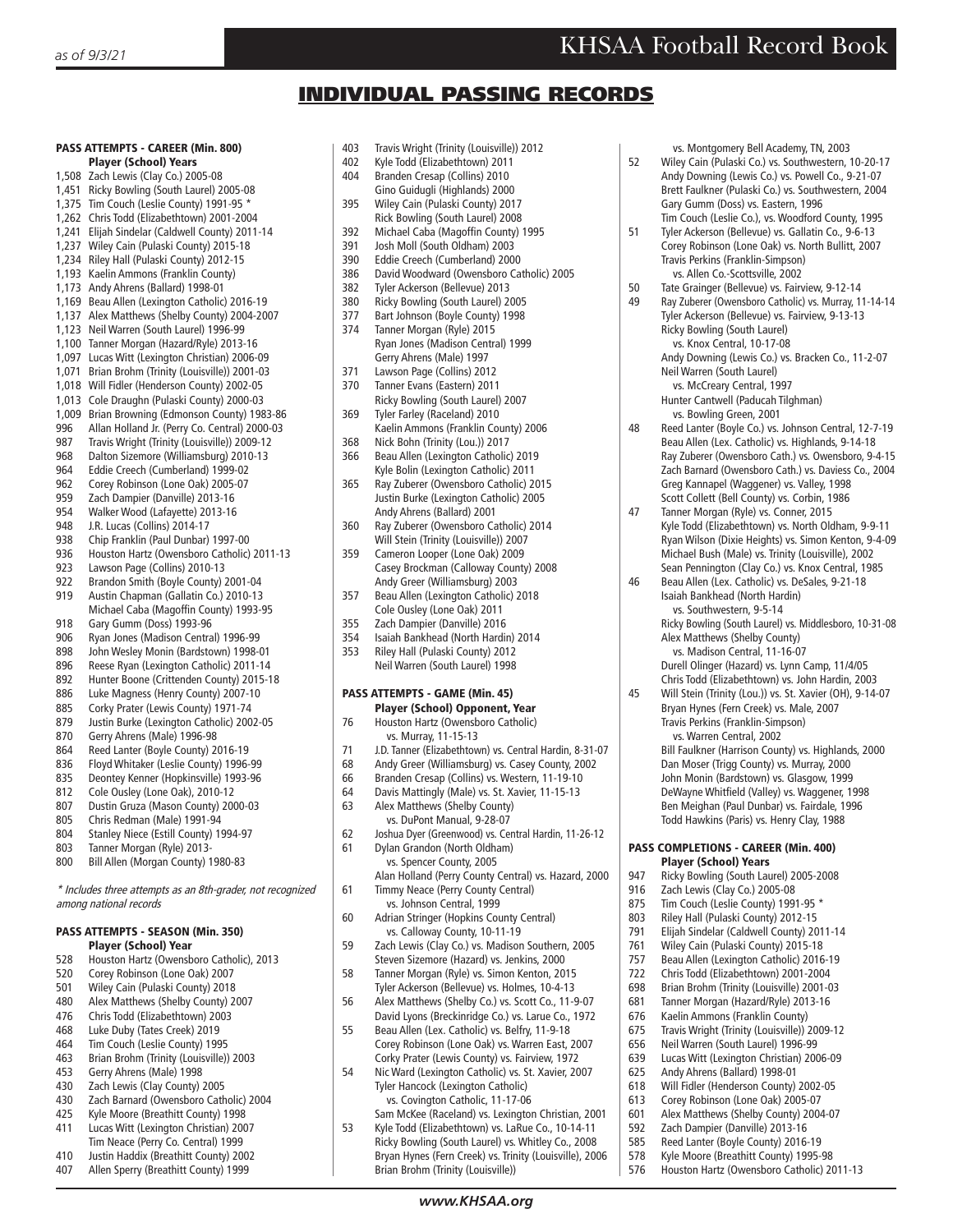Ricky Bowling (South Laurel) vs. Knox Central, 10-17-08

Brian Brohm (Trinity (Louisville))

Corey Robinson (Lone Oak) vs. Warren East, 2007

Wiley Cain (Pulaski Co.) vs. South Oldham, 11-25-16 Donovan McCoy (Highlands) vs. Mason County, 2012 Corey Robinson (Lone Oak) vs. North Bullitt, 2007 Michael Bush (Male) vs. Trinity (Louisville), 2002 Timmy Neace (Perry County Central) vs. Johnson Central, 1999 Gerry Ahrens (Male) vs. DuPont Manual, 1998<br>Beau Allen (Lex. Catholic) vs. DeSales. 9-21-18 Beau Allen (Lex. Catholic) vs. DeSales, 9-21-18 Cameron Looper (Lone Oak) vs. Boyle Co., 12-4-2009 Ricky Bowling (South Laurel) vs. Whitely Co., 2008 Ricky Bowling (South Laurel) vs. Pulaski Co., 9-26-08 Alex Matthews (Shelby Co.) vs. Scott Co., 11-9-07 Corey Robinson (Lone Oak) vs. Caldwell Co., 2007 Dylan Grandon (North Oldham) vs. Spencer Co., 2005

 Chris Todd (Elizabethtown) vs. John Hardin, 2003 Reed Lanter (Boyle Co.) vs. Johnson Central, 12-7-19 Drew Polston (Pulaski Co.) vs. Madison So., 9-20-19 Beau Hoge (Highlands) vs. Lex. Catholic, 11-28-14 Ryan Wilson (Dixie Heights) vs. Simon Kenton, 9-4-09 Nic Ward (Lexington Catholic) vs. St. Xavier, 2007 Corey Robinson (Lone Oak) vs. Calloway Co., 2007

Zach Barnard (Owensboro Cath.) vs. Daviess Co., 2004 Gino Guidugli (Highlands) vs. Holmes, 1999 Neil Warren (South Laurel) vs. McCreary Central, 1997 30 Drew Polston (Pulaski Co.) vs. Whitley Co., 9-25-20 Tyler Ackerson (Bellevue) vs. Holmes, 10-4-13 Cole Ousley (Lone Oak) vs. Heath, 10-28-11 Alex Matthews (Shelby County) vs. Madison Central, 11-16-07 Corey Robinson (Lone Oak) vs. Fulton City, 2007 Neil Warren (South Laurel) vs. Madison Central, 1999 Michael Caba (Magoffin Co.) vs. Perry Co. Central, 1995

HIGHEST COMPLETION PERCENTAGE - CAREER

Player (School) Years (Completions/Atts)<br>71.3 Aaron Pettrey (Raceland) 2000-03 (442/620) 71.3 Aaron Pettrey (Raceland) 2000-03 (442/620) 69.8 Jon Combs (Hazard) 2007-10 (349/500) 68.4 Travis Wright (Trinity (Lou.)) 2009-12 (675/987) 67.7 Reed Lanter (Boyle County) 2016-19 (585/864) 66.0 Cole Ousley (Lone Oak) 2010-12 (536/812) 65.8 Clark Payne (Bowling Green) 2013-16 (423/643) 65.7 Camron Sizemore (Corbin) 2014-17 (489/744) 65.7 Ryan Phillippi (Henry Clay) 2005-07 (343/522) 65.3 Gavin Spurrier (South Warren) 2017-18 (369/565) Ricky Bowling (South Laurel) 2005-08 (947/1,451) 65.2 Brian Brohm (Trinity (Lou.)) 2001-03 (662/1,015) 65.1 Drew Hartz (Owensboro Catholic) 2017-19 (525/806) 65.0 Riley Hall (Pulaski County) 2012-15 (803/1,234) 64.8 Zach Barnard (Owensboro Cath.) 2002-04 (459/708) Devin Hayes (Bowling Green) 2010-13 (396/611) Beau Allen (Lexington Catholic) 2016-19 (757/1,169)

64.6 Durell Olinger (Hazard) 2002-05 (344/532) 63.7 Elijah Sindelar (Caldwell Co.) 2011-14 (791/1,241) 63.7 Corey Robinson (Lone Oak) 2005-07 (613/962) 63.7 Gerry Ahrens (Male) 1996-98 (554/870)

63.5 Tim Couch (Leslie County) 1992-95 (875/1,375) 63.0 Scott Grizzle (Raceland) 2003-06 (493/782) 62.9 Reese Ryan (Lexington Catholic) 2011-14 (564/896) Jeff Duggins (Boyle County) 1998-01 (410/653) 62.8 Brandon Blackerby (Male) 1998-01 (449/715) 62.4 Bailey Blair (Hazard) 2015-18 (400/641) 62.2 Gino Guidugli (Highlands) 1998-00 (445/715)

(Min. 500 Att.; 55.0%)

 Corey Robinson (Lone Oak) vs. Muhlenberg North, 2007 Steven Duckworth (Woodford County) vs. Meade County, 11-2-07 Steven Duckworth (Woodford County) vs. Tates Creek, 2007

 vs. Montgomery Bell Academy, TN, 2003 Alan Holland (Perry County Central) vs. Hazard, 2000 Tim Couch (Leslie Co.) vs. Woodford County, 1995<br>33 Adrian Stringer (Hopkins County Central) Adrian Stringer (Hopkins County Central) vs. Calloway County, 10-11-19

- 564 Reese Ryan (Lexington Catholic) 2011-14
- 561 Walker Wood (Lafayette) 2013-16<br>554 Gerry Ahrens (Male) 1996-98
- 554 Gerry Ahrens (Male) 1996-98<br>547 Brandon Smith (Boyle County
- 547 Brandon Smith (Boyle County) 2001-04
- 539 Dalton Sizemore (Williamsburg) 2010-13
- 538 Justin Burke (Lexington Catholic) 2002-05
- 536 Cole Ousley (Lone Oak) 2010-12
- Eddie Creech (Cumberland) 1999-02<br>533 Chris Todd (Flizabethtown) 2001-200 533 Chris Todd (Elizabethtown) 2001-2004
- 
- 525 Drew Hartz (Owensboro Catholic) 2017-19<br>524 Lohn Wesley Monin (Bardstown) 1998-01 524 John Wesley Monin (Bardstown) 1998-01
- 516 Tanner Morgan (Ryle) 2013-
- 515 J.R. Lucas (Collins) 2014-17
- Lawson Page (Collins) 2010-13 510 Chip Franklin (Paul Dunbar) 1997-00
- Michael Caba (Magoffin County) 1993-95
- 504 Allan Holland Jr. (Perry Co. Central) 2000-03
- 496 Dustin Gruza (Mason County) 2000-03
- 493 Scott Grizzle (Raceland) 2003-06
- 489 Hunter Boone (Crittenden County) 2015-18 Camron Sizemore (Corbin) 2014-17
- 488 Ryan Jones (Madison Central) 1996-99 483 Austin Chapman (Gallatin Co.) 2010-13
- 
- Stanley Niece (Estill County) 1994-97<br>-478 Cole Draughn (Pulaski County) 2000 478 Cole Draughn (Pulaski County) 2000-03
- 477 Gary Gumm (Doss) 1993-96
- 
- 473 Brian Browning (Edmonson County) N/A<br>470 Lacob Doss (Lexington Catholic) 1999-02 Jacob Doss (Lexington Catholic) 1999-02
- 462 Luke Magness (Henry County) 2007-10
- 458 Hunter Cantwell (Paducah Tilghman) 2000-03
- Brandon Blackerby (Male) 1998-01
- 445 Gino Guidugli (Highlands) 1998-2000
- 443 Ryan Neff (Lexington Catholic) 1996-99 Bill Allen (Morgan County) 1980-83<br>442 Aaron Petry (Raceland) 2000-03
- 442 Aaron Petry (Raceland) 2000-03<br>437 Ray Zuberer (Owenshoro Cathol
- 437 Ray Zuberer (Owensboro Catholic) 2014-15
- 429 Chris Redman (Male) 1991-94<br>428 Tyler Farley (Raceland) 2008-1
- Tyler Farley (Raceland) 2008-10
- 426 Stephen Sizemore (Hazard) 2000-03
- 425 Allen Sperry (Breathitt County) 1999-00
- 424 Corky Prater (Lewis County) 1971-74<br>423 Clark Payne (Bowling Green) 2013-16
- 423 Clark Payne (Bowling Green) 2013-16<br>413 Floyd Whitaker (Leslie County) 1996-9
- 413 Floyd Whitaker (Leslie County) 1996-99
- 412 Tyler Guffey (Wayne County) 2010-13 410 Brandon Egan (Bullitt East) 1991-94
- Jeff Duggins (Boyle County) 1998-01<br>407 Rrandon Gunton (Taylor County) 199
- Brandon Gupton (Taylor County) 1997-00
- 400 Bailey Blair (Hazard) 2015-18

\* Includes three completions made as an 8th-grader, not recognized among national records

## PASS COMPLETIONS - SEASON (Min. 200) **Player (School) Year**<br>Rasa Corey Robinson (Lone C

- 383 Corey Robinson (Lone Oak) 2007
- 329 Wiley Cain (Pulaski County) 2018
- 321 Houston Hartz (Owensboro Catholic), 2013<br>303 Chris Todd (Elizabethtown) 2003
- 303 Chris Todd (Elizabethtown) 2003
- 298 Brian Brohm (Trinity (Louisville)) 2003<br>294 Nick Bohn (Trinity (Lou )) 2017
- Nick Bohn (Trinity (Lou.)) 2017
- 291 Gerry Ahrens (Male) 1998
- 285 Tim Couch (Leslie County) 1995
- 283 Alex Matthews (Shelby County) 2007 Zach Barnard (Owensboro Catholic) 2004<br>271 Ricky Bowling (South Laurel) 2008
- Ricky Bowling (South Laurel) 2008
- 270 Justin Haddix (Breathitt County) 2002
- 260 Gino Gudugli (Highlands) 2000
- 259 Travis Wright (Trinity (Louisville)) 2012<br>255 Will Stein (Trinity (Louisville)) 2007 255 Will Stein (Trinity (Louisville)) 2007
- Ricky Bowling (South Laurel) 2005
- 252 Kyle Moore (Breathitt County) 1998<br>251 Kyle Todd (Elizabethtown) 2011 Kyle Todd (Elizabethtown) 2011
- 
- 249 David Woodward (Owensboro Catholic) 2005
- 248 Beau Allen (Lexington Catholic) 2019<br>247 Cole Qusley (Lone Qak) 2011 Cole Ousley (Lone Oak) 2011
- 246 Drew Hartz (Owensboro Catholic) 2019
- Zach Lewis (Clay County) 2006
- 244 Tim Couch (Leslie County) 1994
- 243 Cameron Looper (Lone Oak) 2009<br>242 Zach Damnier (Danville) 2016
- 242 Zach Dampier (Danville) 2016<br>240 Aaron Pettrey (Raceland) 2002
- 240 Aaron Pettrey (Raceland) 2002<br>238 Ricky Bowling (South Laurel) 20
- 238 Ricky Bowling (South Laurel) 2007 Allen Sperry (Breathitt County) 1999<br>236 Losh Moll (South Oldham) 2003
- Josh Moll (South Oldham) 2003 235 Branden Cresap (Collins) 2010
- Beau Hoge (Highlands) 2014<br>Beau Allen (Lexington Cathol 233 Beau Allen (Lexington Catholic) 2018 Wiley Cain (Pulaski County) 2017
- Reese Ryan (Lexington Catholic) 2014 228 Will Fidler (Henderson County) 2004
- 227 Cole Ousley (Lone Oak) 2010 Tim Grogan (Covington Catholic) 2001
- 
- 226 Brian Brohm (Trinity (Louisville)) 2002<br>225 Lustin Burke (Lexington Catholic) 2005
- 225 Justin Burke (Lexington Catholic) 2005<br>224 Brandon Blackerby (Male) 2000 Brandon Blackerby (Male) 2000 Neil Warren (South Laurel) 1999 Michael Caba (Magoffin County) 1995<br>223 Riley Hall (Pulaski County) 2013
- 223 Riley Hall (Pulaski County) 2013<br>220 Cameron Smyth (Trinity (Louisvill
- 220 Cameron Smyth (Trinity (Louisville)) 2008 219 Tanner Morgan (Ryle) 2015
- 
- Ray Zuberer (Owensboro Catholic) 2014<br>218 Ray Zuberer (Owensboro Catholic) 2015 218 Ray Zuberer (Owensboro Catholic) 2015<br>217 Riley Hall (Pulaski County) 2012
- 217 Riley Hall (Pulaski County) 2012
- Tyler Farley (Raceland) 2010 216 Riley Hall (Pulaski County) 2015 Nic Ward (Lexington Catholic) 2007 Brandon Smith (Boyle County) 2004
- Ryan Jones (Madison Central) 1999<br>215 Andy Greer (Williamsburg) 2003 215 Andy Greer (Williamsburg) 2003
- Eddie Creech (Cumberland) 2000<br>214 Travis Wright (Trinity (Louisville))
- 214 Travis Wright (Trinity (Louisville)) 2010
- 212 Lawson Page (Collins) 2013
- 211 Isaiah Bankhead (North Hardin) 2014 Tyler Ackerson (Bellevue) 2013
- 209 Kyle Bolin (Lexington Catholic) 2011<br>207 Kaelin Ammons (Franklin County) 20
- 207 Kaelin Ammons (Franklin County) 2006 206 Elijah Sindelar (Caldwell County) 2014
- Bart Johnson (Boyle County) 1998<br>205 Ryan Wilson (Dixie Heights) 2009 205 Ryan Wilson (Dixie Heights) 2009
- Tim Neace (Perry Co. Central) 1999 Neil Warren (South Laurel) 1998 Chris Redman (Male) 1994
- 204 Beau Allen (Lexington Catholic) 2017 Ben Howard (Pikeville) 1998<br>2011 Walker Wood (Lafavette) 201
- 203 Walker Wood (Lafayette) 2016 Elijah Sindelar (Caldwell County) 2012
- Tyler Hancock (Lexington Catholic) 2006<br>2012 Dalton Sizemore (Williamsburg) 2012 202 Dalton Sizemore (Williamsburg) 2012 Travis Wright (Trinity (Louisville)) 2011 Casey Brockman (Calloway County) 2008<br>2012 Devin Haves (Bowling Green) 2013
- Devin Hayes (Bowling Green) 2013
- 200 Matt Branham (Pikeville) 1999

## PASS COMPLETIONS - GAME (Min. 30) **Player (School) Opponent, Year**<br>47 Davis Mattingly (Male) ys St Xavier

40 Steven Duckworth (Woodford County) vs. Franklin County, 10-3-08 Steven Sizemore (Hazard) vs. Jenkins, 2000<br>37 Kyle Todd (Elizabethtown) vs. LaRue Co., 10

Davis Mattingly (Male) vs. St. Xavier, 11-15-13 46 Houston Hartz (Owensboro Catholic) vs. Murray, 11-15-13<br>A1 Inshua Dver (Greenwood

Joshua Dyer (Greenwood) vs. Central Hardin, 11-26-12

37 Kyle Todd (Elizabethtown) vs. LaRue Co., 10-14-11 Branden Cresap (Collins) vs. Western, 11-19-10 36 Wiley Cain (Pulaski Co.) vs. South Laurel, 10-12-18 Wiley Cain (Pulaski Co.) vs. Southwestern, 10-20-17 J.D. Tanner (Elizabethtown) vs. Central Hardin, 8-31-07 Andy Greer (Williamsburg) vs. Casey County, 2002 35 Andy Downing (Lewis Co.) vs. Bracken Co., 11-2-07 Alex Matthews (Shelby County) vs. DuPont Manual, 9-28-07

*www.KHSAA.org*

 Zach Lewis (Clay County) vs. Estill County, 2006 David Lyons (Breckinridge Co.) vs. Larue Co., 1972 34 Drew Polston (Pulaski Co.) vs. South Laurel, 10-2-20 Drew Hartz (Owensboro Cath.) vs. Ohio Co., 8-23-19 Beau Allen (Lex. Catholic) vs. Belfry, 11-9-18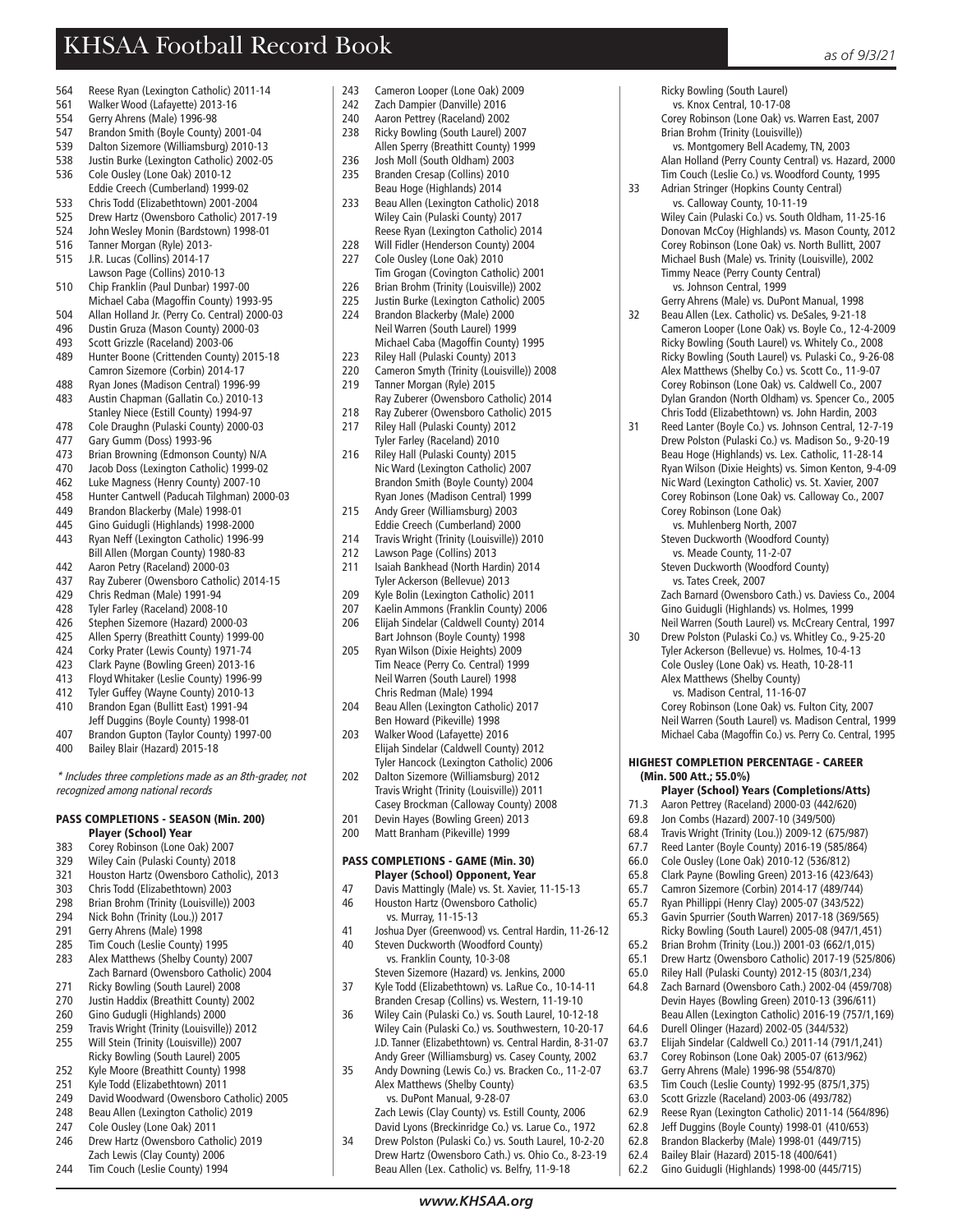#### *as of 9/3/21*

- 61.9 Tanner Morgan (Hazard/Ryle) 2013-16 (681/1,100)
- 61.7 Zach Dampier (Danville) 2013-16 (592/959)
- Ryan Neff (Lexington Catholic) 1996-99 (443/718) 61.5 Houston Hartz (Owensboro Catholic) 2011-13 (576/936) Wiley Cain (Pulaski County) 2015-18 (761/1,237) Dustin Gruza (Mason County) 2000-03 (496/807)
- 61.3 Trent Steelman (Bowling Green) 2004-07 (339/553)
- 61.2 Justin Burke (Lexington Catholic) 2002-05 (538/879)
- 61.2 Jacob Doss (Lexington Catholic) 1999-02 (470/768)
- 61.1 Kyle Moore (Breathitt County) 1995-98 (578/946)
- 60.7 Zach Lewis (Clay Co.) 2005-08 (916/1,508)
- 60.6 Hunter Cantwell (Paducah Tilghman) 2000-03 (458/756)
- 60.4 Kyle McGraw (Owensboro Cath.) 2002-02 (336/556)
- 59.7 Jared Lorenzen (Highlands) 1995-98 (351/588)
- 58.8 Walker Wood (Lafayette) 2013-16 (561/954)
- 58.4 John Wesley Monin (Bardstown) 1998-01 (524/898)
- 58.4 Neil Warren (South Laurel) 1996-99 (656/1123)
- 58.2 Lucas Witt (Lexington Christian) 2006-09 (639/1,097)
- 58.2 Chris Muse (Pulaski County) 2006-09 (306/525)
- 57.2 Dylan Hamilton (Betsy Layne) 2010-13 (360/629) 57.2 Chris Todd (Elizabethtown) 2001-04 (722/1262)
- 57.1 Stephen Sizemore (Hazard) 2000-03 (436/764)
- 57.0 Allen Sperry (Breathitt County) 1999-00 (425/745)
- 
- 56.8 Patrick Towles (Highlands) 2009-11 (356/627) 56.7 Kaelin Ammons (Franklin Co.) 2003-06 (676/1,193)
- 56.5 Tyler Farley (Raceland) 2008-10 (428/757)
- 
- 55.9 Ernie Lewis (Elizabethtown) 1967-70 (379/677) 55.8 Lawson Page (Collins) 2010-13 (515/923)
- 55.7 Dalton Sizemore (Williamsburg) 2010-13 (539/968)
- 55.5 Michael Caba (Magoffin County) 1993-95 (510/919)

### HIGHEST COMPLETION PERCENTAGE - SEASON (Min. 175 Atts/65%)

- **Player (School) Year**<br>79.9 Nick Bohn (Trinity (Lou.)
- 79.9 Nick Bohn (Trinity (Lou.)) 2017 (294/368)
- Tim Couch (Leslie County) 1994 (244/325)
- 74.8 Cameron Smyth (Trinity (Louisville)) 2008 (220-294) 73.7 Corey Robinson (Lone Oak) 2007 (383/520)
- 
- 72.9 Jon Combs (Hazard) 2010 (175/240) 72.2 Aaron Petry (Raceland) 2003 (200/277)
- 71.6 Reed Lanter (Boyle County) 2019 (192/268)
- Travis Wright (Trinity (Louisville)) 2010 (214/299)
- 71.5 Durell Olinger (Hazard) 2005 (171/239)
- 71.4 Drew Polston (Pulaski County) 2019 (177/248) Brad Kragthorpe (Trinity (Louisville)) 2009 (172/241)
- 71.2 Aaron Petry (Raceland) 2002 (240/337)
- 71.1 Riley Hall (Pulaski County) 2015 (216/304)
- 70.9 Travis Wright (Trinity (Louisville)) 2011 (202/285)
- 70.8 Will Stein (Trinity (Louisville)) (255/360)
- Drew Hartz (Owensboro Catholic) 2019 (246/348)
- 70.3 Devin Hayes (Bowling Green) 2013 (201/285) 70.1 Elijah Sindelar (Caldwell County) 2014 (206/294)
- 69.7 John Wesley Monin (Bardstown) 2001 (168/241)
- 
- 69.5 Gavin Spurrier (South Warren) 2018 (194/279) 69.4 Ryan Phillippi (Henry Clay) 2006 (184/265)
- 69.3 Reese Ryan (Lexington Catholic) 2014 (233/336)
- 69.3 Camron Sizemore (Corbin) 2016 (192/277)
- 69.2 Cole Ousley (Lone Oak) 2011 (247/357)
- 68.6 Ricky Bowling (South Laurel) 2008 (271/395)
- 68.3 Clark Payne (Bowling Green) 2016 (215/315)
- 68.2 Zach Dampier (Danville) 2016 (242/355)
- 68.1 Drew Houliston (Highlands) 2013 (231/339)
- 68.0 Camron Sizemore (Corbin) 2017 (185/272)
- 67.8 Beau Allen (Lexington Catholic) 2019 (248/366)
- 67.7 Brayden Miller (Lexington Christian) 2016 (130/192) Cameron Looper (Lone Oak) 2009 (243/359)
- 67.5 Brian Brohm (Trinity (Louisville)) 2002 (226/335)
- 67.2 Zach Lewis (Clay County) 2006 (246/366) 67.1 Ricky Bowling (South Laurel) 2005 (255/380)
- Dustin Gruza (Mason County) 2002 (155/231) Ben Howard (Pikeville) 1998 (204/304)<br>67.0 Nick Petrino (Trinity (Louisville)) 2006 (
- 67.0 Nick Petrino (Trinity (Louisville)) 2006 (175/261) Will Fidler (Henderson County) 2004 (228/340)
- 66.8 Logan Nieves (Lexington Christian) 2017 (141/211)
- 66.7 Nate Johnson (West Jessamine) 2002 (136/204)
- 66.5 Brandon Blackerby (Male) 2000 (224/337)
- 66.4 Hunter Cantwell (Paducah Tilghman) 2002 (160/241)
- 66.3 Scooter Hollis (Bowling Green) 2011 (126/190)
- 66.2 Tony Guidugli (Highlands) 2008 (147/222) Stephen Barga (Marshall County) 2006 (153/231)
- 66.1 Zach Eastham (Pulaski County) 2009 (148/224) 66.0 Trent Steelman (Bowling Green) 2007 (188/285) Jeff Duggins (Boyle County) 2001 (142/215) Kyle Moore (Breathitt County) 1997 (161/244)
- 65.9 Justin Haddix (Breathitt County) 2002 (270/410)
- 65.8 Zach Barnard (Owensboro Catholic) 2004 (283/430)
- 65.7 Wiley Cain (Pulaski County) 2018 (329/501)
- Clark Payne (Bowling Green) 2015 (195/297) 65.6 Dustin Grutza (Mason County) 2002 (124/189) Travis Atwell (Hancock County) 1999
- 65.5 Neal Tucker (Somerset) 2007 (143/218)
- 65.3 Beau Allen (Lexington Catholic) 2018 (233/357)
- 65.0 Cole Ousley (Lone Oak) 2010 (227/349)

#### PASSING YARDS - CAREER (Min. 5,000) Player (School) Year

- 13,642 Zach Lewis (Clay County) 2005-08 12,637 Elijah Sindelar (Caldwell County) 2011-14 12,575 Ricky Bowling (South Laurel) 2005-08 12,167 Tim Couch (Leslie County) 1991-95 \* 11,439 Beau Allen (Lexington Catholic) 2016-19 10,766 Chris Todd (Elizabethtown) 2001-2004 10,579 Brian Brohm (Trinity (Louisville)) 2001-03 10,525 Riley Hall (Pulaski County) 2012-15 10,303 Tanner Morgan (Hazard/Ryle) 2013-16 10,058 Kaelin Ammons (Franklin County) 10,026 Kyle Moore (Breathitt County) 1995-98 9,395 Will Fidler (Henderson County) 2002-05<br>9 326 Travis Wright (Trinity (Louisville)) 2010-1 9,326 Travis Wright (Trinity (Louisville)) 2010-12 9,321 Alex Matthews (Shelby County) 2004-07<br>9,312 Lucas Witt (Lexington Christian) 2006-09 9,312 Lucas Witt (Lexington Christian) 2006-09 9,271 Corey Robinson (Lone Oak) 2005-07 9,107 Reed Lanter (Boyle County) 2016-19<br>9.078 Wiley Cain (Pulaski County) 2015-18 9,078 Wiley Cain (Pulaski County) 2015-18<br>8,868 Zach Dampier (Danville) 2013-16 8,868 Zach Dampier (Danville) 2013-16<br>8,796 Brandon Smith (Boyle County) 20 Brandon Smith (Boyle County) 2001-04 8,770 Justin Burke (Lexington Catholic) 2002-05 8,686 Andy Ahrens (Ballard) 1998-01 8,662 Ryan Jones (Madison Central) 1996-99 8,614 Dalton Sizemore (Williamsburg) 2010-13 8,609 Keith Tandy (Christian County) 2003-06 8,584 Drew Hartz (Owensboro Catholic) 2017-19 8,412 Walker Wood (Lafayette) 2013-16 8,268 John Wesley Monin (Bardstown) 1998-01 8,138 Neil Warren (South Laurel) 1996-99 8,124 Zach Barnard (Owensboro Catholic) 2002-04 8,050 Reese Ryan (Lexington Catholic) 2011-14<br>8.040 Dustin Gruza (Mason County) 2000-03 8,040 Dustin Gruza (Mason County) 2000-03 8,034 Jacob Doss (Lexington Catholic) 1999-03 7,995 Eddie Creech (Cumberland) 1999-02<br>7.945 Lawson Page (Collins) 2010-13 Lawson Page (Collins) 2010-13 7,886 Cole Ousley (Lone Oak) 2010-12<br>7,857 Chip Franklin (Paul Dunbar) 1997 7,857 Chip Franklin (Paul Dunbar) 1997-00 7,797 Andy Greer (Williamsburg) 2002-04 7,776 Tyler Olinger (Hazard) 2005-08 7,722 Gary Gumm (Doss) 1992-96 7,706 J.R. Lucas (Collins) 2014-17<br>7,704 Allen Sperry (Breathitt Cour 7,704 Allen Sperry (Breathitt County) 1999-00 7,664 Tanner Morgan (Ryle) 2013- 7,653 Chris Redman (Male) 1991-94 7,516 Gino Guidugli (Highlands) 1998-00 Austin Chapman (Gallatin Co.) 2010-13 7,431 Patrick Towles (Highlands) 2009-2011 7,299 Stephen Sizemore (Hazard) 2000-03 7,272 Hunter Cantwell (Paducah Tilghman) 2000-03 Branden Cresap (Shelby County, Collins) 2007-10 7,167 Ray Zuberer (Owensboro Catholic) 2014-15 7,099 Allan Holland Jr. (Perry County Central) 2000-03
- 7,089 Ernie Lewis (Elizabethtown) 1967-70 Tyler Guffey (Wayne County) 2010-13
- 7,046 Deontey Kenner (Hopkinsville) 1993-96
- 
- 7,044 Gerry Ahrens (Male) 1996-98<br>7.038 Kyle Bolin (Lexington Catholi 7,038 Kyle Bolin (Lexington Catholic) 2009-12
- 
- 7,002 Durell Olinger (Hazard) 2002-05<br>6,985 Waylon Chapman (Breathitt Cou 6,985 Waylon Chapman (Breathitt County) 1993-95
- 6,884 Jeff Duggins (Boyle County) 1998-01

*www.KHSAA.org*

- 6,842 Corky Prater (Lewis County) 1971-74
- 6,821 Jared Lorenzen (Highlands) 1995-98

KHSAA Football Record Book

- 6,777 Michael Caba (Magoffin County) 1993-95
- 6,763 Hunter Boone (Crittenden County) 2015-18
- 6,760 Camron Sizemore (Corbin) 2014-17
- 6,753 Billy Jack Haskins (Paducah Tilghman) 1989-92
- 6,713 Ryan Neff (Lexington Catholic) 1996-99
- 6,712 Stanley Niece (Estill County) 1994-97
- 6,665 Cole Draughn (Pulaski County) 2000-03
- 6,655 Sean Pennington (Clay County) 1981-84
- 6,493 Devin Hayes (Bowling Green) 2010-13
- 6,483 Clark Payne (Bowling Green) 2013-16
- 6,468 Houston Hartz (Owensboro Catholic) 2012-13
- 6,440 Bill Allen (Morgan County) 1980-83
- 6,419 Brian Browning (Edmonson County) 1983-86

Michael Kremer (Campbell County) 2007-10

5,752 Isaiah Bankhead (North Hardin) 2013-16

5,039 Jayden Barnhardt (Lexington Christian) 2016-19

5,004 Kyle McGraw (Owensboro Catholic) 2000-02 5,002 Hunter Cantwell (Paducah Tilghman) 2001-03

\* total includes 63 yds. as an 8th-grader, not recognized in

5,703 Brandon Egan (Bullitt East) 1991-94 5,663 Trent Steelman (Bowling Green) 2004-07 5,652 Brandon Gupton (Taylor County) 1997-00 5,636 Crad Jaggers (North Hardin) 1992-95 5,539 Ben Meighan (Paul Dunbar) 1994-97 5,511 Dan Moser (Trigg County) 1997-00 5,393 Joey Rodgers (Christian County) 1994-97 5,366 Ryan Johnson (Christian County) 1990-93 5,330 Clark Kissick (Bath County) 2009-12<br>5,240 Gavin Spurrier (South Warren) 2017-5,240 Gavin Spurrier (South Warren) 2017-18

5,225 Aaron Pettrey (Raceland) 2000-03 5,213 Matt O'Toole (Dixie Heights) 1999-2002 5,054 Ryan Phillippi (Henry Clay) 2005-07

5,008 Andy Powers (Scott) 1993-96

PASSING YARDS - SEASON (Min. 3,000) Player (School) Year 5,872 Corey Robinson (Lone Oak) 2007 4,685 Luke Duby (Tates Creek) 2019 4,660 Zach Barnard (Owensboro Catholic) 2004 4,630 Allen Sperry (Breathitt County) 1999 4,595 Chris Todd (Elizabethtown) 2003 4,367 Gino Gudugli (Highlands) 2000 4,359 Justin Haddix (Breathitt County) 2002 4,296 Alex Matthews (Shelby County) 2007 4,173 Drew Hartz (Owensboro Catholic) 2019 4,035 Drew Houliston (Highlands) 2013 4,000 Will Fidler (Henderson County) 2004 3,987 Wiley Cain (Pulaski County) 2018 3,969 Gerry Ahrens (Male) 1998 3,916 Tim Couch (Leslie County) 1995 3,866 Zach Lewis (Clay Co.) 2007 3,840 Clark Payne (Bowling Green) 2016 3,820 Patrick Towles (Highlands) 2011 3,805 Kyle Moore (Breathitt County) 1998 3,789 Justin Burke (Lexington Catholic) 2005 3,777 Brian Brohm (Trinity (Louisville)) 2002 3,750 Chris Redman (Male) 1994

5,000 Jerry Ratliff (Phelps) N/A

national records

Scott Grizzle (Raceland) 2003-06 6,391 Randy Lee (Lloyd Memorial) 1992-95 6,282 Nick Petrino (Trinity (Louisville)) 2004-06

6,208 Dylan Hamilton (Betsy Layne) 2010-13 6,192 Floyd Whitaker (Leslie County) 1996-99 6,138 Lorenzo Linsey (Wayne County) 2014-17 6,098 Casey Brockman (Calloway County) 2005-08 6,096 Bill Faulkner (Harrison County) 1998-00 6,076 Bailey Blair (Hazard) 2015-18 6,065 Brandon Blackerby (Male) 1998-01 6,018 Sam Diehl (Newport Central Catholic) 2003-05 6,001 Anthony Thomas (Hart Co.) 2001-04 5,987 Neal Tucker (Somerset) 2000-03 5,901 Ross Deaton (Somerset) 2005-06<br>5,752 Isaiah Bankhead (North Hardin) 2

Jon Combs (Hazard) 2007-10<br>6,280 Luke Magness (Henry County 6,280 Luke Magness (Henry County) 2007-10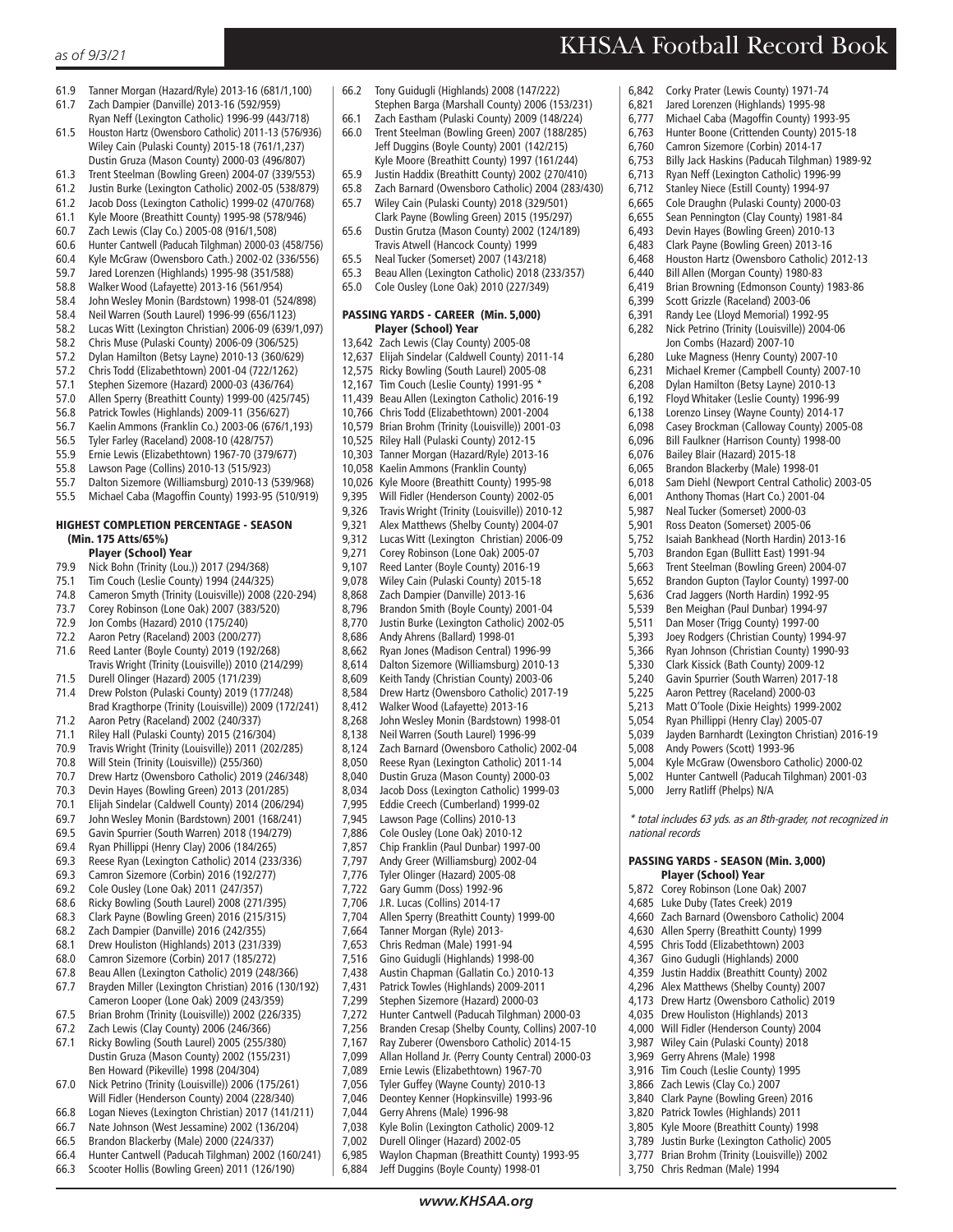303.0 Hank Allen (Morgan County) 1973 (N/A) 302.0 Andy Greer (Williamsburg) 2003 (3,322/11) 299.8 Alex Matthews (Shelby County) 2006 (N/A) 299.7 Alan Boggs (Pike County Central) 2010 (9/2,697) 297.7 Chris Todd (Elizabethtown) 2003 (3,870/13) 297.0 Alan Boggs (Pike County Central) 2011 (3,267/11) 293.0 Perry Allen (Morgan County) 1976 (N/A) 291.1 Gino Guidugli (Highlands) 2000 (4,367/15) 290.6 Justin Haddix (Breathitt County) 2002 (4,359/15) 288.2 Drew Houliston (Highlands) 2013 (4,035/14) 287.6 Josh Moll (South Oldham) 2003 (3,164/11) 287.6 Ryan Jones (Madison Central) 1999 (N/A/12) 285.7 Will Fidler (Henderson County) 2004 (4,000/14) 284.8 Andrew English (South Oldham) 1999 (N/A/9) Wiley Cain (Pulaski County) 2018 (3,987/14) 284.7 Wiley Cain (Pulaski County) 2017 (2,562/9) 279.7 Tim Couch (Leslie County) 1995 (3,916/14) 277.6 Elijah Sindelar (Caldwell County) 2014 (3,609/13) 275.3 Kyle Todd (Elizabethtown) 2011 (3,028/11)

- 3,732 Nick Bohn (Trinity (Lou.)) 2017
- 3,729 Beau Allen (Lexington Catholic) 2018
- 3,726 Ross Deaton (Somerset) 2006
- 3,720 Brian Brohm (Trinity (Louisville)) 2003
- 3,716 Jon Combs (Hazard) 2010
- 3,697 Will Stein (Trinity (Louisville)) 2007
- 3,682 Beau Allen (Lexington Catholic) 2019
- 3,661 Ray Zuberer (Owensboro Catholic) 2014
- 3,651 Tim Couch (Leslie County) 1994
- 3,623 Ricky Bowling (South Laurel) 2008
- 3,609 Elijah Sindelar (Caldwell County) 2014
- 3,584 Ricky Bowling (South Laurel) 2007 3,574 Zach Dampier (Danville) 2016
- 3,553 Travis Wright (Trinity (Louisville)) 2012
- 3,547 Zach Lewis (Clay County) 2006
- 3,539 Branden Cresap (Collins) 2010
- 3,517 Cole Ousley (Lone Oak) 2011
- 3,469 Cameron Looper (Lone Oak) 2009
- 3,464 Ray Zuberer (Owensboro Catholic) 2015
- 3,459 Beau Hoge (Highlands) 2014
- 3,451 Ryan Jones (Madison Central) 1999
- 3,427 Gary Gumm (Doss) 1996
- 3,417 Casey Brockman (Calloway County) 2008
- 3,405 Durell Olinger (Hazard) 2005
- 3,401 Tyler Olinger (Hazard) 2007
- Brandon Smith (Boyle County) 2004
- 3,392 Jared Lorenzen (Highlands) 1998
- 3,374 Elijah Sindelar (Caldwell County) 2013
- 3,372 Cole Ousley (Lone Oak) 2010
- 3,367 Stephen Sizemore (Hazard) 2003
- 3,366 Kaelin Ammons (Franklin County) 2005
- 3,362 Jordan Fritz (Fleming County) 2004
- 3,352 Matt Branham (Pikeville) 1999
- 3,327 Dustin Gruza (Mason County) 2003
- 3,322 Andy Greer (Williamsburg) 2003 3,301 Devin Hayes (Bowling Green) 2013
- 3,297 Tyler Guffey (Wayne County) 2013
- 3,294 Kyle Moore (Breathitt County) 1997
- 3,286 Reed Lanter (Boyle County) 2019
- 3,284 Keith Tandy (Christian County) 2005
- 3,267 Alan Boggs (Pike County Central) 2011
- 3,262 Seth Carmichael (Anderson County) 2011
- 3,255 Reese Ryan (Lexington Catholic) 2014
- 3,211 Kaelin Ammons (Franklin County) 2006
- 3,210 Lawson Page (Collins) 2013
- 3,191 Greg Kannapel (Waggener) 1998
- 3,180 Chris Todd (Elizabethtown), 2004
- 3,171 Zach Lewis (Clay Co.), 2005
- 3,165 Ben Howard (Pikeville) 1998
- 3,164 Josh Mall (South Oldham) 2003
- 3,158 Nick Petrino (Trinity (Louisville)) 2005 Ryan Jones (Madison Central) 1998
- 3,150 Dustin Grutza (Mason County) 2003
- 3,147 Riley Hall (Pulaski County) 2015 3,133 Dalton Sizemore (Williamsburg) 2012
- 3,130 J.R. Lucas (Collins) 2016
- 3,121 Neil Warren (South Laurel) 1999
- 3,101 Zach Barnard (Owensboro Catholic) 2003
- 3,088 Kyle Bolin (Lexington Catholic) 2011
- 3,082 Brian Brohm (Trinity (Louisville)) 2001
- 3,081 Josh Ellis (Paul Dunbar) 2002
- 3,080 Chip Franklin (Paul Dunbar) 1999
- 3,074 Allen Sperry (Breathitt County) 2000
- 3,054 Tyler Ackerson (Bellevue) 2013
- 3,047 Walker Wood (Lafayette) 2016
- 3,049 Tanner Evans (Eastern) 2011
- 3,036 Travis Wright (Trinity (Louisville)) 2011
- 3,030 Gino Guidugli (Highlands) 1999
- 3,028 Kyle Todd (Elizabethtown) 2011
- 3,027 Lawson Page (Collins) 2012
- Andy Ahrens (Ballard) 2001
- 3,009 Michael Caba (Magoffin County) 1995
- PASSING YARDS GAME (Min. 450) Player (School) Opponent, Year
- 676 Jarredd Jarrell (Prestonsburg) vs. Pike County Central, 9-14-12
- 652 Dylan Beasley (Nelson Co.) vs. Marion Co., 8-31-12
- Jesse Watts (Sheldon Clark) vs. Allen Central, 1991
- 617 Timmy Neace (Perry County Central)
- vs. Johnson Central, 1999<br>581 Michael Caba (Magoffin Cou
- Michael Caba (Magoffin County) vs. N/A, 1995
- 570 Allen Sperry (Breathitt County) vs. Belfry, 1999<br>562 Allen Sperry (Breathitt Co.) vs. Powell County, 1
- Allen Sperry (Breathitt Co.) vs. Powell County, 1999
- 559 Corey Robinson (Lone Oak) vs. Calloway Co., 2007
- 558 Alex Matthews (Shelby Co.) vs. DuPont Manual, 9-28-07
- 552 Elijah Sindelar (Caldwell Co.) vs. Calloway Co., 8-19-11 Brian Brohm (Trinity (Louisville)) vs. Male, 2002<br>548 Drew Hartz (Owensboro Catholic) Drew Hartz (Owensboro Catholic)
- vs. Hopkins Co. Central, 9-20-19
- 540 Andy Downing (Lewis Co.) vs. Fleming Co., 10-12-07
- 535 Luke Duby (Tates Creek) vs. Lex. Catholic, 8-27-19
- 
- 532 Corey Robinson (Lone Oak) vs. Muhlenberg North, 2007<br>533 Tim Couch (Leslie County) vs. Shelby Valley, 1995 Tim Couch (Leslie County) vs. Shelby Valley, 1995
- 528 Keith Tandy (Christian Co.) vs. Greenwood, 9-29-06
- 521 Cole Ousley (Lone Oak) vs. Calloway County, 9-23-11
- 
- Alex Matthews (Shelby Co.) vs. Scott Co., 11-9-07<br>512 Zach Lewis (Clay County) vs. Evarts, 2006 Zach Lewis (Clay County) vs. Evarts, 2006
- 507 Tyler Hancock (Lex. Catholic) vs. Cov. Catholic, 11-17-06
- 
- 503 Corey Robinson (Lone Oak) vs. Warren East, 2007 Patt Sapp (Carroll County) vs. Garrard County, 1992
- 494 Reed Lanter (Boyle Co.) vs. Lex. Catholic, 10-11-19
- 493 Alex Matthews (Shelby Co.) vs. Madison Central, 11-16-07
- 489 J.D. Tanner (Elizabethtown) vs. Central Hardin, 8-31-07
- 487 Adrian Stringer (Hopkins County Central) vs. Calloway County, 10-11-19

480 Steven Sizemore (Hazard) vs. Jenkins, 2000<br>479 Joshua Dyer (Greenwood) vs. Central Hardin,

 vs. Mater Dei Breese (Ill.), 10-11-14 Chris Redman (Male) vs. DuPont Manual, 1994<br>Andy Greer (Williamsburg) vs. McCreary Central

473 DeWayne Whitfield (Valley) vs. Waggener, 1998 468 Corey Robinson (Lone Oak) vs. Muhlenberg North, 2007 468 Michael Bush (Male) vs. Trinity (Louisville), 2002 464 Beau Allen (Lex. Catholic) vs. Tates Creek, 9-27-19 Wiley Cain (Pulaski Co.) vs. South Laurel, 10-12-18<br>463 Corey Robinson (Lone Oak) vs. Heath 2007 463 Corey Robinson (Lone Oak) vs. Heath, 2007 462 Neil Warren (South Laurel) vs. Perry Co. Central, 1999 461 Dan Moser (Trigg County) vs. Caldwell County, 2000 460 J.R. Lucas (Collins) vs. North Oldham, 10-14-16 458 Floyd Whitaker (Leslie Co.) vs. Perry Co. Central, 1997 Beau Allen (Lex. Catholic) vs. Cov. Catholic, 9-6-19 453 Alex Matthews (Shelby County) vs. Ballard, 2006 451 Beau Allen (Lex. Catholic) vs. Belfry, 11-9-18

474 Ray Zuberer (Owensboro Catholic)

- 
- Wiley Cain (Pulaski Co.) vs. South Oldham, 11-25-16<br>486 Stanley Niece (Estill County) vs. Western Hills, 1996 486 Stanley Niece (Estill County) vs. Western Hills, 1996<br>483 Kyle Todd (Elizabethtown) vs. LaRue Co. 10-14-11

483 Kyle Todd (Elizabethtown) vs. LaRue Co., 10-14-11

Joshua Dyer (Greenwood) vs. Central Hardin, 11-26-12 Kyle Todd (Elizabethtown) vs. Bardstown, 10-29-10<br>475 Corky Prater (Lewis Co.) vs. Green Township, OH, 197 Corky Prater (Lewis Co.) vs. Green Township, OH, 1972

Andy Greer (Williamsburg) vs. McCreary Central, 2003

Tanner Morgan (Ryle) vs. Covington Catholic, 2015

450 Zach Dampier (Danville) vs. LCA, 10-24-14 PASSING YARDS PER GAME AVERAGE - SEASON

 Player (School) Year (Yards/Games) 391.5 Corey Robinson (Lone Oak) 2007 (5,872/15) 358.0 Alex Matthews (Shelby County) 2007 (4,296/12) 356.2 Allen Sperry (Breathitt County) 1999 (4,630/13) 347.8 Drew Hartz (Owensboro Catholic) 2019 (4,173/12) 334.6 Luke Duby (Tates Creek) 2019 (4,685/14) 329.4 Ricky Bowling (South Laurel) 2008 (3,623/11) 325.8 Ricky Bowling (South Laurel) 2007 (3,584/11) 322.5 Zach Lewis (Clay County) 2006 (3,547/11) 312.5 Chris Redman (Male) 1994 (3,750/12) 310.8 Beau Allen (Lexington Catholic) 2018 (3,729/12) 310.6 Zach Barnard (Owensboro Catholic) 2004 (4,660/15) 309.5 Durell Olinger (Hazard) 2005 (3,405/11) 306.8 Beau Allen (Lexington Catholic) 2019 (3,682/12) 306.3 Chris Todd (Elizabethtown) 2003 (4,595/15) 305.1 Ray Zuberer (Owensboro Catholic) 2014 (3,661/12)

(Min. 8 games, 275 ypg)

*www.KHSAA.org*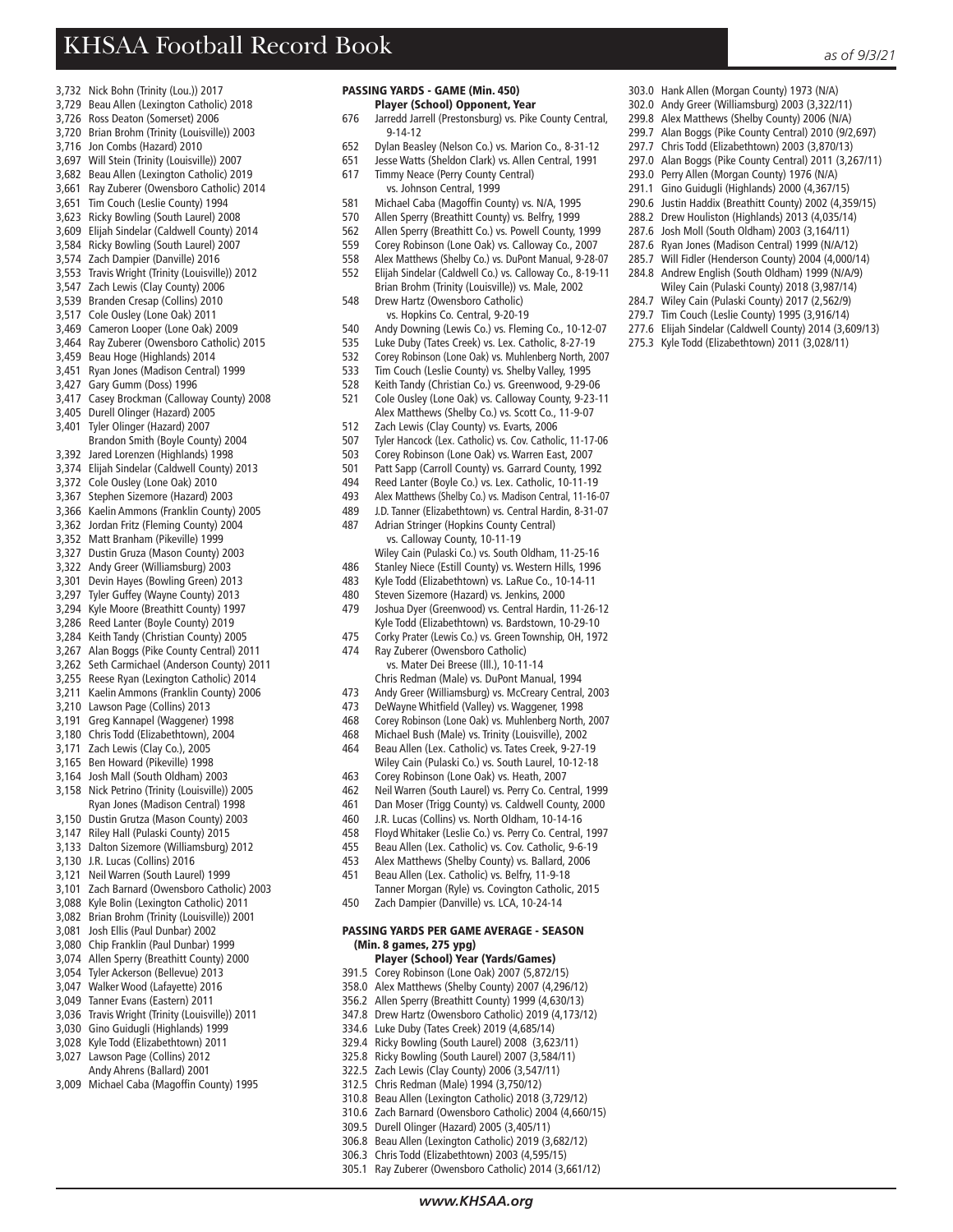## INDIVIDUAL RECEIVING RECORDS

## RECEPTIONS - CAREER (Min. 125)

- Player (School) Year
- 414 Jake Johnson (Pulaski County) 2013-16 Jake Sloan (Pulaski County) 2016-19
- 280 James Quick (Trinity (Louisville)) 2009-12
- 266 Montrell Jones (Male) 1997-00
- 238 Gerad Parker (Lawrence County) 1996-99<br>237 John Cole (Somerset) 2004-07
- 237 John Cole (Somerset) 2004-07<br>228 Josh Cornett (Somerset) 2014-
- Josh Cornett (Somerset) 2014-17
- 227 Nacarius Fant (Bowling Green) 2010-13 Jason Reynolds (Bullitt East) 1991-94
- 215 David Bouvier (Lexington Catholic) 2011-13
- 202 Reese Smith (Boyle County) 2016-19<br>199 Jordan Olinger (Hazard) 2009-12
- Jordan Olinger (Hazard) 2009-12
- 196 Chris Gohman (Elizabethtown) 2005-08<br>193 Edward Berry Ir (Eminence) 2005-08
- Edward Berry Jr. (Eminence) 2005-08
- 185 Matt Dobbs (Clay Co.) 2005-07
- 184 Nate McCoy (Gallatin Co.) 2010-13<br>178 Maurice Marchman (Ballard) 1999-1 178 Maurice Marchman (Ballard) 1999-01
- 
- 177 Philip Dunn (Clay Co.) 2005-07 Chaz Thompson (Hart Co.) 2002-05
- 175 Chris Lofton (Mason County) 2001-03
- 173 Allen Sexton (Somerset) 1979-1982
- 172 Dearious Smith (Lexington Christian) 2016-19
- 165 Jamarielle Brown (Lone Oak) 2006-08
- 163 Ben Smith (Taylor County) 1997-99 Michael Bush (Male) 1999-2002
- 162 Neil Holland (Owensboro Catholic) 2003-06 (SR07)
- 159 Wes Caldwell (Lexington Catholic) 2003-06
- 157 Felix Colon (Lone Oak) 2008-11<br>155 Clay Wolford (Lexington Catholi
- 155 Clay Wolford (Lexington Catholic) 1997-00 154 Deangelo Wilson (Bowling Green) 2013-16
- Neal Brown (Boyle County) 1994-97
- 151 Tavis Elzy (Shelby County, Collins) 2007-10<br>149 Dan Baker (Leslie County) 1991-94
- Dan Baker (Leslie County) 1991-94
- 148 Branden Burdette (Lexington Christian) 2006-09
- 147 DeAndre Farris (Collins) 2010-13<br>143 Nathan Sames (Collins) 2010-13
- Nathan Sames (Collins) 2010-13
- 142 Austin Moore (Corbin) 2013-16
- 140 Brett Hamblen (Highlands) 1998-00<br>138 Kevin McGraw (Owenshoro Catholic 138 Kevin McGraw (Owensboro Catholic) 2000-03
- 
- 136 Nathan Dutton (Trinity (Louisville)) 2005-07<br>135 Alex Veneman (Highlands) 2012-14 Alex Veneman (Highlands) 2012-14
- 134 George Gregory (Pulaski County) 2012-15 Jason Robinette (Magoffin County) 1992-95 Joe McGeorge (Bell County) 1985-88
- 132 Domonique Hayden (Lexington Christian) 2006-09<br>131 Chris Dobbins (Calloway County) 2005-08 131 Chris Dobbins (Calloway County) 2005-08
- Chris Lamar (Henderson County) 2002-05
- 130 Randy Stegman (Highlands) 1995-97 129 TaShawn McBroom (Trinity (Louisville)) 2000-2002
- 
- 128 Lamar Williams (Hazard) 2000-03 127 Ethan Dossett (Crittenden County), 2016-18
- Josh Hale (Rockcastle County) 1998-01 Corterris Reese (Waggener) 1996-99
- 126 Cornell Burbage (Lexington Catholic) 2002-05 TeWayne Willis (Perry Co. Central) 1999-02
- 125 Ahmona Maxwell (Paducah Tilghman) 1998-01 Dougie Allen (Paul Dunbar) 1994-97

### RECEPTIONS - SEASON (Min. 77) **Player (School) Year**<br>139 Lake Johnson (Pulaski C

- 139 Jake Johnson (Pulaski County) 2016
- 116 Jake Sloan (Pulaski County) 2018<br>108 Marque Northington (Male) 2013
- Marque Northington (Male) 2013
- 106 Jamarielle Brown (Lone Oak) 2007
- 104 Jake Johnson (Pulaski County) 2015<br>103 Matt Morgan (Elizabethtown) 2011
- 103 Matt Morgan (Elizabethtown) 2011
- 99 J.T. Britt (Lewis County) 2007<br>96 Nathan Dutton (Trinity (Louis
- 96 Nathan Dutton (Trinity (Louisville)) 2007 Jason Reynolds (Bullitt East) 1994
- 90 Jordan Burk (Shelby County) 2007 Patrick West (Franklin-Simpson) 2002 Jeremiah Akers (Pikeville) 1998
- 89 Jake Johnson (Pulaski County) 2013<br>88 James Quick (Trinity (Louisville)) 201 James Quick (Trinity (Louisville)) 2010
- Billy Murray (Trinity (Louisville)) 2003<br>86 Barek Williams (Pulaski County) 2020 86 Barek Williams (Pulaski County) 2020
- David Bouvier (Lexington Catholic) 2012 John Cole (Somerset) 2006
- Heath Wright (Owensboro Catholic) 2004<br>85 James Quick (Trinity (Louisville)) 2012 James Quick (Trinity (Louisville)) 2012
- Chris Gohman (Elizabethtown) 2008 84 Nate Logsdon (Daviess County) 2004
- Coreterris Reese (Waggener) 1998 83 Nacarius Fant (Bowling Green) 2013
- Ricky Hensley (Leslie County) 1995<br>82 Dearious Smith (Lexington Christian 82 Dearious Smith (Lexington Christian) 2019 Jake Johnson (Pulaski County) 2014 James Quick (Trinity (Louisville)) 2011 Neil Holland (Owensboro Catholic) 2005 Donnie Paul Fugate (Perry Co. Central) 1999
- Stephen Taylor (Williamsburg) 2002 Ben Smith (Taylor County) 1999 Dan Baker (Leslie County) 1994
- 79 Zach Marcum (South Laurel) 2004
- 78 John Cole (Somerset) 2007 Jerry Turner (Elizabethtown) 2003 Clay Wolford (Lexington Catholic) 1999 Gerad Parker (Lawrence County) 1998
- Jake Sloan (Pulaski County) 2019 Mike Setters (Ryle) 1999 Troy Wood (Bullitt East) 1991 Jason Reynolds (Bullitt East) 1993 Jason Robinette (Magoffin County) 1995

#### RECEPTIONS - GAME (Min. 13)

- Player (School) Opponent, Year
- 26 Marque Northington (Male) vs. St. Xavier, 11-15-13
- 19 Jake Johnson (Pulaski County) vs. South Oldham, 11-25-16 J.T. Britt (Lewis County) vs. Bracken County, 11-2-07 Patrick West (Franklin-Simpson)
- vs. Allen Co.-Scottsville, 2002<br>7ac Lockhart (Pikeville) vs. Henn Zac Lockhart (Pikeville) vs. Henry Clay, 9-25-20 Jake Sloan (Pulaski Co.) vs. South Laurel, 10-12-18 Josh Jewell (Corbin) vs. George Rogers Clark, 8-19-11 Ryan Gallas (North Oldham) vs. Spencer Co., 2005
- 16 Matt Morgan (Elizabethtown) vs. LaRue Co., 10-18-11 Justin Hartlage (Henry Co.) vs. South Oldham, 8-27-10 J.T. Britt (Lewis County) vs. Powell County, 9-21-07 Chris Gohman (Elizabethtown) vs. Central Hardin, 8-31-07 Stephen Taylor (Williamsburg) vs. Casey Co., 2002 Ronnie Couch (Perry County Central) vs. Hazard, 2000 Montrell Jones (Male) vs. Central, 1999
- Brad Grier (Lewis County) vs. Harrison County, 1988<br>15 Jake Johnson (Pulaski Co.) vs. Bourbon Co., 10-28-16 Jake Johnson (Pulaski Co.) vs. Bourbon Co., 10-28-16 Nacarius Fant (Bowling Green) vs. St. Xavier, 8-31-12 Tyler Cohorn (Dixie Heights) vs. Simon Kenton, 10-14-11 Tavis Elzy (Collins) vs. Western, 11-19-10 Alan Williams (Marshall Co.) vs. Warren Central, 2006 Timmy Bess (Boyle Co.) vs. Lexington Catholic, 1998 Trent Findley (Male) vs. DuPont Manual, 1998 Ken Trivette (Pikeville) vs. Fleming-Neon, 1967
- 14 Barek Williams (Pulaski Co.) vs. South Laurel, 10-2-20 Blasin Moore (Hopkins County Central) vs. Calloway County, 10-11-19 Jake Sloan (Pulaski Co.) vs. Lex. Catholic, 8-23-19 Jake Johnson (Pulaski Co.) vs. Bowling Green, 12-5-15 John Cole (Somerset) vs. Southwestern, 8-25-06 Kevin Vicini (Cumberland) vs. Williamsburg, 2003 Todd Adler (Logan Co.) vs. John Hardin, 2002 Ahmona Maxwell (Paducah Tilghman)
	- vs. Bowling Green, 2001
- Mike Dunlap (Carroll Co.) vs. Garrard County, 1992 Chucky O'Steen (Hazard) vs. Lynn Camp, 2005

*www.KHSAA.org*

13 Dearious Smith (Lexington Christian) vs. Paintsville, 11-1-19

Ethan Dossett (Crittenden Co.)

 vs. Ballard Memorial, 10-6-17 Jake Johnson (Pulaski Co.) vs. Highlands, 11-27-15 Matt Starks (Lone Oak) vs. Boyle County, 12-4-09 O'Theius Beach (Shelby Co.) vs. DuPont Manual, 9-28-07 Jamarielle Brown (Lone Oak) vs. North Bullitt, 2007 Alan Williams (Marshall Co.) vs. Christian Co., 2006 Cornell Burbage (Lex. Catholic) vs. Harrison Co., 2005 Montana Gibson (Letcher) vs. Big Creek, WV, 2004 Donnie Paul Fugate (Perry Co. Central)

 vs. Johnson Central, 1999 Dale Crouch (Bath County) vs. East Carter, 1998 Jeremiah Akers (Pikeville) vs. South Floyd, 1998 Mike Collett (Waggener) vs. Jeffersontown, 1993 Landry Collett (Leslie County) vs. Belfry, 1992 Murray Garvin (Pikeville) vs. Johns Creek, 1991 Mike Walker (Clay County) vs. Knox Central, 1985 Shane McDonald (Franklin Co.) vs. East Jessamine, 2005

#### RECEIVING YARDS - CAREER (Min. 2,000) Player (School) Years

- 5,614 Jake Johnson (Pulaski County) 2013-16
- 4,981 John Cole (Somerset) 2004-07
- 4,736 Gerad Parker (Lawrence County) 1996-99
- 4,473 Nacarius Fant (Bowling Green) 2010-13
- 4,437 James Quick (Trinity (Louisville)) 2009-12
- 4,389 Reese Smith (Boyle County) 2016-19
- 4,345 Montrell Jones (Male) 1997-00
- 4,011 Jake Sloan (Pulaski County) 2016-19
- 3,638 Jordan Olinger (Hazard) 2009-12
- 3,511 Chris Lofton (Mason County) 2001-03
- 3,356 Chris Gohman (Elizabethtown) 2005-08
- 3,326 Jason Johnson (Hazard) 2013-16 3,274 DeVante Parker (Ballard) 2007-10
- 3,156 David Bouvier (Lexington Catholic) 2011-13
- 

2,333 Neil Holland (Owensboro Catholic) 2003-06 (SR07)

2,310 TaShawn McBroom (Trinity (Louisville)) 2000-02

2,327 Neal Brown (Boyle County) 1994-97 2,312 Nathan Sames (Collins) 2010-13

2,304 Derek Smith (Highlands) 1995-98 2,284 Seth Flener (Hancock County) 1996-99 2,283 Ben Smith (Taylor County) 1997-99

3,101 Edward Berry Jr. (Eminence) 2005-08 3,089 Nate McCoy (Gallatin Co.) 2010-13 3,071 Brett Hamblen (Highlands) 1998-00

3,031 Michael Bush (Male) 1999-02 3,029 Kellen Smith (Barren County) 2000-02 3,026 Lamar Williams (Hazard) 2000-03 3,006 Josh Cornett (Somerset) 2014-17 2,974 Dearious Smith (Lexington Christian) 2016-19

2,937 Felix Colon (Lone Oak) 2008-11 2,921 Jamarielle Brown (Lone Oak) 2006-08 2,914 Philip Dunn (Clay Co.) 2005-07 2,897 Jamarielle Brown (Lone Oak) 2006-07 2,876 Chris Lamar (Henderson County) 2002-05 2,867 Maurice Marchman (Ballard) 1999-01 2,852 Jason Reynolds (Bullitt East) 1991-94 2,789 Branden Burdette (Lexington Christian) 2006-09 2,762 Kevin McGraw (Owensboro Catholic) 2000-03 2,762 Jeremiah Akers (Pikeville) 1996-99 2,758 Joe McGeorge (Bell County) 1985-88 2,601 Wes Caldwell (Lexington Catholic) 2003-06 2,586 Clay Wolford (Lexington Catholic) 1997-00 2,571 Deangelo Wilson (Bowling Green) 2013-16 2,567 Alex Veneman (Highlands) 2012-14 2,544 Tavis Elzy (Shelby County, Collins) 2007-10 2,532 Chaz Thompson (Hart Co.) 2002-05 2,498 Heath Wright (Owensboro Catholic) 2002-04 2,471 Coreterris Reese (Waggener) 1996-99 2,438 Glenn Covington (Scott County) 2015-18 2,420 Randy Stegman (Highlands) 1995-97 2,419 Dougie Allen (Paul Dunbar) 1994-97 2,410 Dan Baker (Leslie County) 1991-94 2,405 Scott Daniel (Scott County) 2011-13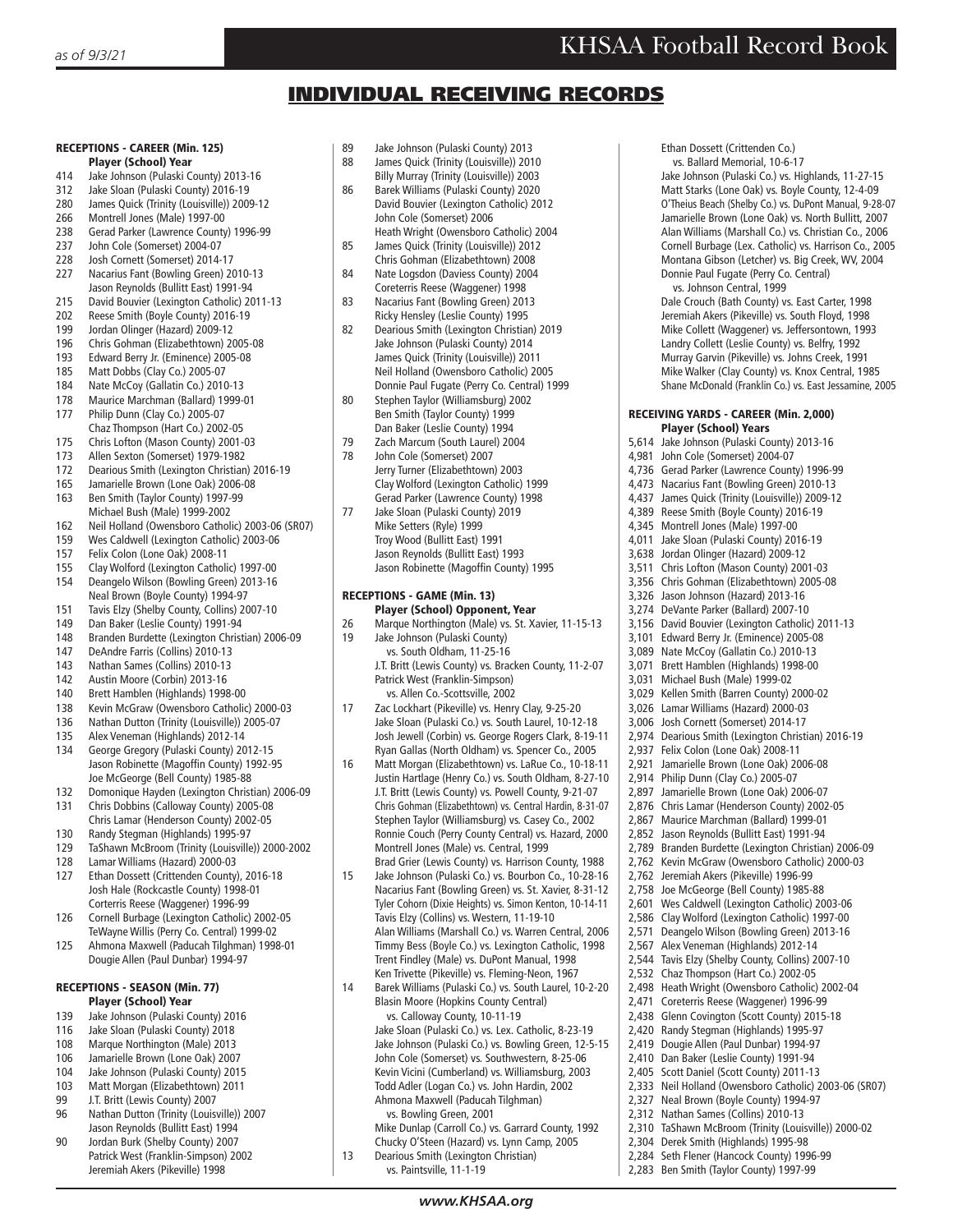- 2,276 Tim Barnett (Breathitt County) 1995-97
- 2,256 DeAndre Farris (Collins) 2010-13
- 2,222 Matthew Jennings (Trimble County) 2004-06
- 2,205 Nathan Dutton (Trinity (Louisville) 2005-07
- 2,179 Cornell Burbage (Lexington Catholic) 2002-05
- 2,163 Shawn Brown (Christian County) 2003-05
- 2,160 Charles Jones (Christian County) 1990-93
- 2,156 George Gregory (Pulaski County) 2012-15 2,130 Ethan Dossett (Crittenden County), 2016-18
- 
- 2,113 Austin Moore (Corbin) 2013-16
- 2,099 George Garner (Calloway County) 2005-08 2,083 B.J. Combs (Hazard) 2008-11
- 2,066 Mike Collett (Waggener) 1992-95
- 
- 2,064 Jason Robinette (Magoffin County) 1992-95 2,028 Skyler Smith (Union County) 1995-98
- 2,020 Bryce Donnelly (Bishop Brossart) 2015-17
- 2,015 Austin Johnson (Hazard) 2009-12
- 2,014 Chris Dobbins (Calloway County) 2005-08

#### RECEIVING YARDS - SEASON (Min. 1,300) Player (School) Year

- 2,021 Jamarielle Brown (Lone Oak) 2007
- 1,896 John Cole (Somerset) 2006
- 1,844 Jordan Burk (Shelby County) 2007
- 1,793 DeVante Parker (Ballard) 2010
- 1,743 Chris Gohman (Elizabethtown) 2008
- 1,703 Heath Wright (Owensboro Catholic) 2004
- 1,701 Jake Johnson (Pulaski County) 2016
- 1,699 Nacarius Fant (Bowling Green) 2013
- 1,672 Jerry Turner (Elizabethtown) 2003
- 1,671 Dearious Smith (Lexington Christian) 2019
- 1,666 Jake Sloan (Pulaski County) 2018
- 1,663 Corterris Reese (Waggener) 1998
- 1,630 Matt Morgan (Elizabethtown) 2011
- 1,624 Chris Lofton (Mason County) 2003
- 1,623 John Cole (Somerset) 2007
- 1,616 Skyler Grif fi th (Williamsburg) 2011
- 1,606 Jake Johnson (Pulaski County) 2015
- 1,595 Alex Veneman (Highlands) 2014
- 1,594 Lamar Williams (Hazard) 2003
- 1,586 Jeremiah Akers (Pikeville) 1998
- 1,582 Murray Garvin (Pikeville) 1991
- 1,523 Shawn Brown (Christian County) 2005
- 1,518 Reese Smith (Boyle County) 2019
- 1,504 TaShawn McBroom (Trinity (Louisville)) 2002 Gerad Parker (Lawrence County) 1999
- 1,466 Dan Butler (Leslie County) 1994
- 1,462 Jeremiah Akers (Pikeville) 1999
- 1,434 James Quick (Trinity (Louisville)) 2011
- 1,433 Nathan Dutton (Trinity (Louisville)) 2007
- 1,432 Gerad Paker (Lawrence County) 1998
- 1,427 Montrell Jones (Male) 1999
- 1,419 Seth Tamme (Boyle County) 2004
- 1,416 James Quick (Trinity (Louisville)) 2012
- 1,386 Brett Hamblen (Highlands) 2000
- 1,385 Brad Price (Fleming County) 2001
- 1,368 Clay Wolford (Lexington Catholic) 1999 1,360 J.T. Britt (Lewis County) 2007
- Zack Grace (Monroe County) 2002
- 1,350 D.L. Moore (Bowling Green) 2007
- 1,342 Donnie Paul Fugate (Perry Co. Central) 1999 Chucky O'Steen (Hazard) 2005
- 1,338 Anthony Johnson (Breathitt County) 1999
- 1,335 Nacarius Fant (Bowling Green) 2012
- 1,332 Maurice Marchman (Ballard) 2001
- 1,328 Devron Wadlington (Trigg County) 2000
- 1,326 Tavis Elzy (Collins) 2010
- 1,318 Jason Reynolds (Bullitt East) 1994
- 1,305 Josh Hale (Rockcastle County) 2001
- 1,302 Brett Hamblen (Highlands) 1999 Jacob Randolph (Owensboro Catholic) 2004

### RECEIVING YARDS - GAME (Min. 250)

- **Player (School) Opponent, Year**<br>R88 Zac Lockhart (Pikeville) vs. Henry Cla
- Zac Lockhart (Pikeville) vs. Henry Clay, 9-25-20
- 357 Bryson Williams (Prestonsburg)
- vs. Pike County Central, 9-14-12
- 349 Ethan Dossett (Crittenden Co.)
- vs. Ballard Memorial, 10-6-17
- 325 Patrick West (Franklin-Simpson)
- vs. Allen Co.-Scottsville, 2002<br>313 Jeremiah Akers (Pikeville) vs. Pin 313 Jeremiah Akers (Pikeville) vs. Pineville, 1999
- 
- 309 Ethan Bibb (Male) vs. Western, 9-15-17<br>304 Derek Smith (Highlands) vs. Scott 1998 304 Derek Smith (Highlands) vs. Scott, 1998
- 
- 300 TaShawn McBroom (Trinity (Lou.)) vs. Male, 2002
- 299 Brandon Grif fi n (Campbell Co.) vs. Boone Co., 2006 298 Nathan Logsdon (Daviess County)
- 
- vs. Owensboro Catholic, 2004<br>296 Shawn Brown (Christian County) 296 Shawn Brown (Christian County) vs. Apollo, 2005
- 289 Jake Johnson (Pulaski County)
- vs. South Oldham, 11-25-16<br>288 Vernon Morgan (Leslie County)
- Vernon Morgan (Leslie County) vs. Perry County Central, 1997<br>281 Miles Thomas (Tates Creek) vs. Le
- Miles Thomas (Tates Creek) vs. Lex. Catholic, 8-27-19
- 280 Rodney Orr (Newport) vs. Estill County, 9-24-10 Marques Cunningham (Holy Cross (Louisville)) vs. Frankfort, 1997<br>Iuwan Eddings (Valley
- 277 Juwan Eddings (Valley) vs. Waggener, 1998
- Jake Sloan (Pulaski Co.) vs. South Laurel, 10-12-18
- 275 Reese Smith (Boyle Co.) vs. Lex. Catholic, 10-11-19
- 274 Pat Thurman (Oldham Co.) vs. Bowling Green, 1986
- 269 Chris Gohman (Elizabethtown) vs. Moore, 10-10-08
- 267 James Roberts (Leslie County) vs. Shelby Valley, 1995
- 266 Jordan Burk (Shelby Co.) vs. DuPont Manual, 9-28-07 Chad Stewart (Waggener) vs. Doss, 2002
- J.T. Britt (Lewis County) vs. Bracken County, 11-2-07 Ben Revere (Lexington Catholic)
- vs. Covington Catholic, 11-17-06<br>263 Kellen Smith (Barren County) vs. Gra 263 Kellen Smith (Barren County) vs. Grayson Co., 2002
- 
- 259 Jordan Burk (Shelby Co.) vs. Madison Central, 11-16-07 258 Charles Spencer (Jenkins) vs. Elkhorn City, 9-13-97
- 256 Charles Atkins (Logan County) vs. Greenwood, 1998

254 Cornell Burbage (Lex. Catholic) vs. Harrison Co., 9-23-05 DeAaron Ballew (Madison Central) vs. Paul Dunbar, 1997 253 Ahmona Maxwell (Paducah Tilghman) vs. Bowling Green, 2001

Shane McDonald (Franklin Co.) vs. East Jessamine, 2005 Rayvon Patterson (Waggener) vs. Bullitt Central, 10-3-97 252 Chris Gohman (Elizabethtown) vs. Washington Co., 10-31-08 250 Jeremy Lee (Cawood) vs. Pulaski County, 1996

*www.KHSAA.org*

255 Josh Moreland (Marshall County) vs. Warren Central, 10-22-04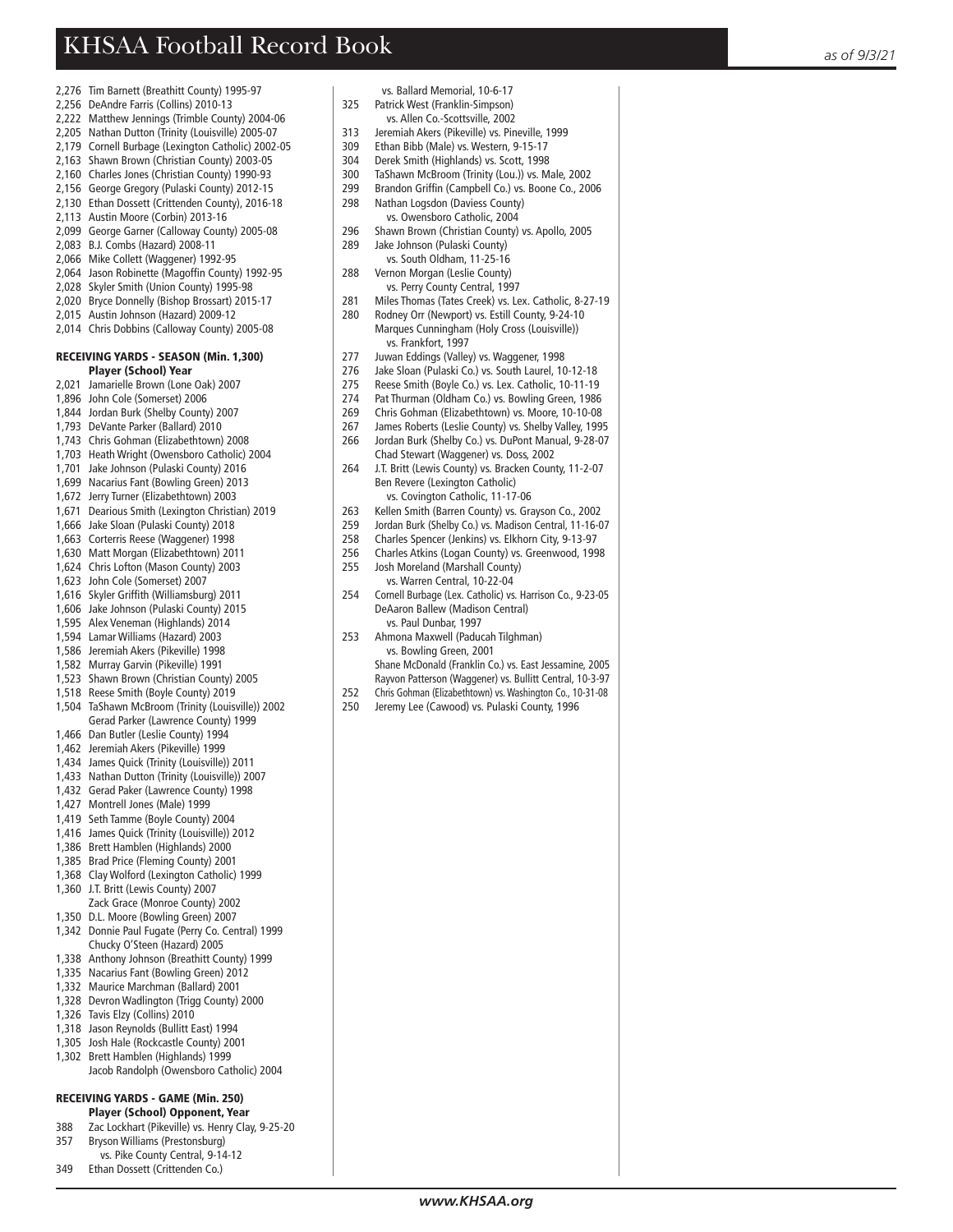## INDIVIDUAL KICKING RECORDS

#### FIELD GOALS MADE - CAREER (Min. 15) Player (School) Years

- 39 Shawn Payne (Owensboro Catholic) 1996-99<br>32 John Wallace (Central Hardin) 2007-2010
- 32 John Wallace (Central Hardin) 2007-2010
- 31 Taylor Begley (Boyle County) 1997-00
- 29 Tanner Siewert (Henderson County) 2000-03 Marty Biagi (Shelby County) 2000-03<br>26 Mason Molique (Ryle) 2015-18
- Mason Molique (Ryle) 2015-18 Keaton Kennedy (North Laurel) 2011-14 Miles Butler (Paducah Tilghman) 2010-13 Jack Coorts (Lone Oak) 2007-10 25 Taylor Long (Christian Co.) 2002-04
- 23 Mitchell Jett (Dixie Heights) 2005-07 Karl-Heinz Williams (Trinity (Louisville)) 2000-02 Dustin Wynn (Middlesboro) 1997-98 Nathan Smith (Pleasure Ridge Park) 1995-98
- 22 Adam Mercer (Bowling Green) 2000-03 Matt Lange (Trinity (Louisville)) 1995-98<br>21 Wes Midden (Somerset) 1998-01
- 21 Wes Midden (Somerset) 1998-01
- 20 Drew Koch (South Oldham) 2013-15 Logan Johnson (Owensboro) 1999-02 Chet Ervin (Henry County) 1998-01 Ryan Ivey (Mayfield) 1996-99
- 19 Trey Gronotte (Covington Catholic) 2017-20 Blanton Creque (Collins) 2011-14 Andrew Upton (South Warren) 2011-14 Shane Popham (Covington Catholic) 2003-06 Drew Bathiany (Highlands) 2005-07
- 17 Monte Merrick (Bell County) 2005-08 Sam Enry (DuPont Manual) 1997-00 Wilson Wickerham (Owensboro) 1995-98 Chris Gibson (Fern Creek) 1992-95
- 16 Clay Nelson (South Warren) 2010-11 Daniel Thompson Mudd (Nelson County) 2007-10 Tommy McNutt (Mayfield) 2004-07 Ben Bosscher (St. Xavier) 1996-97
- 15 Jared Dougherty (Highlands) 2013-15 Collin Barber (Lexington Catholic) 1996-99 Crad Jaggers (North Hardin) 1992-95

## FIELD GOALS MADE - SEASON (Min. 10) **Player (School) Year**<br>18 Shane Popham (Coving)

- Shane Popham (Covington Catholic) 2006
- 17 Taylor Begley (Boyle County) 2000
- 14 Dustin Wynn (Middlesboro) 1998 13 Miles Butler (Paducah Tilghman) 2013
- Jack Coorts (Lone Oak) 2009<br>12 Lane Pumphrey (Lexington C 12 Lane Pumphrey (Lexington Catholic) 2007 Taylor Begley (Boyle County) 1999 Shawn Payne (Owensboro Catholic) 1999 Ben Bosscher (St. Xavier) 1997 Chris Gibson (Fern Creek) 1995
- 11 Andrew Dobbs (Lexington Christian) 2020 Jared Dougherty (Highlands) 2015 Mason Molique (Ryle) 2015 Clay Nelson (South Warren) 2011 John Wallace (Central Hardin) 2010 James Delaney (Bellevue) 2000 Collin Barber (Lexington Catholic) 1998 Shawn Payne (Owensboro Catholic) 1998
- 10 Drew Koch (South Oldham) 2015 Keaton Kennedy (North Laurel) 2014 Jake Collins (St. Xavier) 2013 Jake Pumphrey (Lexington Catholic) 2011 Drew Bathiany (Highlands) 2008 Mitchell Jett (Dixie Heights) 2007 Taylor Long (Christian Co.) 2004 Marty Biagi (Shelby County) 2002 Karl-Heinz Williams (Trinity (Lou.)) 2002 Donnie Johnson (George Rogers Clark) 2000 Neal Kreke (Covington Catholic) 2001 Wes Midden (Somerset) 2001 Gil Sturtzel III (Waggener) 1972

#### FIELD GOALS MADE - GAME (Min. 3) Player (School) Opponent, Year

- 
- 6 Craig Stopa (Ballard) vs. Central, 1981 5 Drew Koch (South Oldham) vs. Oldham Co., 9-25-15 Chet Ervin (Henry County) vs. Trimble County, 2001 Wilson Wickerham (Owensboro) vs. Ohio Co., 1998
- 4 Clay Nelson (South Warren) vs. Todd County Central, 10-28-11 Keaton Kennedy (North Laurel) vs. Wayne Co., 9-2-11 Dustin Zink (Newport Central Catholic) vs. Beechwood, 9-30-06

 Taylor Begley (Boyle County) vs. Danville, 9-3-99 Wes Midden (Somerset) vs. Harrodsburg, 2001 Mike Southworth (Scott Co.) vs. Estill County, 1990 Gil Sturtzell III (Waggener) vs. Ballard, 1972 Jim Campbell (Williamsburg) vs. Oneida, TN (N/A)

3 Nathan Hazlett (Danville) vs. Waggener, 9-14-18 Christian Seger (Simon Kenton) vs. Beechwood, 9-29-17 Jared Dougherty (Highlands) vs. Cov. Catholic, 11-20-15 Noah Brunner (Collins) vs. Franklin County, 10-2-15 Blanton Creque (Collins) vs. Central Hardin, 10-11-13 Miles Butler (Paducah Tilghman)

 vs. Evansville Reitz, 8-30-13 Reed Snow (Lone Oak) vs. Warren East, 11-9-12 Sam Williams (Bowling Green) vs. Lex. Catholic, 10-28-11 John Wallace (Central Hardin) vs. Logan Co., 8-21-09 Brandon Potts (Henderson Co.) vs. Meade Co., 11-13-09 Drew Bathianay (Highlands)

 vs. Columbus (OH) DeSales, 9-22-06 Mitchell Jett (Dixie Heights) vs. Cov. Catholic, 9-27-07 Jacob Rice Stephens (Lafayette) vs. North Bullitt, 8-24-07 Shane Popham (Cov. Catholic) vs. Highlands, 10-27-06 Justin Anton (Highlands) vs. Boyle County, 12-4-04 Marty Biagi (Shelby County) vs. Fern Creek, 9-19-03 Steve Swann (Boone Co.) vs. Allen Co.-Scottsville, 2002 Karl-Heinz Williams (Trinity (Lou.)) vs. St. Xavier, 9-27-02 Marty Biagi (Shelby Co.) vs. Oldham County, 9-6-02 Aaron Pettrey (Raceland) vs. Greenup County, 2002 Tanner Siewert (Henderson Co.) vs. Evansville, IN, 8-24-01 Taylor Begley (Boyle Co.) vs. Lexington Catholic, 1999 Chet Ervin (Henry County) vs. Owen County, 1999 Dustin Wynn (Middlesboro) vs. Harlan, 1998 Dustin Wynn (Middlesboro) vs. Beechwood, 1998 Brennan Conway (North Bullitt) vs. Shawnee, 1996 Shawn Payne (Owensboro Cath.) vs. Hancock Co., 1996 Nicky Rapier (Bardstown) vs. East Hardin, 1978

#### CONSECUTIVE FIELD GOALS MADE - (Min. 7) Player (School) Year(s)

- 20 Tanner Siewert (Henderson County) 2000-02
- 11 Jackson Smith (Boyle County) 2019-20 Mason Molique (Ryle) 2015-<br>10 Christian Seger (Simon Kento
- 10 Christian Seger (Simon Kenton) 2017-18 Sam Erny (DuPont Manual) 1999-00
- 9 Benjamin Schofield (McCracken County) 2017-19 Matthew Nakatani (Shelby County) 2007- Taylor Long (Christian Co.) 2004
- 8 Daniel Thompson Mudd (Nelson County) 2008 John Wallace (Central Hardin) 2010 Kyle Shelton (Daviess Co.) 2005-06 Tripp Eckerline (Lexington Catholic) 2002 Collin Barber (Lexington Catholic) 1998<br>7 7 Zlatan Petrovic (Trinity (Louisville)) 2007
- 7 Zlatan Petrovic (Trinity (Louisville)) 2007 Aaron Petry (Raceland) 2003 Wes Midden (Somerset) 2001 Tom Gavenonis (Paul Dunbar) 1997

## MADE EXTRA POINTS - CAREER (Min. 120) **Player (School) Years**<br>297 Palmer Ward (Scott Coun

- Palmer Ward (Scott County) 2010-13 Jack Coorts (Lone Oak) 2007-10
- 264 Trey Gronotte (Covington Catholic) 2017-20<br>247 Derek Burgett (Pulaski County) 2012-15
- Derek Burgett (Pulaski County) 2012-15
- 216 Monte Merrick (Bell County) 2005-08
- 207 Jared Dougherty (Highlands) 2013-15
- 201 Karl-Heinz Williams (Trinity (Lou.)) 2000-02<br>200 Austin Delpont (Hazard) 2006-09
- 200 Austin Delpont (Hazard) 2006-09<br>193 Derek Burgett (Pulaski County) 20
- Derek Burgett (Pulaski County) 2012-15
- 191 Logan Johnson (Owensboro) 1999-02
- 188 Alan Harber (John Hardin) 2006-09
- Brian Behr (Lexington Catholic) 2002-05<br>183 Taylor Begley (Boyle County) 1997-00
- 183 Taylor Begley (Boyle County) 1997-00<br>181 Ion Vandernool (Danville) 1992-94 Jon Vanderpool (Danville) 1992-94
- 178 Bill Rose (Anderson County) 2009-11
- 171 Blanton Creque (Collins) 2011-14
- 
- 170 Brennan Jones (Highlands) 1996-99<br>168 Mason Molique (Ryle) 2015-18 168 Mason Molique (Ryle) 2015-18<br>166 Tripp Eckerline (Lexington Catho
- 166 Tripp Eckerline (Lexington Catholic) 1999-02
- 165 Tommy McNutt (Mayfield) 2004-07<br>163 Ryan Ivey (Mayfield) 1996-99
- Ryan Ivey (Mayfield) 1996-99
- 162 Tanner Siewert (Henderson County) 2000-03
- 158 Andrew Upton (South Warren) 2011-14 Casey Tinius (Bowling Green ) 2003-06
- 
- 156 Shawn Payne (Owensboro Catholic) 1996-99<br>154 Alex Cohron (South Warren) 2014-17 Alex Cohron (South Warren) 2014-17
- 149 Jaxson McAlpin (Pulaski County) 2016-19
- 146 Colin Dempster (Scott County) 2016-17 Lee Ramsey (Bowling Green) 2013-16
- 143 Adam Weinel (Highlands) 2008-10<br>142 Miles Butler (Paducah Tilghman) 20 Miles Butler (Paducah Tilghman) 2010-13 Adam Dickinson (Boyle County) 2001-04 Brock Sims (Harrodsburg) 1996-99
- Crad Jaggers (North Hardin) 1992-95<br>141 Drew Bathiany (Highlands) 2005-07 Drew Bathiany (Highlands) 2005-07 Greg Terry (Rockcastle Co.) 1998-00
- 139 Dustin Wynn (Middlesboro) 1997-98
- 137 Keaton Kennedy (North Laurel) 2011-14 135 Jesse Hawkins (Scott Co.) 2004-06 Taylor Long (Christian Co.) 2002-04
- 128 Milam Watkins (Russellville) 2013-16<br>127 Dwaine Evans (Russell) 2004-06 Dwaine Evans (Russell) 2004-06
- Adam Mercer (Bowling Green) 2000-03 125 Tyler Dummer (Scott County) 2014-15 Max Oldham (Bowling Green) 2005-08
- John Wright Polk (Somerset) 2004-07 124 Daniel Thompson Mudd (Nelson County) 2007-10
- Wes Midden (Somerset) 1999-01 123 Drew Koch (South Oldham) 2013-15
- Tanner Siewert (Henderson County) 2000-02<br>122 Ioe Davis (Bowling Green) 1996-99 Joe Davis (Bowling Green) 1996-99
- 120 Kaelen Matthews (Nelson County) 1995-97 Mike McCoy (Pikeville) 1986-88

### MADE EXTRA POINTS - SEASON (Min. 70) **Player (School) Year**<br>102 Palmer Ward (Scott Cou

- 102 Palmer Ward (Scott County) 2013<br>97 Taylor Begley (Boyle County) 200
- Taylor Begley (Boyle County) 2000
- 93 Zachary Durham (Franklin County) 2012
- 91 David Jennings (Boyle County) 2001
- 90 Brennan Jones (Highlands) 1998
- 89 Jared Dougherty (Highlands) 2013<br>88 Jackson Smith (Boyle County) 2019
- Jackson Smith (Boyle County) 2019 Max Oldham (Bowling Green) 2007<br>87 Bayley Shontaw (Trinity (Louisville))
- Bayley Shoptaw (Trinity (Louisville)) 2011 Karl-Heinz Williams (Trinity (Louisville)) 2002 Jens Strietzel (Rockcastle County) 2001<br>86 Zlatan Petrovic (Trinity (Louisville)) 200
- Zlatan Petrovic (Trinity (Louisville)) 2007 85 Jack Coorts (Lone Oak) 2007
- Brian Behr (Lexington Catholic) 2005 84 Derek Burgett (Pulaski County) 2015
- 83 Trey Gronotte (Covington Catholic) 2017 Colby Hall (Somerset) 2010
- 82 Derek Chuke (Highlands) 2000<br>79 Colin Dempster (Scott County) 79 Colin Dempster (Scott County) 2017
- Palmer Ward (Scott County) 2011 78 Blanton Creque (Collins) 2013 Luke Brockett (Highlands) 2012 Jack Coorts (Lone Oak) 2009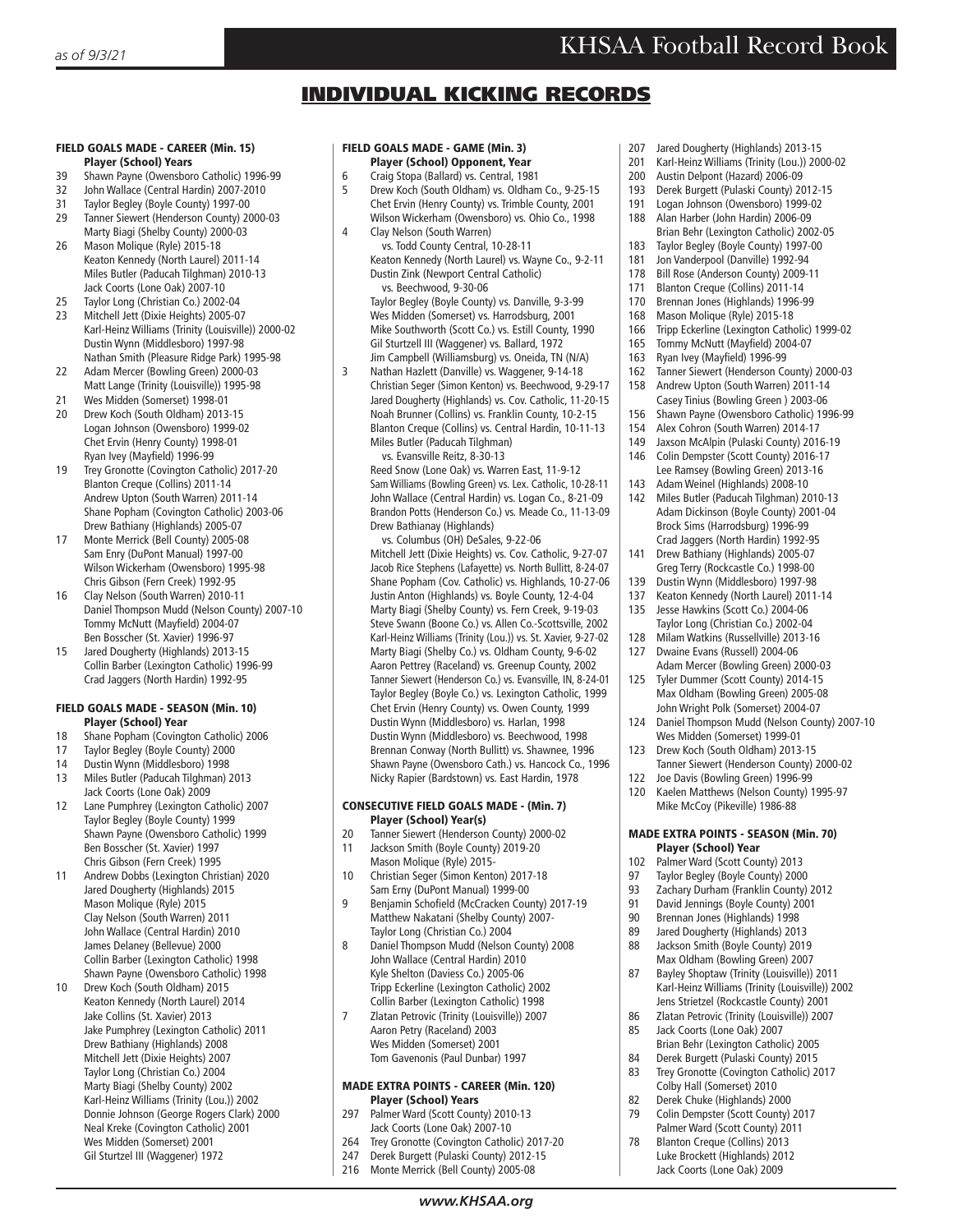- 77 Sam Williams (Bowling Green) 2011 Lincoln Buzick (Bardstown) 2001<br>76 Brennan Jones (Highlands) 1999
- 76 Brennan Jones (Highlands) 1999 75 Palmer Ward (Scott County) 2012 Adam Dickinson (Boyle County) 2004 Dustin Wynn (Middlesboro) 1998
- 74 Tanner Siewert (Henderson County) 2002
- 73 Diego Ramos (Pikeville) 1993
- 72 Tyler Dummer (Scott County) 2015
- Jared Dougherty (Highlands) 2014<br>Trey Gronotte (Covington Catholic)
- Trey Gronotte (Covington Catholic) 2018 Jack Coorts (Lone Oak) 2008 Aaron Pentecost (Waggener) 1998
- 70 Lee Ramsey (Bowling Green) 2015 Monte Merrick (Bell County) 2008 Nick Miles (Bullitt East) 2005 Daniel Meko (Russell) 2004 Karl-Heinz Williams (Trinity Louisville)) 2001

#### MADE EXTRA POINTS - GAME (Min. 10) Player (School) Opponent, Year

- 12 Michael Adams (Fleming-Neon) vs. Elkhorn City, 2000
- 11 Christian Seger (Simon Kenton) vs. Highlands, 9-23-16
- L.J. Allara (Pikeville) vs. Middlesboro, 9-27-13 Jared Dougherty (Highlands) vs. Harrison Co., 10-4-13 Zachary Durham (Franklin County)

 vs. Letcher County Central, 8-31-12 Luke Brockett (Highlands) vs. Pendleton Co., 10-6-11 Brian Behr (Lexington Catholic) vs. Bourbon Co., 2005 Jens Strietzel (Rockcastle County)

 vs. Knott County Central, 2001 Greg Terry (Rockcastle Co.) vs. Knott Co. Central, 2000 Rob Egan (Henderson County) vs. Ohio County, 1997 Sabastian Gareu (Fort Knox) vs. LaRue County, 1995

10 Will Perkins (Crittenden Co.) vs. Fulton Co., 10-14-16 Jared Dougherty (Highlands) vs. Boyd County, 11-8-13 Palmer Ward (Scott County) vs. Henry Clay, 11-9-11 Adam Weinel (Highlands) vs. Holmes, 9-12-08 Nick Miles (Bullitt East) vs. Atherton, 2005 Matthew Jennings (Trimble Co.) vs. Jackson Co., 2005 Adam Spencer (Breathitt Co.) vs. Betsy Layne, 1999 Matt Atkins (Newport) vs. Spencer County, 10-7-05 Tanner Siewert (Henderson Co.) vs. Union Co., 8-23-02 Tanner Siewert (Henderson Co.) vs. Marshall Co., 10-25-02 Landon Collins (Bullitt East) vs. Bullitt Central, 2001 Bret Walker (Bullitt East) vs. North Bullitt, 1999 Chris Gibson (Fern Creek) vs. DuPont Manual, 1994 John Daniel Harrington (Harrison Co.) vs. Mason Co., 1985

#### CONSECUTIVE MADE EXTRA POINTS - (Min. 30) Player (School) Years

- 108 Will Harris (Boyle County) 8/202010-9/30/2011
- 87 Derek Burgett (Pulaski County) 2014-15
- 83 Nicholas Brake (Owensboro) 2015-16<br>76 Max Oldham (Bowling Green) 2007-0
- Max Oldham (Bowling Green) 2007-08
- 75 Jason Dolly (Russell) 2007-08
- 74 Mason Molique (Ryle) 2016-17<br>73 Trinn Eckerline (Lexington Cath
- Tripp Eckerline (Lexington Catholic) 2001-02
- 72 Jackson Smith (Boyle County) 2019<br>70 Tripp Eckerline (Lexington Catholic)
- Tripp Eckerline (Lexington Catholic) 2000-01
- 67 Casey Tinius (Bowling Green) 2005-06
- 62 Trey Gronotte (Covington Catholic) 2018-19
- 
- 61 Colin Dempster (Scott County) 2016-17 59 Parker Throgmorton (Lone Oak), 2011<br>57 Bill Rose (Anderson County) 2010-11
- Bill Rose (Anderson County) 2010-11
- 56 Max Oldham (Bowling Green) 2008-09 Shane Popham (Covington Catholic) 2006 Greg Miller (Murray) 1994-95<br>54 Alex Cohron (South Warren) 2
- 54 Alex Cohron (South Warren) 2016-17 Chris Repka (Simon Kenton) 2009
- 50 Mason Molique (Ryle) 2016-<br>49 Iohn Wallace (Central Hardin
- 49 John Wallace (Central Hardin) 2009-10
- 48 Bill Rose (Anderson County) 2009-10<br>47 Shawn Payne (Owensboro Catholic) 1
- 47 Shawn Payne (Owensboro Catholic) 1997-98<br>45 Jason Hill (Russell) 1997-98 45 Jason Hill (Russell) 1997-98
- 44 Taylor Cunningham (Christian County) 2012
- Eric Mason (Hazard) 2011
- 43 Daniel Thompson Mudd (Nelson County) 2008-09

- Jason Dolly (Russell) 2007<br>42 Trey Gronotte (Covington Trey Gronotte (Covington Catholic) 2017 Chris Stearsman (South Hopkins) 1990<br>40 lesse Hankins (Scott Co.) 2005-08
- Jesse Hankins (Scott Co.) 2005-08
- 38 Preston Freeman (Ashland Blazer) 2006<br>37 Trey Gronotte (Covington Catholic) 2019
- Trey Gronotte (Covington Catholic) 2019 Christian Seger (Simon Kenton), 2017
- Jared Dougherty (Highlands) 2015 Max Oldham (Bowling Green) 2006-07 Sam Erny (DuPont Manual) 1999-00 Matthew Kerley (Paducah Tilghman) 1992
- 36 Noah Perkins (Crittenden County) 2019-20 35 Jared Dougherty (Highlands) 2013 Brent Brunelle (Lincoln County) 1999-00
- 
- 34 Adam Mercer (Bowling Green) 2000-01<br>33 Will Perkins (Crittenden County) 2015-1 Will Perkins (Crittenden County) 2015-16 Cody Hill (Bourbon County) 2009-10 Chris Gibson (Fern Creek) 1995 Crad Jaggers (North Hardin) 1994-95 Matt Shrewsberry (Owensboro) 1993-94 David Bradshaw (Owensboro) 1990-91
- 31 Jared Dougherty (Highlands) 2013
- 30 Daniel Meko (Russell) 2003-04 Tom Gavenonis (Paul Dunbar) 1997

Chris Collins (Whitesburg) 1997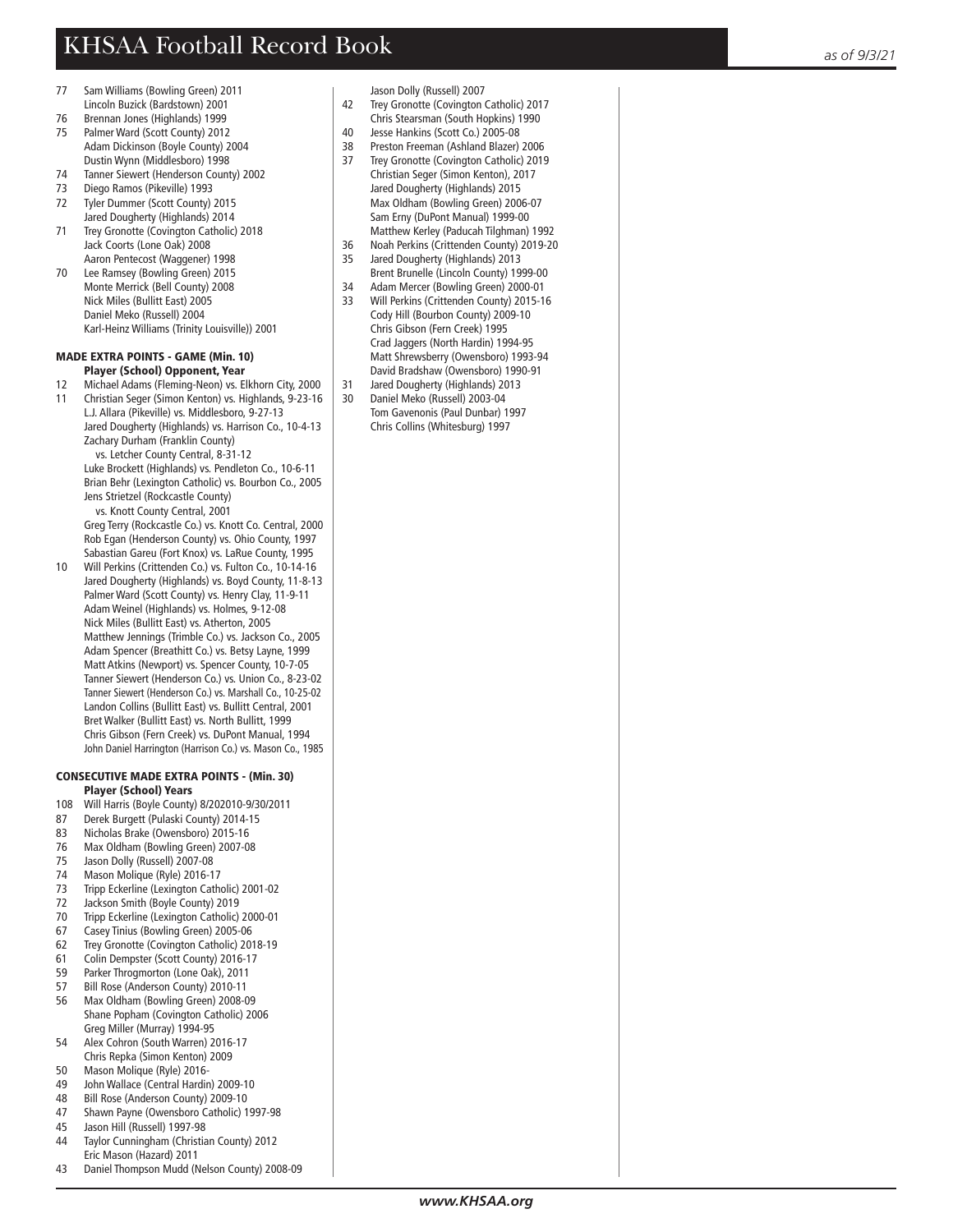## INDIVIDUAL DEFENSE & SPECIAL TEAMS RECORDS

#### INTERCEPTIONS - CAREER (Min. 19) Player (School) Years

- 34 Steve Shaw (Iroquois) 1979-81
- 29 Chaz Thompson (Hart Co.) 2002-05
- Sergio Spencer (Male) 1999-02 Brian Wright (Eminence) 1995-98<br>26 Reese Smith (Boyle County) 2016
- 26 Reese Smith (Boyle County) 2016-19 David Shane Barker (Whitesburg) 1994-96 Harvey Miracle (Bell County) 1984-87
- 25 Joseph White (Mercer County) 1999-02 23 Nate McCoy (Gallatin Co.) 2010-13 Drew Walls (Lexington Christian) 2006-09 Jacob Tamme (Boyle County) 1999-02
- Quinton Henson (Lynn Camp) 1996-99 Seth Hyden (Prestonsburg) 1991-93<br>21 Iustin Blankenshin (Carroll County) Justin Blankenship (Carroll County) 2003-06 Marty Reagan (Rockcastle County) 1999-02 Tim Barnett (Breathitt County) 1995-97
- Jim Matney (Belfry) 1974-76 21 Zack Blanton (Hazard) 2008-11 T.K. Guess (Crittenden County) 2002-05 Jeff Kremer (Highlands) 1979-83 Chris Franklin (Anderson County) 1985-88 David Griffith (Christian County) 1980-82
- 
- 20 Drew Ramey (Russell) 1994-96<br>19 Braxton Whitaker (Hazard) 2014 19 Braxton Whitaker (Hazard) 2014-17 Jason Reynolds (Bullitt East) 1991-94 Jay Rogers (Christian County) 1980-82

## INTERCEPTIONS - SEASON (Min. 12) **Player (School) Year**<br>16 Harvey Miracle (Bell Co

- Harvey Miracle (Bell County) 1987
- 15 Jordan Lovett (North Hardin) 2019
- 14 Nate McCoy (Gallatin Co.) 2013 Brian Winklepleck (Owensboro Catholic) 2005 Joseph White (Mercer County) 2002
- 13 Derrick Wynn (Middlesboro) 1998 Ian Welch (Johnson Central) 2006 Brad Hatfield (Belfry) 1996 Steve Shaw (Iroquois) 1980 Jim Dorton (Conner) 1980
- 12 Drew Walls (Lexington Christian) 2007 Brandon Hayes (Hopkinsville) 1999 Brian Wright (Eminence) 1998 Jeremiah Chapman (Breathitt County) 1996 Seth Hyden (Prestonsburg) 1992 Bryan Ellington (Carroll County) 1985 Jeff Kremer (Highlands) 1981 Jim Matney (Belfry) 1975

#### INTERCEPTIONS - GAME (Min. 4) Player (School) Opponent, Year

- 6 Stephen Columbia (George Rogers Clark) vs. Montgomery County, 2001
- 5 Malcolm Merriweather (Todd County Central) vs. Fulton County, 1995 Bill Willoughby (Scott Co) vs. Lincoln Co., 1990 Jose Howard (Hart County) vs. West Hardin, 1988
- Steve Shaw (Iroquois) vs. Waggenner, 1980<br>4 **Stephen Lovett (North Hardin) vs. Barren Co** 4 Jordan Lovett (North Hardin) vs. Barren Co., 11-8-19 Ryan Tate (Corbin) vs. DeSales, 2005 Justin Blankenship (Carroll Co.) vs. Trimble Co. 2004 Matt Shemo (Shelby Co.) vs. Jeffersontown, 9-21-01 Brandon Mosley (Daviess Co.) vs. Bullitt Central, 2001 Robbie Vonckx (Boyle County) vs. Henry County, 1999 Ryan Sarlls (Garrard County) vs. Lincoln County, 1999 Jeremy Kessinger (North Bullitt) vs. Shawnee, 1998 Cory Wiggington (Fairdale) vs. Central, 1997 Darrell Bowman (Whitley Co.) vs. McCreary Central, 1988 Tim McDaniel (Danville) vs. Russell County, 1985 Kevin Collins (Breathitt County) vs. Hazard, 1982 Jim Matney (Belfry) vs. Greenup County, 1975 Read Gibson Thielmeier (Kentucky Academy) vs. Eminence, 1971

 Read Gibson Thielmeier (Kentucky Academy) vs. Kentucky Country Day, 1971

## FUMBLE RECOVERIES - CAREER (Min. 10)

- **Player (School) Years**<br>19 Alec Hazeres (Bellevue) 2 19 Alec Hazeres (Bellevue) 2012-14
- 
- 16 Darrel Hedges (Berea) 2000<br>15 Jonathon Watts (Perry Co. Co. 15 Jonathon Watts (Perry Co. Central) 2002-04
- 14 Kareem Merriweather (Hopkinsville) 1993-95
- 12 Matthew Jennings (Trimble County) 2005-06 Jason Wilson (Trigg County) 1986-89<br>11 TJ Miller (Fleming County) 2014-15
- 11 TJ Miller (Fleming County) 2014-15 Alec Hazeres (Bellevue) 2012-13 Rob Nickerson (Berea) 2000 Willie Ballard (Bardstown) 1990-92 Don Boyers (Harrison County) 1987-90<br>10 Andrew Long (Lexington Christian) 201
- Andrew Long (Lexington Christian) 2016-19 Nate McCoy (Gallatin Co.) 2010-13 Michael Brooks (Collins) 2010-11 Paul Hill (Hazard) 2000 Alex Fendrick (Henderson County) 2000-02 Jodie Snodgrass (Ohio County) 1999-2001 Micah Terry (Waggener) 1995-98 Jeff Combest (Henderson County) 1976-78 Dale Fulcher (Henderson County) 1995-97 Matt Jennings (Trimble Co.) 2004-05

## FUMBLE RECOVERIES - SEASON (Min. 7) **Player (School) Year**<br>16 Daryll Hedges (Berea) 20

- 16 Daryll Hedges (Berea) 2000<br>11 Rob Nickerson (Berea) 2000
- Rob Nickerson (Berea) 2000
- 10 Paul Hill (Hazard) 2000
- Matt Jennings (Trimble Co.) 2005<br>11 Miller (Fleming County) 2015 9 TJ Miller (Fleming County) 2015 Greg Harper (Rockcastle County) 2000 Jason Wilson (Trigg County) 1988
- 8 Alec Hazeres (Bellevue) 2014 Alec Hazeres (Bellevue) 2013 Jodie Snodgrass (Ohio County) 2000 Josh Gray (Trigg County) 2000
- Patrick Johnson (Lexington Catholic) 1998 Jay Bradford (Bowling Green) 2001 Jason Gindler (Pulaski Southwestern) 1999 Deznic Allen (Hazard) 1997 Dale Fulcher (Henderson County) 1996 Matt Richie (Harrison County) 1993 Pete Harrison (Rockcastle County) 1987

#### FUMBLE RECOVERIES - GAME (Min. 3) Player (School) Opponent, Year

- 4 Steve Tinsley (Crittenden Co.) vs. Calloway Co., 1982<br>
5 Fiban Hunt (Crittenden Co.) vs. Fort Knox, 11-4-16
- 3 Ethan Hunt (Crittenden Co.) vs. Fort Knox, 11-4-16 Devin Hopper (Crittenden Co.) vs. Caverna, 11-6-15 Jarrod Lewis (North Laurel) vs Lincoln Co., 10-14-14 Andrew Freeman (Crittenden County)

 vs. Kentucky Country Day, 11-14-08 Matt Jennings (Trimble Co.) vs. Harrodsburg, 10/7/05 Matthew Stiles (Franklin Co.) vs. West Jessamine, 9-30-05 Chris Banta (Henry County) vs. Ft. Knox, 2002 Stephen Grubbs (Danville) vs. Corbin, 2000 Daniel Fukuhara (Paducah Tilghman) vs. Hopkins Co. Central, 2000

TeWayne Willis (Perry Co. Central) vs. Whitesburg, 2000 Marcellous Jones (Lincoln County)

 vs. Madison Southern, 1999 Derek Fights (Nicholas County) vs. Berea, 1999 Jason Andrews (Henry Clay) vs. Madison Central, 1998 Michael Fryman (Harrison Co.) vs. Grant County, 1997 Rick O'Bryan (Johnson Central)

 vs. Pike County Central, 1997 Nathan Leslie (Prestonsburg) vs. Breathitt Co., 1997 Nathan Leslie (Prestonsburg) vs. Shelby Valley, 1997 Nathan Leslie (Prestonsburg) vs. Whitesburg, TN, 1997 Mike Hughes (Trigg Co.) vs. Muhlenberg North, 1997

 William Hellard (Rockcastle County) vs. McCreary Central, 1990 Billy Mills (Crittenden County ) vs. Reidland 1982

Bobby Ammermann (Harrison Co.) vs. Shelbyville, 1966 Benji Glunt (Trigg County) vs. Union County, 1971

#### BLOCKED PUNTS - CAREER (Min. 4) Player (School) Years

- Rocky Huber (Pleasure Ridge Park) 1995-98 9 D.T. Boon (Pulaski Southwestern) 1996-99
- Nathan Leslie (Prestonsburg) 1994-97<br>Austin McFlwain (South Warren) 2015 6 Austin McElwain (South Warren) 2015 Shawn Childress (Rockcastle Co.) 2003-05
- Jeremy Alexander (Breckinridge County) 1997-00 Wade Lindon (Hazard) 1971-74 Matt Quinn (Boyle County) 1997-00
- 
- Michael Fryman (Harrison County) 1995-97 4 Kyle Bobblitt (Nelson County) 1996-97 Jason Brown (Rockcastle County) 1995 Kareem Merriweather (Hopkinsville) 1993-95 Mitchell Majors (Hopkinsville) 1988-90

#### BLOCKED PUNTS - SEASON (Min. 4) Player (School) Year

- 9 Nathan Leslie (Prestonsburg) 1997<br>6 Austin McElwain (South Warren) 20
- 6 Austin McElwain (South Warren) 2015 Jeremy Alexander (Breckinridge County) 2000<br>5 Shawn Childress (Rockcastle Co.) 2005 5 Shawn Childress (Rockcastle Co.) 2005
- Matt Quinn (Boyle County) 1999 D.T. Boon (Pulaski Southwestern) 1999
- 4 Jantzen Dunn (South Warren) 2018 Shawn Netherly (Powell County) 1998 Michael Fryman (Harrison County) 1997 Jason Brown (Rockcastle County) 1995 Stacey Johnson (Henderson County) 1981 Wade Lindon (Hazard) 1973

## PUNT RETURNS FOR TOUCHDOWN - CAREER (Min. 4)

- **Player (School) Years**<br>10 Randy Tonge (Bardstown)
- 10 Randy Tonge (Bardstown) 1999-01<br>9 David Kelley (Middlesboro) 1995-9 9 David Kelley (Middlesboro) 1995-98
- 8 John Cole (Somerset) 2004-07
- Cornell Burbage (Lexington Catholic) 2002-05 Marcoryeon Tandy (Christian County) 2007-10
- Robbie Peterman (Highlands) 2002-04<br>6 Macarius Fant (Bowling Green) 2010-11 6 Nacarius Fant (Bowling Green) 2010-13 Ben Revere (Lexington Catholic) 2003-06 Nicholas Jamerson (Prestonsburg) 2000-02 Brett Hamblen (Highlands) 1998-00
- 5 John Valencourt (Raceland) 2009-12 Edward Berry Jr. (Eminence) 2005-08 Justin Wallace (Hazard), 2005 TeWayne Willis (Perry Co. Central) 1999-02 John Talbout (Harrison County) 1963-65
- 4 Jake Johnson (Pulaski County) 2013-16 Ryan White (Trinity (Louisville)) 2009-11 Richard Fields (Harrison County) 1987-88

#### PUNT RETURNS FOR TOUCHDOWN - SEASON Player (School) Year

- 6 Marcoryeon Tandy (Christian County) 2010 Nicholas Jamerson (Prestonsburg) 2002 Tremayne Perkins (Somerset) 2000
- David Kelley (Middlesboro) 1998<br>5 Iohn Cole (Somerset) 2006 5 John Cole (Somerset) 2006 Justin Wallace (Hazard) 2005
- 4 Nacarius Fant (Bowling Green) 2012 Austin Johnson (Hazard) 2011 Ben Revere (Lexington Catholic) 2006 Cornell Burbage (Lexington Catholic) 2003 TeWayne Willis (Perry Co. Central) 2002 Randy Tonge (Bardstown) 2001 Brett Hamblen (Highlands) 2000 Randy Tonge (Bardstown) 1999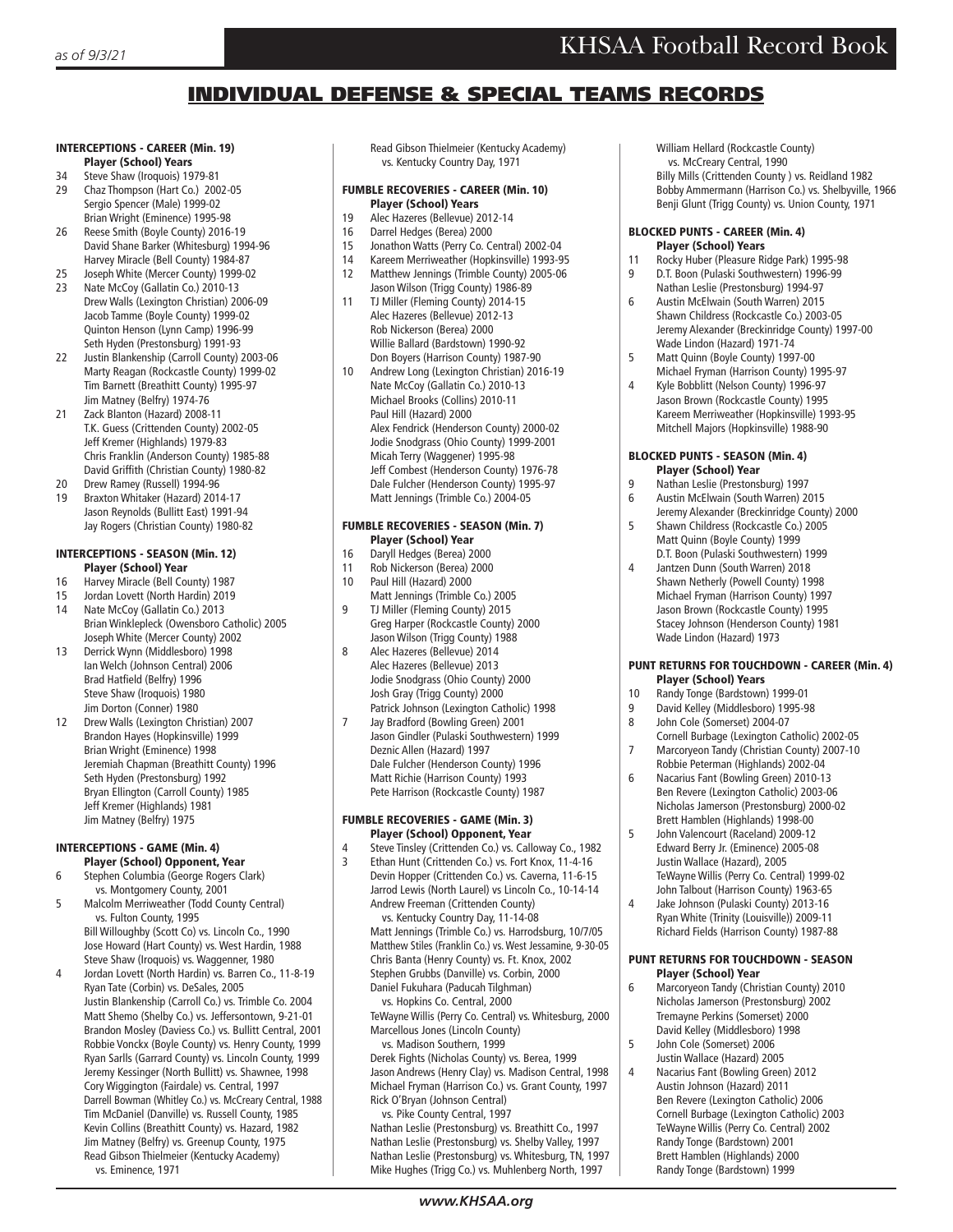3 John Valencourt (Raceland) 2012 Ryan White (Trinity (Louisville) 2011 Felix Colon (Lone Oak) 2010 Alan Williams (Marshall County) 2006 Robbie Peterman (Highlands) 2004 John Talbout (Harrison County) 1963 Robert Walker (Henderson County) 2002 Keith Morris (Henry County) 1998 John Beatty (Perry County Central) 1998 Denis Hodge (Crittenden County) 1985

# PUNT RETURNS FOR TOUCHDOWN - GAME

- **Player (School) Opponent, Year**<br>4 Marcoryeon Tandy (Christian Co.) vs. Marcoryeon Tandy (Christian Co.) vs. Ohio Co., 10-8-10 Justin Wallace (Hazard) vs. Jenkins, 2005<br>John Beatty (Perry County Central) vs. Eva
- John Beatty (Perry County Central) vs. Evarts, 1998 Keith Morris (Henry County) vs N/A, 1998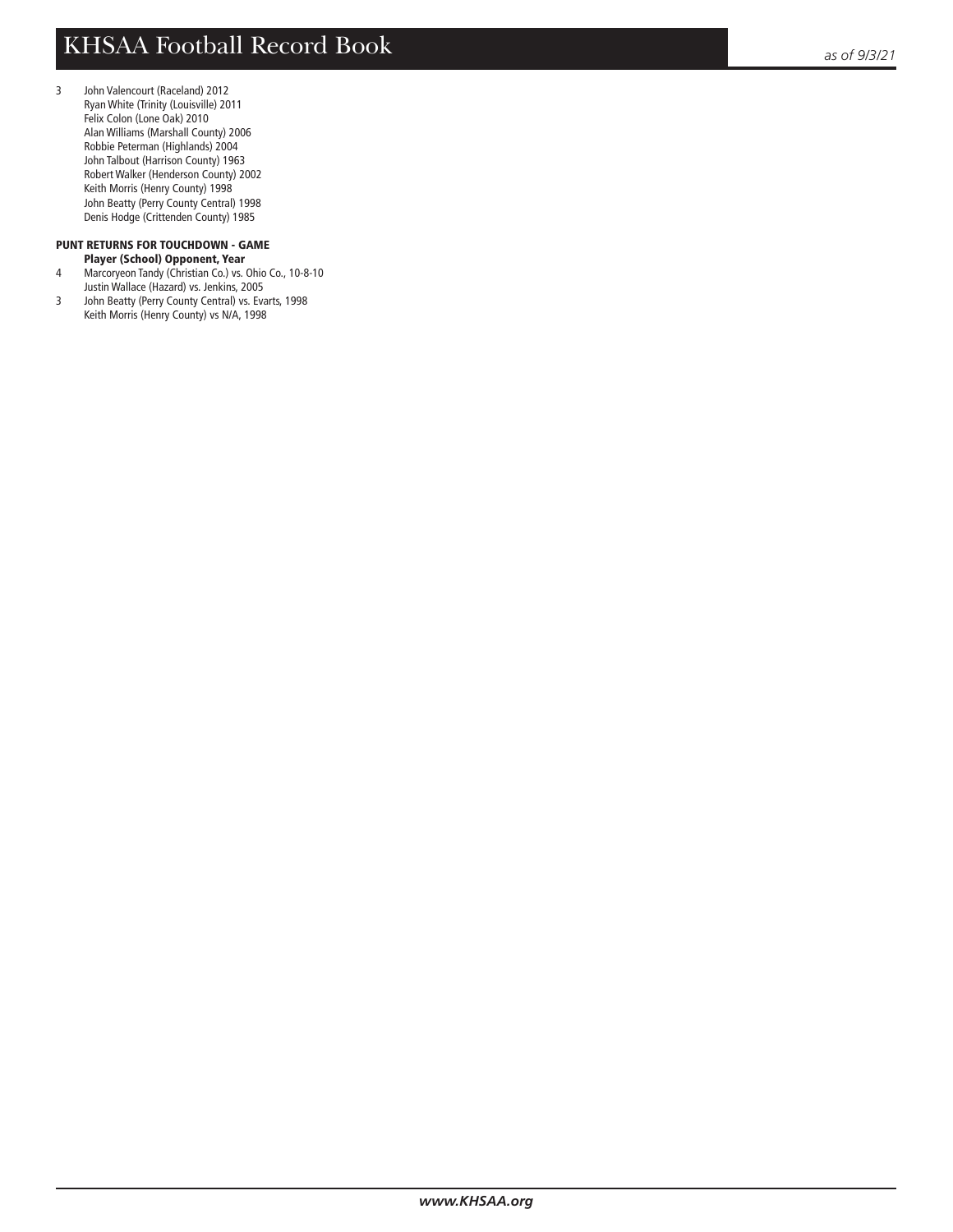## INDIVIDUAL SUPERLATIVES

#### LONGEST TOUCHDOWN PASS - (Min. 95 Yards) QB to WR (School) Opponent, Year 99 Tony Guidugli to Nick Buten (Highlands) vs. Madison Central, 10-31-08 Jamarielle Brown to Clayton Isenberg (Lone Oak) vs. Todd County Central, 10-3-08 Jordan Amis to Eric Back (Perry County Central) vs. Clay County, 10-5-07

 Alex Smith to Kelvin Scott (Bardstown) vs. Kentucky Country Day, 11-3-06

- Bartley Weaver to Dakota Stewart (Caverna) vs. McLean Co., 2005
- John Wesley Monin to Brian Johnson (Bardstown) vs. Trimble County, 2000
- Jared Lorenzen to Josh Hassan (Highlands) vs. Campbell County, 1996
- Chris Turner to Chris Potter (Warren Central) vs. Somerset, 1987
- David Cozart to Jerry Jessup (Crittenden County) vs. Reidland, 10-2-87
- Corey Henderson to Lonny Mason (Eminence) vs. Owen County, 1983
- Ernie House to Jaque Phelps (Laurel County) vs. Middlesboro, 1972
- 98 Jesse Florence to Scott Brown (Gallatin County) vs. Bracken County, 10-10-07 Kyle Culbreth to Travis Graham (Edmonson County)
	- vs. Grayson County, 2005 Jamie Phillips to Tony Rogers (Bardstown) vs. DeSales, 1996
- 97 Hunter Jones to Tyler Boone (Crittenden County) vs. Webster County, 8-30-19
	- Hunter Harrison to Daniel Hutchens (Taylor County) vs. Wayne County, 11-4-16
	- Steven Duckworth to Shawne Lewis (Woodford Co.) vs. Johnson Central, 9-21-07 Hunter Cantwell to Ahmona Maxwell
	- (Paducah Tilghman) vs. Graves County, 2001 Jordan McCumbers to Eric Partin (Whitley County) vs. Lincoln County, 9-16-05
	- Jason Blackaby to Nic Genakos (Adair County) vs. Pulaski County, 1999
- 96 Nathan McElroy to Ryan Miller (Trinity (Lou.)) vs. Male, 12-8-19 Reed Lanter to Reese Smith (Boyle County)
	- vs. Iroquois, 8-24-19
	- J.R. Lucas to Sicari Toole (Collins) vs. Franklin-Simpson, 11-24-17
	- Jon Combs to Austin Johnson (Hazard)
	- vs. Breathitt County, 10-1-10
	- Evan Harvey to Cole Sturgeon (Owensboro Catholic) vs. Hancock County, 10-9-09
	- Andy Downing to J.T. Britt (Lewis County) vs. Fleming County, 10-12-07
	- Mike Powell to Chad Thornton (Marion County) vs. Oldham County, 1996
	- Kyle Culbreth to Jarrod St. Onge (Edmonson County vs. Monroe County, 2004
	- Chris Prugar to Newman McKay (Ky. Country Day) vs. Campbellsville, 2004
	- Mike Powell to Shey Epps (Marion County) vs. Montgomery County, 1996
- Jamie Curtis to Allen Crider (Crittenden County) vs. Reidland, 8-17-90<br>95 Michael Nelson to Cole
- 95 Michael Nelson to Cole Lewis (North Laurel) vs. Lincoln County, 10-19-12 Cole Draughn to John Allen (Pulaski County) vs. Russell County, 8-22-03

#### LONGEST RUSHING TOUCHDOWN - (Min. 98 Yards) Player (School) Opponent, Year

- 99 Quincy Perrin (Scott) vs. Greenup Co., 10-2-18 Landan Swartz (Bath Co.) vs. Pendleton Co., 9-21-18 Landan Swartz (Bath Co.) vs. Estill Co., 9-14-18 Jamale Carothers (Bowling Green) vs. Grayson County, 9-30-16 Landon Board (Owensboro) vs. Greenwood, 11-13-15 Branden Leff (Spencer Co.) vs. Henry Co., 10-30-15 Roberto London (Scott) vs. Dixie Heights, 8-28-15 Montel Carpenter (Bowling Green) vs. Owensboro Catholic, 8-28-09 Dalton Cissell (North Bullitt) vs. Jeffersontown, 9-22-06 Brandon Poteet (Edmonson County) vs. Todd County Central, 9-15-06 Stephan Brown (Doss) vs. Atherton, 9-29-05 Robert (Bobby) Dale Owens (Knott County Central) vs. Clay Co., 9-9-05 Thomas Estill (Madison Central) vs. Johnson Central, 10-29-04 Josh Gross (Russell) vs. Estill County, 10-15-04
	- DeQuese May (Trinity (Lou.)) vs. Fern Creek 10-25-02 Shayne Beckett (Boone Co.) vs. Boyd County, 11-5-83 Joe Casey (Paducah Tilghman) vs. Union City, TN, 2002 Jeremy Tackett (South Floyd) vs. Betsy Layne, 2001 Jon Chapman (Breathitt Co.) vs. Estill County, 1996 Cory McKenzie (Lawrence County) vs. Raceland, 1996 Brian Stivers (Anderson County) vs. Bullitt East, 1990 Jeremy Morrow (Todd Co. Central) vs. Monroe Co., 1989 Roger Napier (Leslie County) vs. Whitley County, 1971
- 98 Brandon Carter (Newport) vs. Harrison Co., 9-10-10 Caleb Watkins (Corbin) vs. Lexington Christian, 10-3-08 Joe Gamsky (South Oldham) vs. Providence, IN, 2006 Larry McKenzie (Russell) vs. McKell, 1957 Austin Moakler (North Bullitt) vs. Bullitt East, 9-5-97 B.J. Bryant (South Floyd) vs. Allen Central, 2000 Houston Kamuf (Owensboro Cath.) vs. Hart Co., 2004 Joe Brown (Graves County) vs. Daviess County, 1997 Robert Brown (Russell) vs. Rowan Co., 1993 Eric Clay (George Rogers Clark) vs. Lafayette, 9-6-91 Bill Akers (Paul Dunbar) vs. Knox Central, 1990

#### LONGEST INT RETURNED FOR TD - (Min. 100 Yards) Player (School) Opponent, Year

- 100\* Riley Stallons (Trigg County) vs. Hopkins County Central, 10-13-17 Nolen Lowe (Owensboro Catholic) vs. McLean County, 9-29-17 Cody Orr (Calloway County) vs. Trigg County, 9-16-16 Riley Stallons (Trigg County) vs. Todd County Central, 9-9-16 Quincy Baines (Louisville Central) vs. Waggener, 2015 Aaron Wilson (Warren East) vs. Allen County-Scottsville, 10-14-11 Ben Streeter (Highlands) vs. Harrison County, 9-30-11 Brandon Carter (Newport) vs. Cooper, 10-29-09 Dylon Smith (Harlan Co.) vs. Wayne County, 11-14-08 James Oden (Hazard) vs. Perry Co. Central, 9-21-07 Aaron Miller (Metcalfe Co.) vs. Edmonson Co., 9-14-07 Joe Gilland (Marshall County) vs. Lone Oak, 2006 Winston Hines (Pulaski Co.) vs. Russell Co., 10-13-06 Chris Tassin (DeSales) vs. Holy Cross (Louisville), 2006 Henry Hudson (George R. Clark) vs. Tates Creek, 8-19-05 Jordan Walters (Pulaski Southwestern)
	- vs. Pulaski County, 2004 Ryan Barnes (Madison Central) vs. Bryan Station, 8-20-04 Chaz Anderson (Carroll Co.) vs. Trimble County, 2003 Brandon Brock (Whitesburg) vs. Harlan, 2001 Dustin Hall (Ohio County) vs. Butler County, 2000 Travis Atwell (Hancock Co.) vs. Ballard Memorial, 1999 Brandon Devers (Lex. Catholic) vs. Montgomery Co., 1999 Tyree Hampton (Webster Co.) vs. Caldwell Co., 1998 Scott Monin (Bardstown) vs. Glasgow, 1997 Tremane Perkins (Somerset) vs. Estill County, 1997

 Tyran Robertson (Elizabethtown) vs. Glasgow, 1997 Keith Minor (Holy Cross (Lou.)) vs. Carroll Co., 1997 Drew Ramey (Russell) vs. Mason Co., 1996 Chris Ledford (Breckinridge Co.) vs. Edmonson Co., 1995 Paul Little (Paris) vs. NA, 1995 Matt Cross (Russell) vs. Lewis County, 1994 Kinte Bess (Danville) vs. Whitesburg, 1994 Joe Tutt (Owensboro) vs. Warren Central, 1993 Jerry Jessup (Crittenden Co.) vs. Webster Co., 9-22-89 Chris Larkey (Rockcastle County) vs. Berea, 1987 Blair Herzog (Dayton) vs. Carroll County, 1981 Greg Ponzer (Simon Kenton) vs. Conner, 1980 \* NFHS records officially recognize returns up to 100 yards

#### LONGEST FUMBLE RETURN FOR TD - (Min. 95 Yards) Player (School) Opponent, Year

- 100\* Kevin Lindsay (Eminence) vs. Caverna, 10-18-85
- 99 Dylan Romine (Fairview) vs. East Carter, 9-16-16 Josh Harris (Mason County) vs. Danville, 8-21-09
- 98 Lorenzo McCaskill (Franklin County) vs. Nelson County, 8-17-12
- James Oden (Hazard) vs. Breathitt County, 10-1-10 95 TJ Miller (Fleming County) vs Greenup County, 9-4-15

#### LONGEST RUN FROM SCRIMMAGE - (Min. 97 Yards) Player (School) Opponent, Year

- 99 Quincy Perrin (Scott) vs. Greenup Co., 10-2-18 Landan Swartz (Bath Co.) vs. Pendleton Co., 9-21-18 Landan Swartz (Bath Co.) vs. Estill Co., 9-14-18 Jamale Carothers (Bowling Green) vs. Grayson County, 9-30-16 Landon Board (Owensboro) vs. Greenwood, 11-13-15 Roberto London (Scott) vs. Dixie Heights, 8-28-15 Montel Carpenter (Bowling Green) vs. Owensboro Catholic, 8-28-09 Joe Casey (Paducah Tilghman) vs. Union City, TN, 2002 Shannon Mucker (Breckinridge County) vs. Edmonson County, 1988 Derek Homer (Fort Knox) vs. Waggener, 1995
- Shayne Beckett (Boone Co.) vs. Boyd County, 4-5-83 Caleb Watkins (Corbin) vs. Lexington Christian, 10-3-08 Joe Gamsky (South Oldham) vs. Providence, IN, 2006 Houston Kamuf (Owensboro Cath.) vs. Hart Co., 2004 Cole Draughn (Pulaski Co.) vs. Casey Co., 9-5-2003
- Bill Akers (Paul Dunbar) vs. Knox Central, 1990<br>1976 Kevin Humphrey (Central Hardin) vs. Spencer Co Kevin Humphrey (Central Hardin) vs. Spencer Co., 8-27-10 Chris Collopy (Clay County) vs. Knox Central, 2003 Cecil Jones (Lafayette) vs. Henry Clay, 2002 TeWayne Willis (Perry County Central) vs. Knott County Central, 2001 Daniel Pribble (Harrison Co.) vs. Harrodsburg, 2000 Spencer Johnson (Madisonville-North Hopkins)
	- vs. Trigg County, 1999 DeWayne Good (Bell County) vs. Belfry, 1996 Ryan Owens (Montgomery Co.) vs. Anderson Co., 1995 D.D. Harrison (Harrison Co.) vs. Union County, 1983
- Mark Higgs (Owensboro) vs. Union County, 1983 \* NFHS records officially recognize returns up to 100 yards

#### LONGEST PUNT - (Min. 71 Yards) Player (School) Opponent, Year

- 89 Tyler Pack (Johnson Central) vs. Greenup Co., 2015<br>84 Chris Dittus (Boone County) vs. Bryan Station 1997
- Chris Dittus (Boone County) vs. Bryan Station, 1992
- 82 Jake Ryan (Tates Creek) vs. Henry Clay, 9-13-13<br>79 James Gaither (Grayson Co.) vs. Hancock Co. 11
- James Gaither (Grayson Co.) vs. Hancock Co., 1999 78 Caden Messer (Bath Co.) vs. Lewis Co., 9-5-14
- Matt Durham (Scott County) vs. Henry Clay, 1998<br>77 Micgael Branch (Central) vs. Bardstown. 10-14-16 Micqael Branch (Central) vs. Bardstown, 10-14-16
- Scott Brown (Henderson Co.) vs. Daviess Co., 1993 76 James Gaither (Grayson Co.) vs. Breckinridge Co., 2000
- 75 Joe Mike Anderson (Paul Dunbar) vs. Boone Co., 1993
- 73 Todd Hawkins (Paris) vs. Harrison County, 1987<br>72 Chad Perryman (Crittenden Co.) vs. Trigg Co. 19
- 72 Chad Perryman (Crittenden Co.) vs. Trigg Co. 1993<br>71 Scott Blair (Pulaski Southwestern) vs. Pulaski Co., 1
	- Scott Blair (Pulaski Southwestern) vs. Pulaski Co., 1999